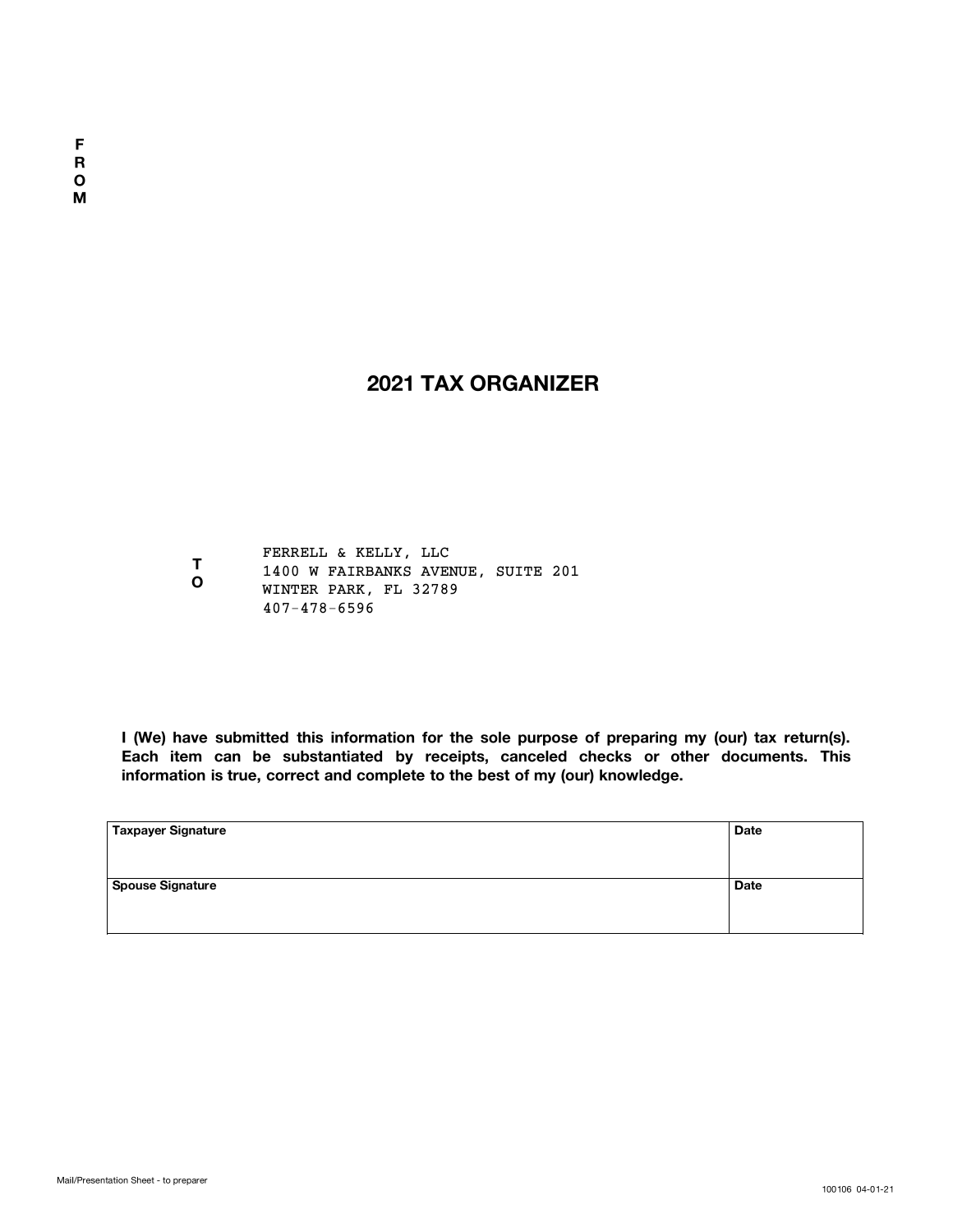#### FERRELL & KELLY, LLC 1400 W FAIRBANKS AVENUE, SUITE 201 WINTER PARK, FL 32789 407-478-6596

#### PRIVACY POLICY

CPAs, like all providers of personal financial services, are now required by law to inform their clients of their policies regarding privacy of client information. CPAs have been and continue to be bound by professional standards of confidentiality that are even more stringent than those required by law. Therefore, we have always protected your right to privacy.

#### TYPES OF NONPUBLIC PERSONAL INFORMATION WE COLLECT

We collect nonpublic personal information about you that is either provided to us by you or obtained by us with your authorization.

#### PARTIES TO WHOM WE DISCLOSE INFORMATION

For current and former clients, we do not disclose any nonpublic personal information obtained in the course of our practice except as required or permitted by law. Permitted disclosures include, for instance, providing information to our employees and, in limited situations, to unrelated third parties who need to know that information to assist us in providing services to you. In all such situations, we stress the confidential nature of information being shared.

#### PROTECTING THE CONFIDENTIALITY AND SECURITY OF CURRENT AND FORMER CLIENTS' INFORMATION

We retain records relating to professional services that we provide so that we are better able to assist you with your professional needs and, in some cases, to comply with professional guidelines. In order to guard your nonpublic personal information, we maintain physical, electronic, and procedural safeguards that comply with our professional standards.

#### \*\*\*\*\*\*\*\*\*\*\*\*\*\*\*\*\*\*\*\*\*\*\*\*\*

Please call if you have any questions, because your privacy, our professional ethics, and the ability to provide you with quality financial services are very important to us.

Copyright 2021 by the American Institute of Certified Public Accountants, Inc. All rights reserved. Reprinted with permission.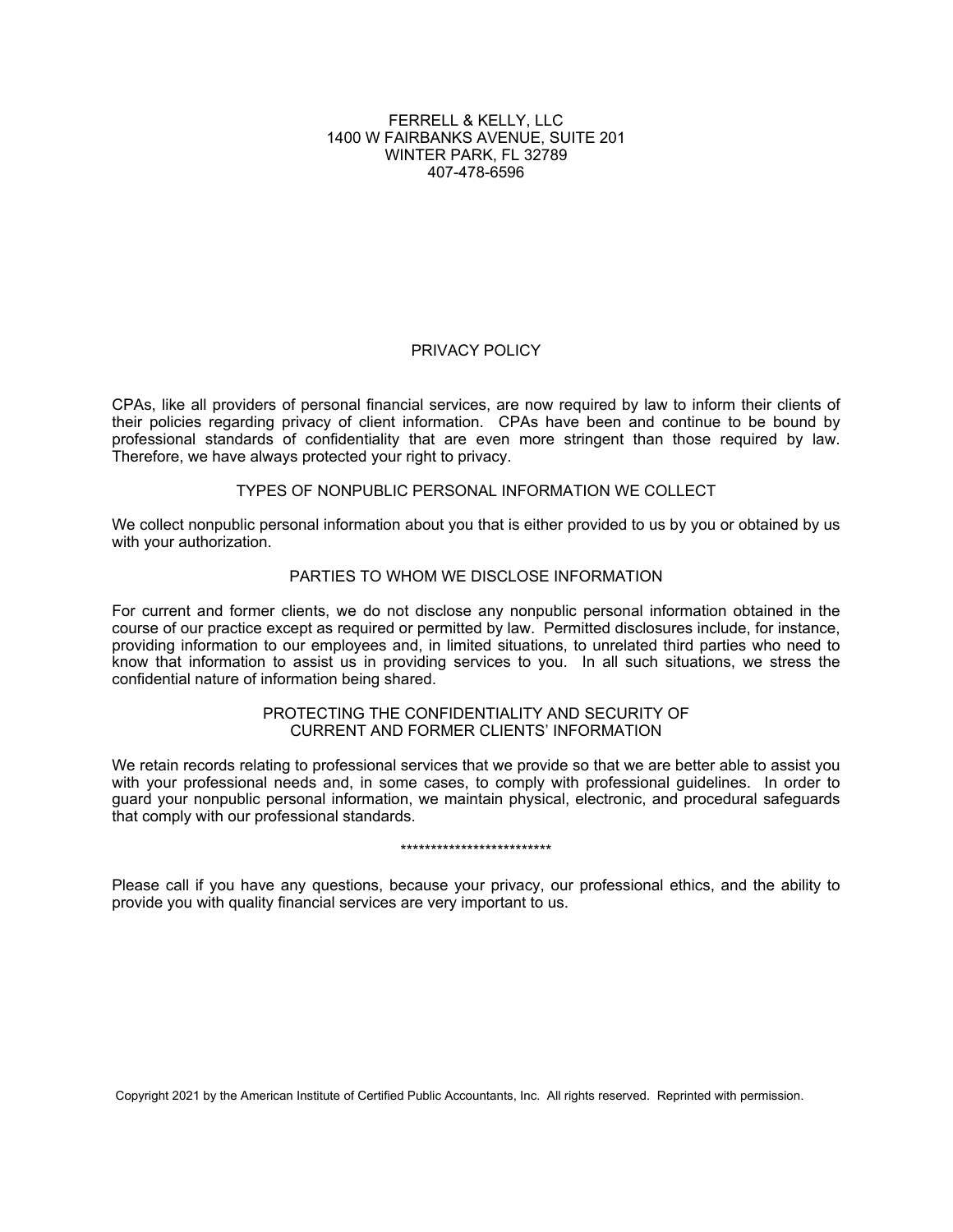### MAIN OFFICE TEST

# **Topic Index 1**

## **Form**

| Business Use of Home:                                         |                                                         |
|---------------------------------------------------------------|---------------------------------------------------------|
|                                                               |                                                         |
|                                                               |                                                         |
|                                                               |                                                         |
|                                                               |                                                         |
|                                                               |                                                         |
|                                                               |                                                         |
|                                                               |                                                         |
|                                                               |                                                         |
|                                                               |                                                         |
| Consolidated Brokerage Statements:                            |                                                         |
|                                                               |                                                         |
|                                                               |                                                         |
| Sales of Stocks, Securities, Capital Assets & Misc. Income 5G |                                                         |
|                                                               |                                                         |
|                                                               |                                                         |
| Depreciable Property and Equipment:                           |                                                         |
|                                                               | Real Estate Mortgage Investment Conduit Income (REMIC). |
|                                                               |                                                         |
|                                                               |                                                         |
|                                                               |                                                         |
|                                                               | Sale of Stock, Securities and Other Capital Assets      |
|                                                               |                                                         |
|                                                               |                                                         |
|                                                               |                                                         |
|                                                               |                                                         |
|                                                               |                                                         |
|                                                               |                                                         |
|                                                               |                                                         |
|                                                               |                                                         |
|                                                               |                                                         |
|                                                               | Vehicle/Other Listed Property Information:              |
|                                                               |                                                         |
|                                                               |                                                         |
|                                                               |                                                         |
|                                                               |                                                         |
|                                                               |                                                         |

|                                                               | Form |                                                            | Form |
|---------------------------------------------------------------|------|------------------------------------------------------------|------|
|                                                               |      |                                                            |      |
|                                                               |      |                                                            |      |
|                                                               |      |                                                            |      |
|                                                               |      |                                                            |      |
| Business Use of Home:                                         |      |                                                            | 7    |
|                                                               |      |                                                            |      |
|                                                               |      |                                                            |      |
|                                                               |      |                                                            |      |
|                                                               |      |                                                            |      |
|                                                               |      |                                                            | 9    |
|                                                               |      |                                                            |      |
| Calendar                                                      |      |                                                            |      |
|                                                               |      |                                                            |      |
|                                                               |      |                                                            |      |
| Consolidated Brokerage Statements:                            |      |                                                            |      |
|                                                               |      |                                                            |      |
|                                                               |      |                                                            |      |
| Sales of Stocks, Securities, Capital Assets & Misc. Income 5G |      |                                                            |      |
|                                                               |      |                                                            | 9A   |
|                                                               |      |                                                            | 3    |
|                                                               |      |                                                            |      |
| Depreciable Property and Equipment:                           |      | Real Estate Mortgage Investment Conduit Income (REMIC)  11 |      |
|                                                               |      |                                                            |      |
|                                                               |      |                                                            | - 9  |
|                                                               |      |                                                            |      |
|                                                               |      |                                                            |      |
|                                                               |      |                                                            |      |
|                                                               |      |                                                            |      |
|                                                               |      |                                                            |      |
|                                                               |      |                                                            |      |
|                                                               |      |                                                            |      |
|                                                               |      |                                                            |      |
|                                                               |      |                                                            |      |
|                                                               |      |                                                            | 11   |
|                                                               |      |                                                            |      |
| Foreign Assets …………………………………………………… 5C, 5D                    |      | Vehicle/Other Listed Property Information:                 |      |
|                                                               |      |                                                            |      |
|                                                               |      |                                                            |      |
|                                                               |      |                                                            |      |
|                                                               |      |                                                            |      |
| Foreign Wages and Other Income  31, 31A, 31B                  |      |                                                            |      |
|                                                               |      |                                                            |      |
|                                                               |      |                                                            |      |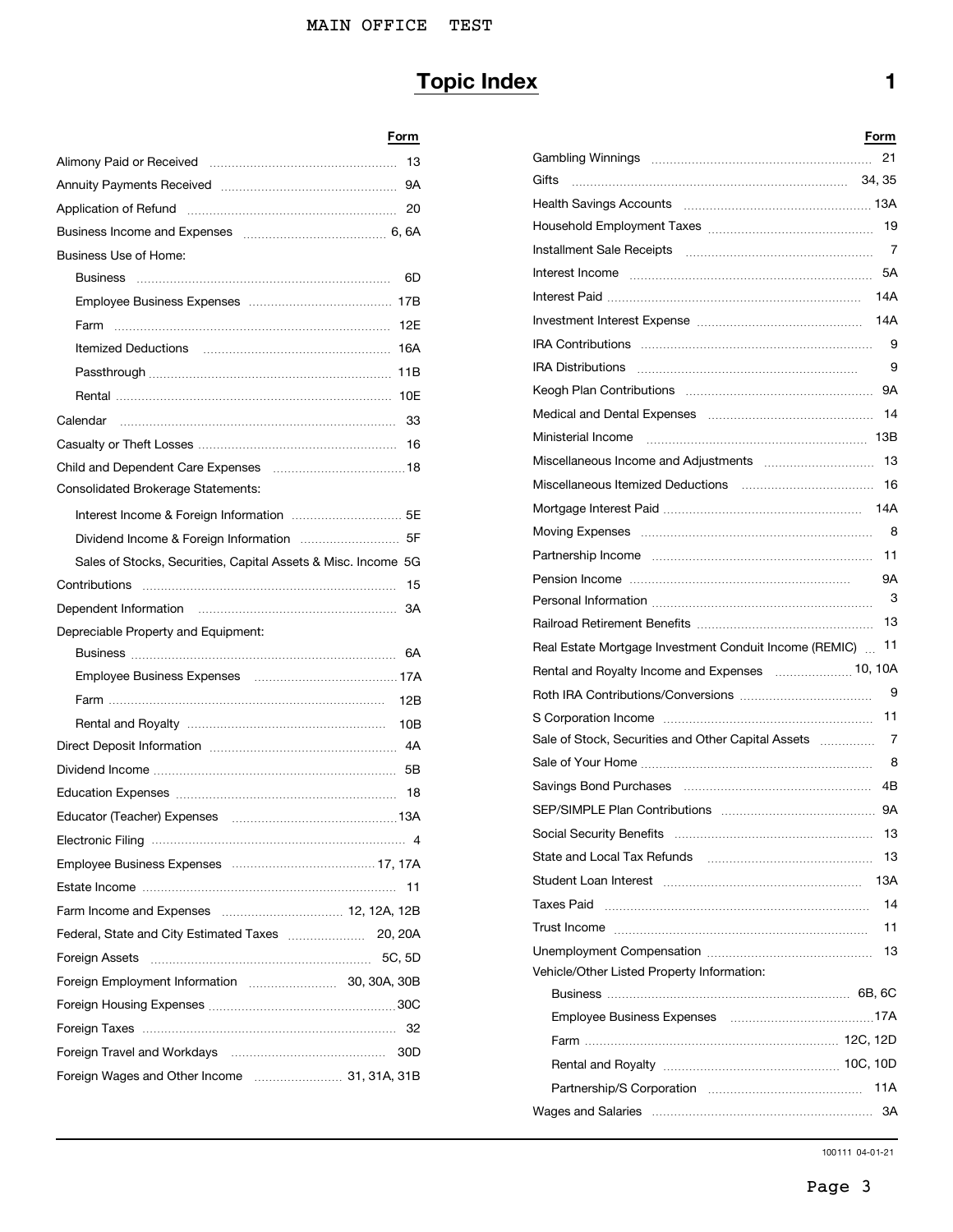# **Questions (Page 1 of 5)**

The following questions pertain to the 2021 tax year. For any question answered Yes, include supporting detail or documents.

| <b>Personal Information:</b>                                                                                                                                                                              | Yes | <b>No</b> |
|-----------------------------------------------------------------------------------------------------------------------------------------------------------------------------------------------------------|-----|-----------|
| Did your marital status change?                                                                                                                                                                           |     |           |
| Are you married?                                                                                                                                                                                          |     |           |
| If Yes, do you and your spouse want to file separate returns?                                                                                                                                             |     |           |
| If No, are you in a domestic partnership, civil union, or other state-defined relationship?                                                                                                               |     |           |
| Can you or your spouse be claimed as a dependent by another taxpayer?                                                                                                                                     |     |           |
| Did you or your spouse serve in the military or were you or your spouse on active duty?                                                                                                                   |     |           |
| <b>Dependents:</b>                                                                                                                                                                                        |     |           |
| Were there any changes in dependents from the prior year?<br>Note: Include non-child dependents for whom you provided more than half the support.                                                         |     |           |
| Did you or your spouse pay for child care while you or your spouse worked or looked for work?                                                                                                             |     |           |
| Do you have any children under age 18 with unearned income more than \$1,100?                                                                                                                             |     |           |
| Do you have any children age 18 or student children, aged 19 to 23, who did not provide more than half of their<br>cost of support with earned income and that have unearned income of more than \$1,100? |     |           |
| Did you adopt a child or begin adoption proceedings?                                                                                                                                                      |     |           |
| Are any of your dependents non-U.S. citizens or non-U.S. residents?                                                                                                                                       |     |           |
| <b>Healthcare:</b>                                                                                                                                                                                        |     |           |
| Did you obtain healthcare coverage through the Marketplace?                                                                                                                                               |     |           |
| If Yes, include all Forms 1095-A.                                                                                                                                                                         |     |           |
| If you received advance premium tax credit, are married, and are filing separately from your spouse, are you a<br>victim of domestic abuse or spousal abandonment?                                        |     |           |
| Did you, your spouse, or a dependent have healthcare purchased through the Marketplace and for whom you did not<br>receive Form 1095-A?                                                                   |     |           |
| Did you receive Form 1095-A for someone claimed as a dependent on another taxpayer's return or who is filing their<br>own return and is not claimed on another taxpayer's return?                         |     |           |
| Are any of your dependents required to file a tax return?                                                                                                                                                 |     |           |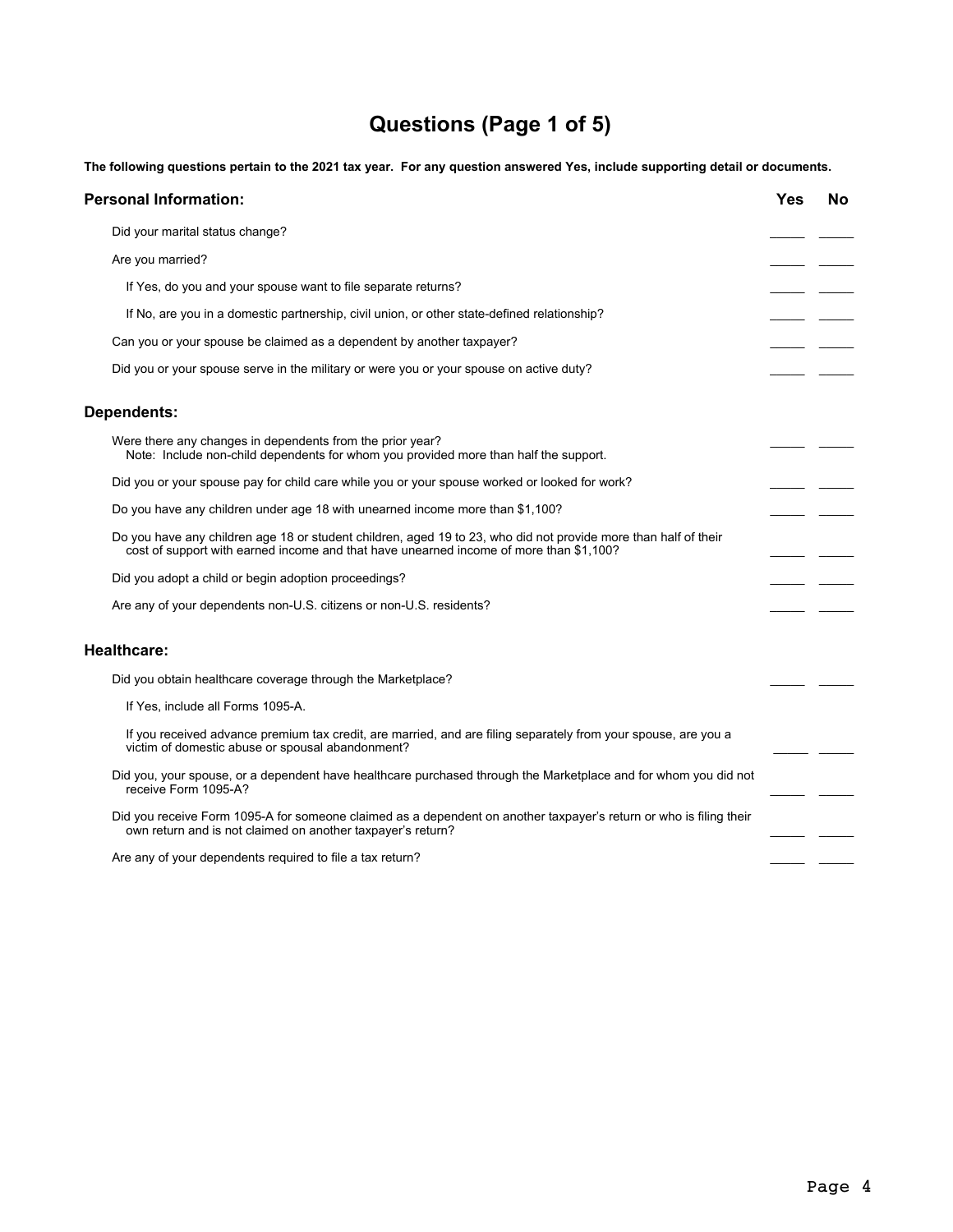# **Questions (Page 2 of 5)**

| Healthcare (continued):                                                                                                                                                                                                                                                                                                                                                                                                                                                       | Yes | No |
|-------------------------------------------------------------------------------------------------------------------------------------------------------------------------------------------------------------------------------------------------------------------------------------------------------------------------------------------------------------------------------------------------------------------------------------------------------------------------------|-----|----|
| Was anyone covered on your health insurance policy also covered on another health insurance policy for any part of<br>the year?                                                                                                                                                                                                                                                                                                                                               |     |    |
| Were you eligible for employer-sponsored healthcare coverage?                                                                                                                                                                                                                                                                                                                                                                                                                 |     |    |
| Did you or your spouse have any transactions pertaining to a health savings account (HSA)?<br>If you received a distribution from an HSA, include all Forms 1099-SA.<br>Did you or your spouse have any transactions pertaining to a medical savings account (MSA)?<br>If you received a distribution from an MSA, include all Forms 1099-SA.<br>Did you or your spouse receive any distributions from long-term care insurance contracts?<br>If Yes, include Forms 1099-LTC. |     |    |
| If you or your spouse are self-employed, are you or your spouse eligible to be covered under an employer's health<br>plan at another job?                                                                                                                                                                                                                                                                                                                                     |     |    |
| If Yes, how many months were you covered?                                                                                                                                                                                                                                                                                                                                                                                                                                     |     |    |
| If you or your spouse are self-employed, are you or your spouse eligible to be covered under an employer's<br>long-term care plan at another job?                                                                                                                                                                                                                                                                                                                             |     |    |
| If Yes, how many months were you covered?                                                                                                                                                                                                                                                                                                                                                                                                                                     |     |    |
| Did you or your spouse lose your job because of foreign competition and pay for your own health insurance?                                                                                                                                                                                                                                                                                                                                                                    |     |    |
| <b>Education:</b>                                                                                                                                                                                                                                                                                                                                                                                                                                                             |     |    |
| Did you, your spouse, or your dependents incur any post-secondary education expenses, such as tuition?                                                                                                                                                                                                                                                                                                                                                                        |     |    |
| Did you or your spouse pay any student loan interest?                                                                                                                                                                                                                                                                                                                                                                                                                         |     |    |
| Did you or your spouse withdraw any amounts from your IRA to pay for higher education expenses incurred by you,<br>your spouse, your children or grandchildren?                                                                                                                                                                                                                                                                                                               |     |    |
| Did you or your spouse withdraw any amounts from a Coverdell Education Savings Account or Qualified Education<br>Program (Section 529) plan?                                                                                                                                                                                                                                                                                                                                  |     |    |
| If Yes, include all Forms 1099-Q.<br>If Yes, were the amounts withdrawn used for qualified tuition expenses?                                                                                                                                                                                                                                                                                                                                                                  |     |    |
| <b>Deductions and Credits:</b>                                                                                                                                                                                                                                                                                                                                                                                                                                                |     |    |
| Did you or your spouse contribute property (other than cash) with a fair market value of more than \$5,000 to a<br>charitable organization?<br>If Yes, provide the appraisal of property contributed. An appraisal is not required for contributions of publicly                                                                                                                                                                                                              |     |    |
| traded securities or contributions of non-publicly traded stock of \$10,000 or less.<br>Did you or your spouse incur any casualty or theft losses?                                                                                                                                                                                                                                                                                                                            |     |    |
| Did you or your spouse make any large purchases, such as motor vehicles and boats?                                                                                                                                                                                                                                                                                                                                                                                            |     |    |
| Did you or your spouse incur any casualty or loss attributable to a federally declared disaster?                                                                                                                                                                                                                                                                                                                                                                              |     |    |
| Did you or your spouse purchase a new alternative technology vehicle, including a qualified plug-in electric drive                                                                                                                                                                                                                                                                                                                                                            |     |    |
| motor vehicle?<br>Did you or your spouse use gasoline or special fuels for business or farm purposes (other than for a highway<br>vehicle)?                                                                                                                                                                                                                                                                                                                                   |     |    |
| If Yes, provide the number of gallons or special fuels used for off-highway business purposes.<br>Callons __________ Type                                                                                                                                                                                                                                                                                                                                                     |     |    |
| Did you or your spouse install any alternative energy equipment in your residence such as solar water heaters, solar<br>electricity equipment (photovoltaic) or fuel cells?                                                                                                                                                                                                                                                                                                   |     |    |
| Did you or your spouse install any energy efficiency improvements or energy property in your residence such as<br>exterior doors or windows, insulation, heat pumps, furnaces, central air conditioners, or water heaters?                                                                                                                                                                                                                                                    |     |    |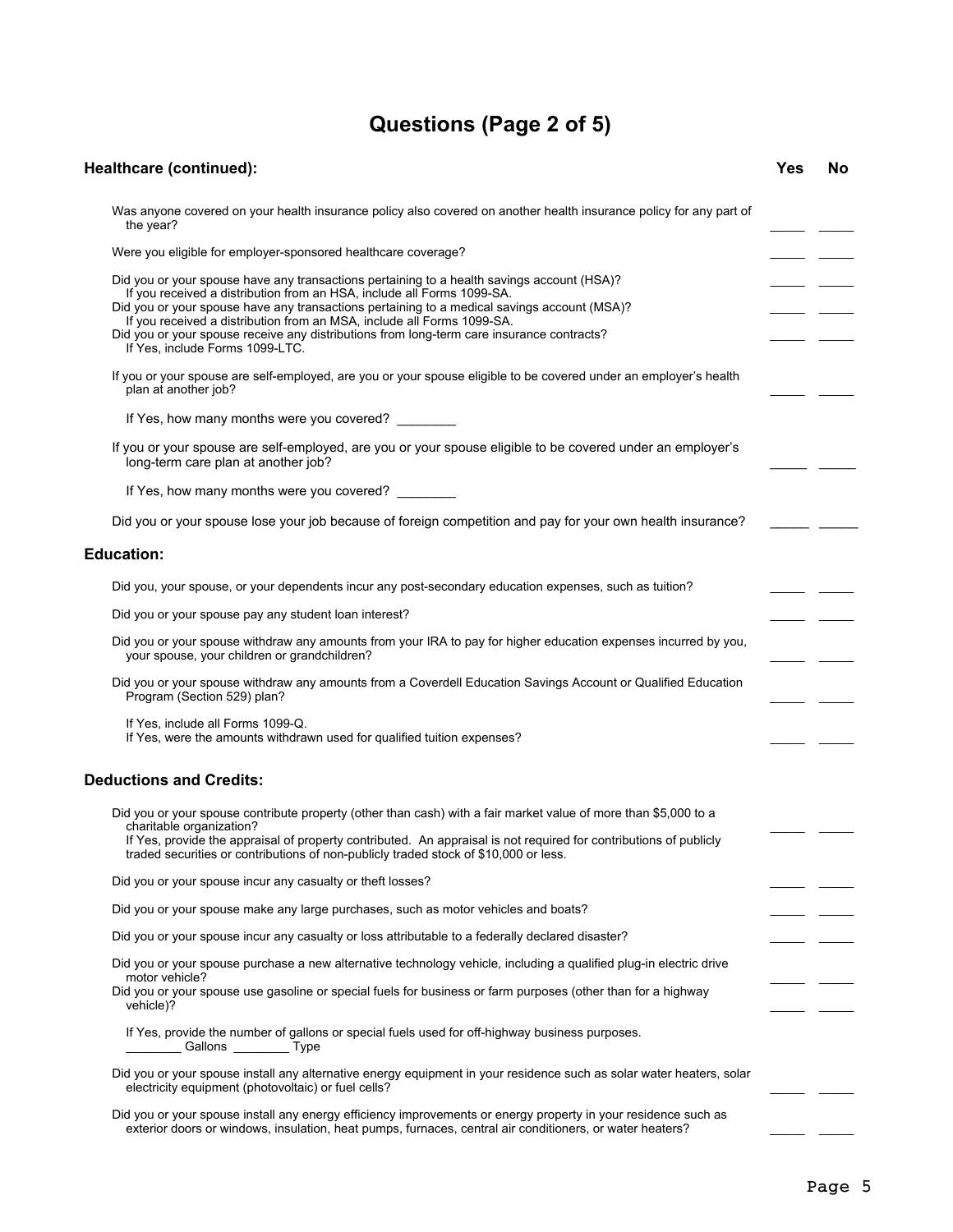# **Questions (Page 3 of 5)**

| Investments:                                                                                                                                                                                                            | Yes | No. |
|-------------------------------------------------------------------------------------------------------------------------------------------------------------------------------------------------------------------------|-----|-----|
| Did you or your spouse have any debts canceled, forgiven or refinanced?                                                                                                                                                 |     |     |
| Did you or your spouse start or purchase a business, rental property, or farm, or acquire any new interest in any<br>partnership or S corporation?                                                                      |     |     |
| Did you or your spouse sell an existing business, rental property, farm, or any existing interest in a partnership or S<br>corporation?                                                                                 |     |     |
| Did you or your spouse sell, exchange, or purchase any real estate?                                                                                                                                                     |     |     |
| If Yes, include closing statements.                                                                                                                                                                                     |     |     |
| Did you or your spouse receive grants of stock options from your employer, exercise any stock options granted to<br>you or your spouse or dispose of any stock acquired under a qualified employee stock purchase plan? |     |     |
| Did you or your spouse engage in any put or call transactions?                                                                                                                                                          |     |     |
| If Yes, provide the transaction details.                                                                                                                                                                                |     |     |
| Did you or your spouse close any open short sales?                                                                                                                                                                      |     |     |
| Did you or your spouse sell any securities not reported on Form 1099-B?                                                                                                                                                 |     |     |
| <b>Retirement or Severance:</b>                                                                                                                                                                                         |     |     |
| Did you or your spouse contribute to a Roth IRA or convert an existing IRA into a Roth IRA?                                                                                                                             |     |     |
| Did you or your spouse roll into a Roth IRA any distributions from a retirement plan, an annuity plan, tax shelter<br>annuity or deferred compensation plan?                                                            |     |     |
| Did you or your spouse turn age 72 and have money in an IRA or other retirement account without taking any<br>distribution?                                                                                             |     |     |
| Did you or your spouse make a qualified charitable distribution directly from an IRA?                                                                                                                                   |     |     |
| Did you or your spouse retire or change jobs?                                                                                                                                                                           |     |     |
| Did you or your spouse receive deferred, retirement or severance compensation?                                                                                                                                          |     |     |
|                                                                                                                                                                                                                         |     |     |
| <b>Personal Residence:</b>                                                                                                                                                                                              |     |     |
| Did your address change?                                                                                                                                                                                                |     |     |
| If Yes, provide the new address.                                                                                                                                                                                        |     |     |
| If Yes, did you move to a different home because of a change in the location of your job?                                                                                                                               |     |     |
| Did you or your spouse claim a homebuyer credit for a home purchased in 2008?                                                                                                                                           |     |     |
| Did you or your spouse withdraw any amounts from your Individual Retirement Account (IRA) or Roth IRA to acquire<br>a principal residence?                                                                              |     |     |
| Are your total mortgages on your first and/or second residence greater than \$750,000?                                                                                                                                  |     |     |
| If Yes, provide the principal balance and interest rate at the beginning and end of the year.                                                                                                                           |     |     |
| Did you or your spouse take out a home equity loan?                                                                                                                                                                     |     |     |
| Did you or your spouse have an outstanding home equity loan at the end of the year?                                                                                                                                     |     |     |
| If Yes, provide the principal balance and interest rate at the beginning and end of the year.                                                                                                                           |     |     |
| Are you claiming a deduction for mortgage interest paid to a financial institution and someone else received the Form<br>1098?                                                                                          |     |     |
| Did you or your mortgagee receive mortgage assistance payments?<br>If Yes, include all Forms 1098-MA.                                                                                                                   |     |     |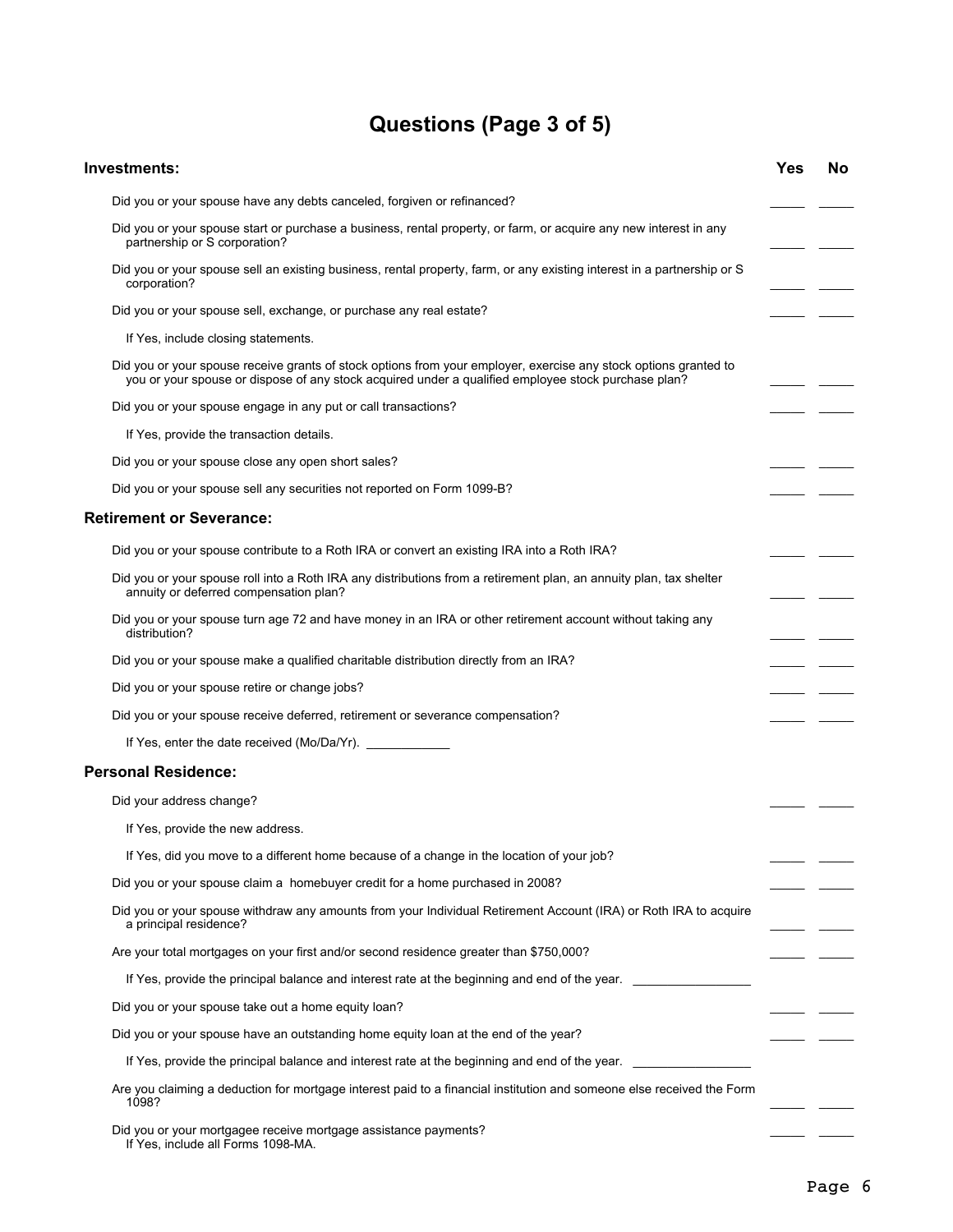# **Questions (Page 4 of 5)**

| <b>Sale of Your Home:</b>                                                                                                                                                                                    | Yes | No |
|--------------------------------------------------------------------------------------------------------------------------------------------------------------------------------------------------------------|-----|----|
| Did you sell your home?                                                                                                                                                                                      |     |    |
| Did you receive Form 1099-S?                                                                                                                                                                                 |     |    |
| If Yes, include Form 1099-S.                                                                                                                                                                                 |     |    |
| Did you or your spouse own and occupy the home as your principal residence for at least two years of the five-<br>year period prior to the sale?                                                             |     |    |
| Did you or your spouse ever rent out the property?                                                                                                                                                           |     |    |
| Did you or your spouse ever use any portion of the home for business purposes?                                                                                                                               |     |    |
| Have you or your spouse sold a principal residence within the last two years?                                                                                                                                |     |    |
|                                                                                                                                                                                                              |     |    |
| Gifts:                                                                                                                                                                                                       |     |    |
| Did you or your spouse make any gifts, including birthday, holiday, anniversary, graduation, education savings, etc.,<br>with a total (aggregate) value in excess of \$15,000 to any individual?             |     |    |
| Did you or your spouse make any gifts of difficult-to-value assets (such as non-publicly traded stock) to any person<br>regardless of value?                                                                 |     |    |
| Did you or your spouse make any gifts to a trust for any amount?                                                                                                                                             |     |    |
| Did you or your spouse have a life insurance trust?                                                                                                                                                          |     |    |
| Did you or your spouse assist with the purchase of any asset (auto, home) for any individual?                                                                                                                |     |    |
| Did you or your spouse forgive any indebtedness to any individual, trust or entity?                                                                                                                          |     |    |
| <b>Foreign Matters:</b>                                                                                                                                                                                      |     |    |
| Did you or your spouse perform any work outside of the U.S. or pay any foreign taxes?                                                                                                                        |     |    |
| Were you or your spouse grantor or transferor for a foreign trust, have any interest in or a signature authority over a<br>bank account, securities account or other financial account in a foreign country? |     |    |
| Did you or your spouse create or transfer money or property to a foreign trust?                                                                                                                              |     |    |
| Did you or your spouse own any foreign financial assets?                                                                                                                                                     |     |    |
| Were you or your spouse subject to the transition tax on undistributed foreign income and elect to pay the tax in<br>installments?                                                                           |     |    |
| Did you or your spouse have an interest in an S corporation that had undistributed foreign income subject to the<br>transition tax?                                                                          |     |    |
| If Yes, did the corporation cease to be an S corporation?                                                                                                                                                    |     |    |
| If Yes, was there a sale or liquidation of substantially all of the corporation's assets or did the corporation cease<br>business?                                                                           |     |    |
| If Yes, did you or your spouse transfer any share of stock in the corporation?                                                                                                                               |     |    |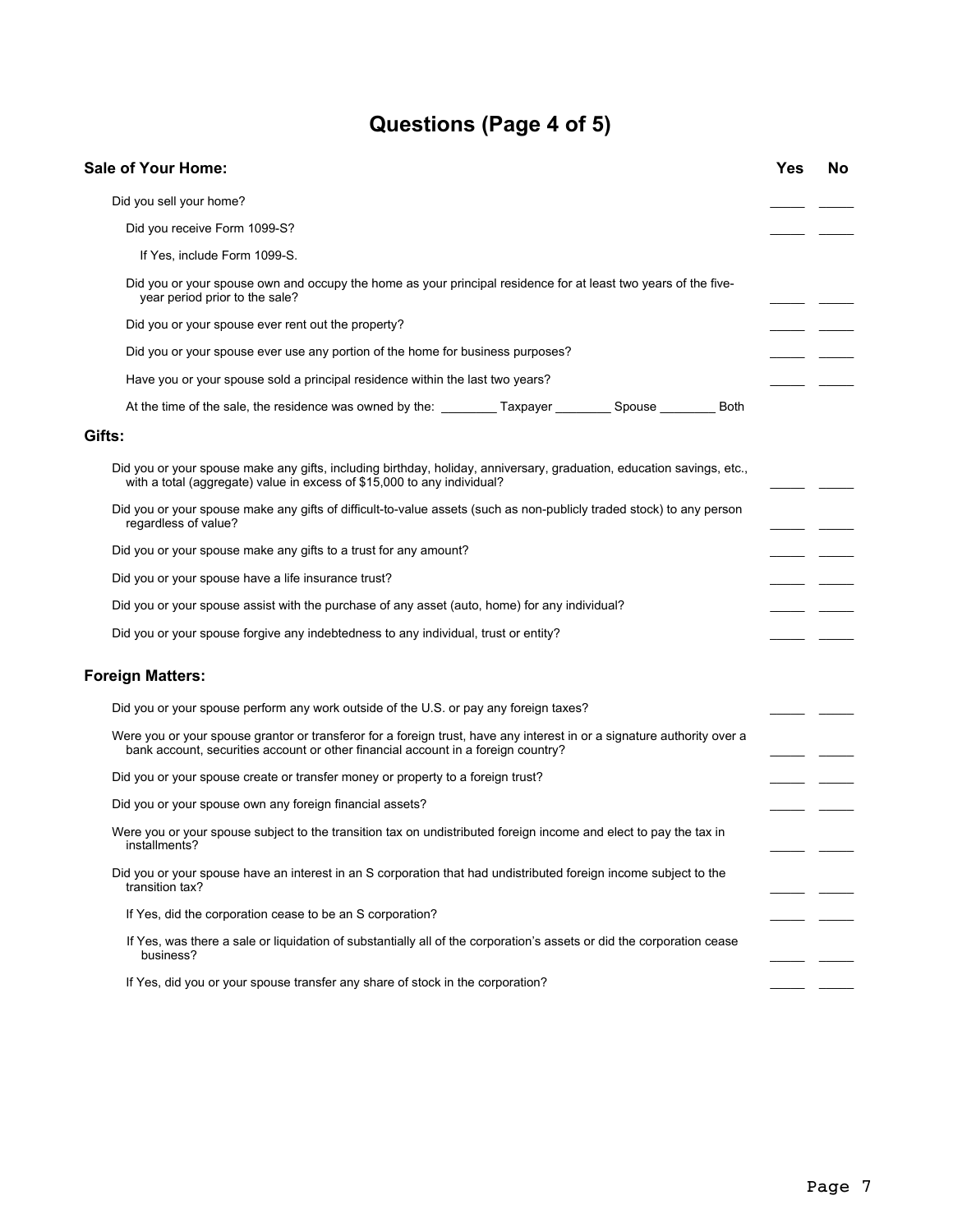# **Questions (Page 5 of 5)**

| Miscellaneous:                                                                                                                                                                                                                                                                                                                                                          | Yes | No |
|-------------------------------------------------------------------------------------------------------------------------------------------------------------------------------------------------------------------------------------------------------------------------------------------------------------------------------------------------------------------------|-----|----|
| Did you or your spouse pay in excess of \$1,000 in any quarter or \$2,300 during the year for domestic services<br>performed in or around your home to individuals who could be considered household employees?                                                                                                                                                         |     |    |
| Did you or your spouse receive unreported tip income of \$20 or more in any month?                                                                                                                                                                                                                                                                                      |     |    |
| Have you or your spouse received a punitive damage award for damages other than for physical injuries or illness?                                                                                                                                                                                                                                                       |     |    |
| Did you or your spouse engage in any bartering transactions?                                                                                                                                                                                                                                                                                                            |     |    |
| Were you or your spouse notified by the IRS or other taxing authority of any changes in prior year returns?                                                                                                                                                                                                                                                             |     |    |
| For any trust that you or your spouse created or are trustee, did any beneficiaries, grantors, or trustees die or move?                                                                                                                                                                                                                                                 |     |    |
| Did you or your spouse sell, acquire, or exchange Bitcoin or other virtual currencies or engage in any sales or<br>exchanges denominated in Bitcoin or other virtual currencies?                                                                                                                                                                                        |     |    |
| Did you or your spouse receive an economic impact payment? - A.K.A. 3rd stimulus payment<br>If Yes, enter the date and the amount of any economic impact payment received.<br>If Yes, enter the amount of the economic impact payment repaid. ________________                                                                                                          |     |    |
| Did you or your spouse receive any advanced child tax credit payments?<br>If Yes, attach all IRS Letters 6419 and enter the amount of payments received.                                                                                                                                                                                                                |     |    |
| If self-employed, were you unable to work due to contracting COVID-19, being in quarantine or isolation due to<br>COVID-19, caring for an individual who contracted COVID-19 or was in quarantine due to COVID-19, or due to<br>caring for a son or daughter because the child's school or childcare provider was closed or unavailable due to<br>COVID-19 precautions? |     |    |
| Did you or your spouse take out a Payroll Protection Program Ioan?<br>If Yes, enter the date and total amount of the Payroll Protection Program loan(s) disbursed.<br>If Yes, did you or your spouse have any eligible expenses reported for the business?                                                                                                              |     |    |
| If Yes, are these amounts included in the expenses reported for the business?                                                                                                                                                                                                                                                                                           |     |    |
| If Yes, did you or your spouse received loan forgiveness or are you or your spouse seeking forgiveness?<br>If No, enter the date loan forgiveness was denied or that you or your spouse decided not to seek forgiveness.<br>Date (Mo/Da/Yr)                                                                                                                             |     |    |
| If No, enter the amount of the loan for which forgiveness was denied or the amount of the loan for which you or                                                                                                                                                                                                                                                         |     |    |

your spouse decided not to seek forgiveness. Amount **Amount**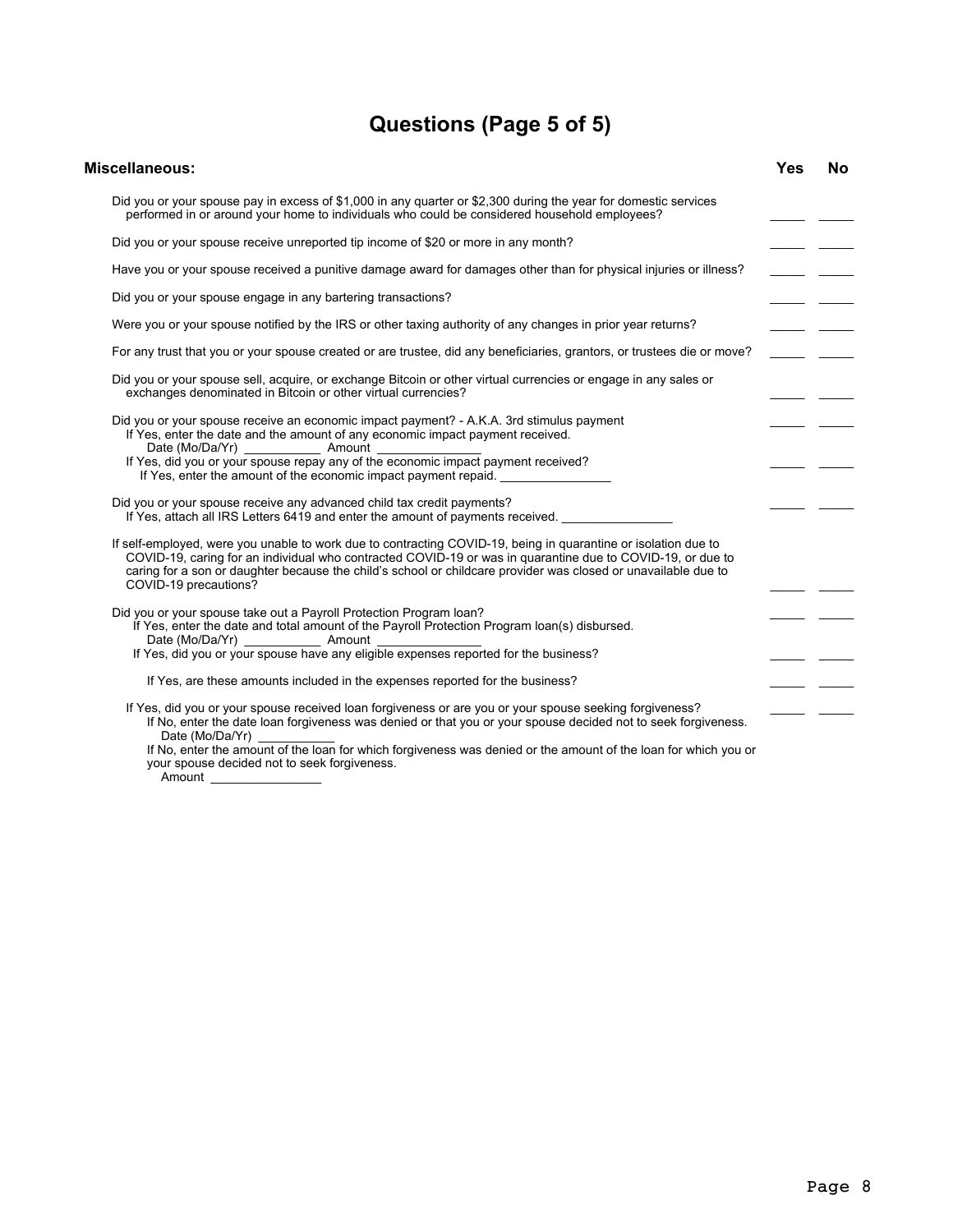

# **Personal Information 3**

| Taxpayer:                                             |                                                                                                                                                                                       |                             |                            |    |                       |                          |                 | ON FILE                |
|-------------------------------------------------------|---------------------------------------------------------------------------------------------------------------------------------------------------------------------------------------|-----------------------------|----------------------------|----|-----------------------|--------------------------|-----------------|------------------------|
|                                                       | First Name and Initial                                                                                                                                                                |                             | Last Name                  |    |                       |                          |                 | Social Security Number |
|                                                       | Occupation                                                                                                                                                                            |                             | Date of Birth (Mo/Da/Yr)   |    |                       | Date of Death (Mo/Da/Yr) |                 |                        |
|                                                       |                                                                                                                                                                                       |                             |                            |    |                       |                          |                 | Does not expire        |
|                                                       | Driver's License or State-Issued ID Number                                                                                                                                            |                             | Expiration Date (Mo/Da/Yr) |    | Issue Date (Mo/Da/Yr) |                          | State           |                        |
|                                                       | Driver's License                                                                                                                                                                      | State-Issued ID             | No Identification          |    |                       |                          |                 |                        |
| Spouse:                                               |                                                                                                                                                                                       |                             |                            |    |                       |                          |                 |                        |
|                                                       | First Name and Initial                                                                                                                                                                |                             | Last Name                  |    |                       |                          |                 | Social Security Number |
|                                                       |                                                                                                                                                                                       |                             |                            |    |                       |                          |                 |                        |
|                                                       | Occupation                                                                                                                                                                            |                             | Date of Birth (Mo/Da/Yr)   |    |                       | Date of Death (Mo/Da/Yr) |                 |                        |
|                                                       | Driver's License or State-Issued ID Number                                                                                                                                            |                             | Expiration Date (Mo/Da/Yr) |    | Issue Date (Mo/Da/Yr) |                          | State           | Does not expire        |
|                                                       | Driver's License                                                                                                                                                                      | State-Issued ID             | No Identification          |    |                       |                          |                 |                        |
|                                                       |                                                                                                                                                                                       |                             |                            |    |                       |                          |                 |                        |
| <b>Contact Information:</b>                           | <b>Street Address</b>                                                                                                                                                                 |                             |                            |    |                       |                          |                 | Apartment Number       |
|                                                       |                                                                                                                                                                                       |                             |                            |    |                       |                          |                 |                        |
|                                                       | City                                                                                                                                                                                  |                             | State                      |    |                       |                          |                 | ZIP or Postal Code     |
|                                                       |                                                                                                                                                                                       |                             |                            |    |                       |                          |                 |                        |
|                                                       | Foreign Province or County                                                                                                                                                            |                             |                            |    |                       |                          |                 |                        |
|                                                       | Foreign Country                                                                                                                                                                       |                             |                            |    |                       |                          |                 |                        |
|                                                       |                                                                                                                                                                                       |                             |                            |    |                       |                          |                 |                        |
|                                                       | Taxpayer Daytime/Work Phone                                                                                                                                                           | Taxpayer Evening/Home Phone | Taxpayer Foreign Phone     |    |                       |                          |                 |                        |
|                                                       | Taxpayer Cell Phone                                                                                                                                                                   | Taxpayer Fax Number         |                            |    |                       |                          |                 |                        |
|                                                       | Spouse Daytime/Work Phone                                                                                                                                                             | Spouse Evening/Home Phone   | Spouse Foreign Phone       |    |                       |                          |                 |                        |
|                                                       | Spouse Cell Phone                                                                                                                                                                     | Spouse Fax Number           |                            |    |                       |                          |                 |                        |
|                                                       | Taxpayer Email Address                                                                                                                                                                |                             |                            |    |                       |                          |                 |                        |
|                                                       | Spouse Email Address                                                                                                                                                                  |                             |                            |    |                       |                          |                 |                        |
|                                                       |                                                                                                                                                                                       |                             |                            |    |                       |                          |                 |                        |
|                                                       | Preferred Method of Contact                                                                                                                                                           |                             |                            |    |                       |                          |                 |                        |
|                                                       |                                                                                                                                                                                       |                             |                            |    |                       | Yes                      |                 | No                     |
|                                                       | May the IRS or other taxing authority discuss the return with the preparer?<br>Is the taxpayer claimed as a dependent on someone else's tax return?                                   |                             | .                          |    |                       | X                        |                 |                        |
|                                                       |                                                                                                                                                                                       |                             | .                          |    |                       |                          |                 |                        |
|                                                       |                                                                                                                                                                                       |                             |                            |    |                       |                          | <b>Taxpayer</b> | <b>Spouse</b>          |
|                                                       |                                                                                                                                                                                       |                             |                            |    |                       | Yes                      |                 | Yes<br>No<br>No        |
| Are you considered legally blind per IRS regulations? |                                                                                                                                                                                       |                             |                            |    |                       |                          |                 |                        |
|                                                       | Do you want to contribute to the Presidential Election Campaign Fund?                                                                                                                 |                             |                            |    |                       |                          |                 |                        |
| Are you a U.S. citizen or Green Card holder?          |                                                                                                                                                                                       |                             |                            |    |                       |                          |                 |                        |
| <b>Personal Identification Numbers:</b>               | Code - 1 - Issued by IRS 2 - Issued by State or City                                                                                                                                  |                             |                            |    |                       |                          |                 |                        |
|                                                       | The IRS has recommended that taxpayers have an Identity Protection (IP) PIN to increase                                                                                               |                             |                            | ΤS | <b>State</b>          | City                     | Code            | <b>PIN</b>             |
|                                                       | filing security. If you would like an IP PIN for yourself, your spouse, or your dependents or<br>have one but do not know the IP PIN assigned, visit IRS.gov to retrieve it or apply. |                             |                            |    |                       |                          |                 |                        |

#### **Tax Organizer Legend:**

**Throughout the tax organizer, you will find columns with the heading "TSJ". Enter "T" for taxpayer, "S" for spouse or "J" for joint.**

100131 08-26-21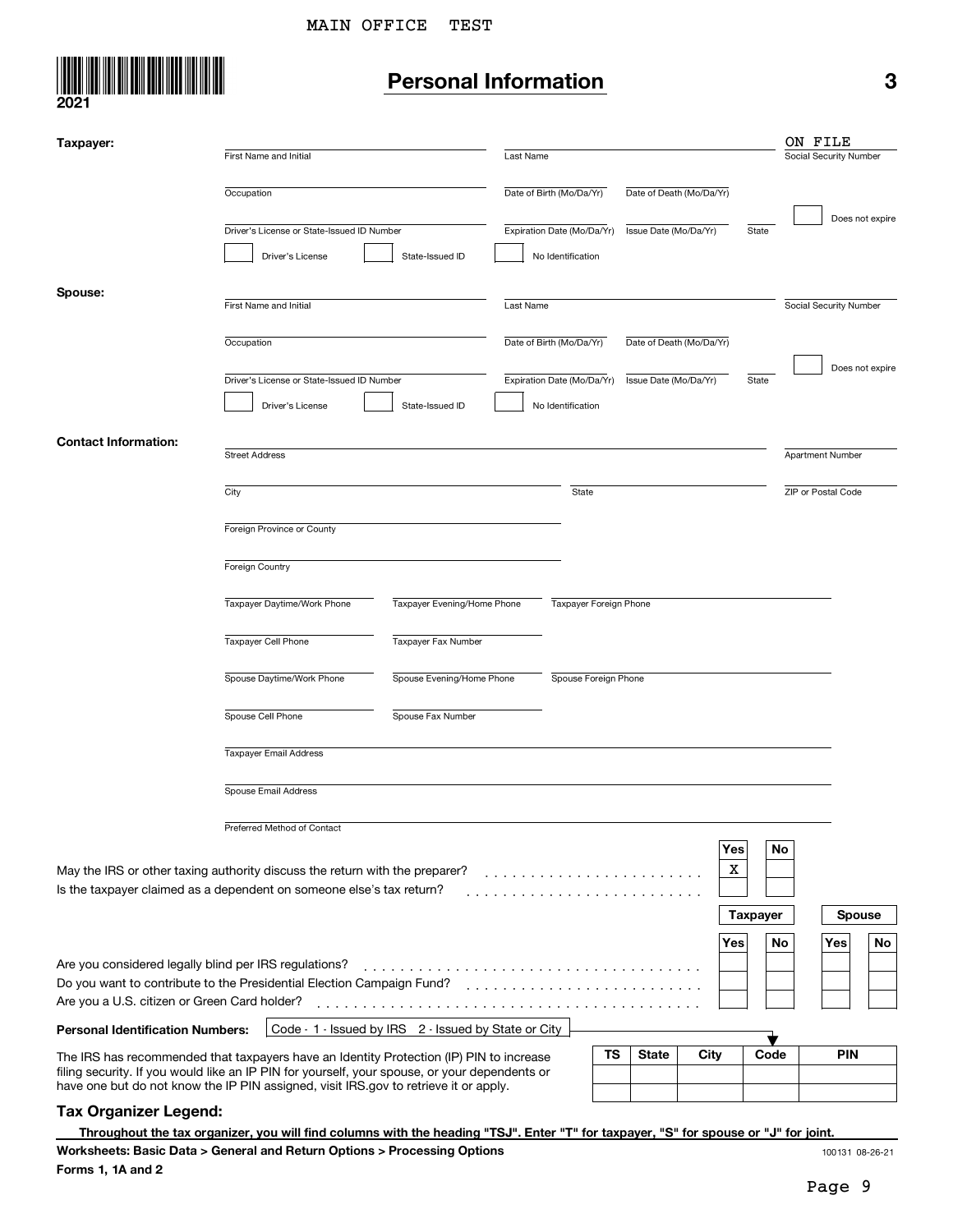

### **Dependents and Wages 3A**

#### **Dependent Information:**

|   | <b>First Name and Initial</b> | <b>Last Name</b> | <b>Social Security</b><br><b>Number</b> | Date of Birth<br>(Mo/Da/Yr) | Date of Death<br>(Mo/Da/Yr) | <b>Relationship to</b><br>Taxpayer |
|---|-------------------------------|------------------|-----------------------------------------|-----------------------------|-----------------------------|------------------------------------|
| A |                               |                  |                                         |                             |                             |                                    |
| B |                               |                  |                                         |                             |                             |                                    |
| C |                               |                  |                                         |                             |                             |                                    |
| D |                               |                  |                                         |                             |                             |                                    |
| Е |                               |                  |                                         |                             |                             |                                    |
| F |                               |                  |                                         |                             |                             |                                    |
| G |                               |                  |                                         |                             |                             |                                    |
| H |                               |                  |                                         |                             |                             |                                    |

**Did dependent have income over \$4,300?**



Provide the name of any dependent who is not a U.S. citizen or Green Card holder.

Provide the name of any person living with you who is claimed as a dependent on someone else's tax return.

List the years that a release of claim to exemption is given for a dependent child not living with you.

**Wages and Salaries: Include all copies of your current year Forms W-2**

Note: Use this section to report any wages and/or salaries for which no Form W-2 was received.

| <b>TS</b> | <b>Employer's Name</b> | <b>Taxable Wages</b> | <b>Tax Withheld</b> |                    |          |              |       |
|-----------|------------------------|----------------------|---------------------|--------------------|----------|--------------|-------|
|           |                        |                      | Federal             | <b>FICA/TIER 1</b> | Medicare | <b>State</b> | Local |
|           |                        |                      |                     |                    |          |              |       |
|           |                        |                      |                     |                    |          |              |       |
|           |                        |                      |                     |                    |          |              |       |
|           |                        |                      |                     |                    |          |              |       |
|           |                        |                      |                     |                    |          |              |       |
|           |                        |                      |                     |                    |          |              |       |
|           |                        |                      |                     |                    |          |              |       |
|           |                        |                      |                     |                    |          |              |       |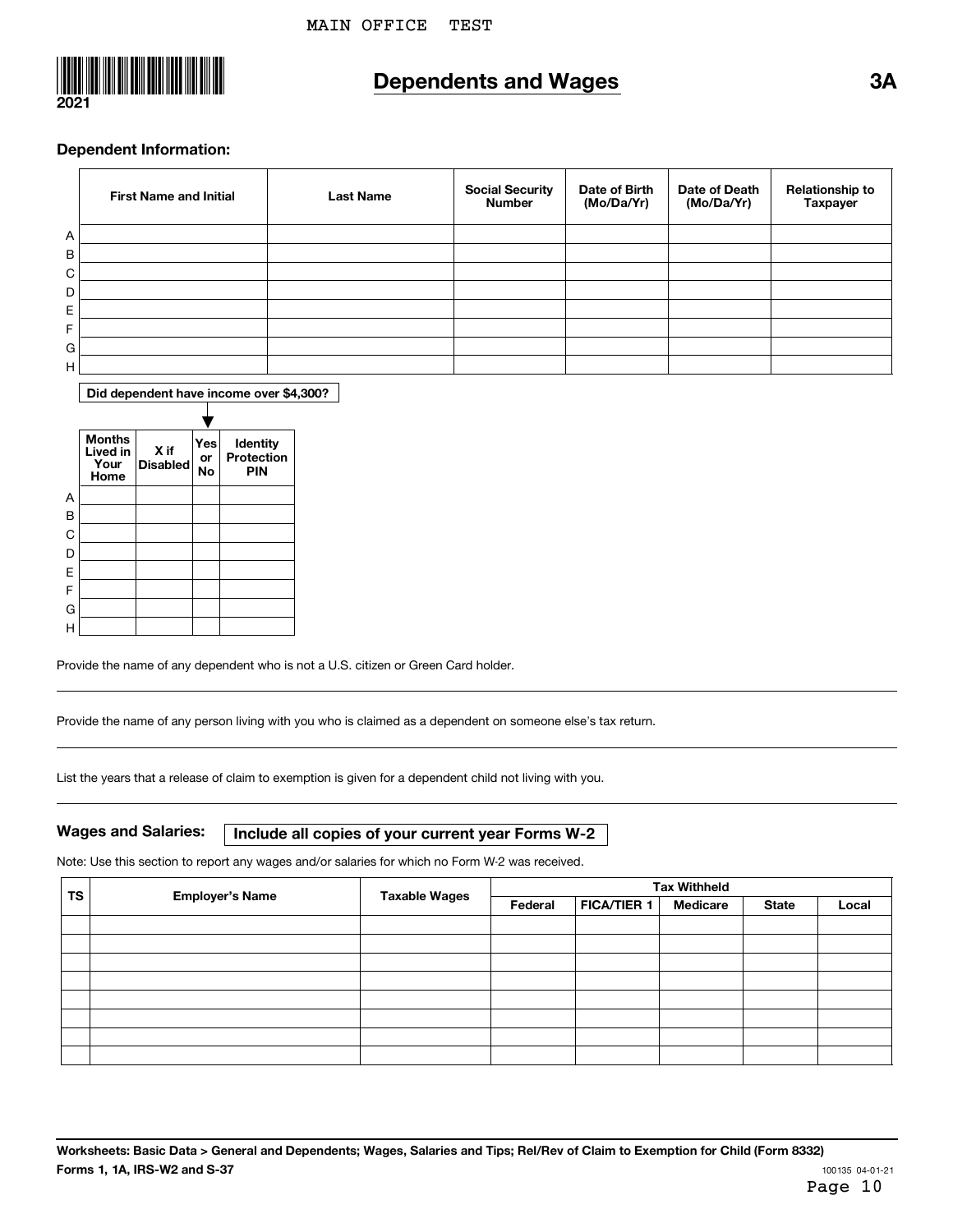

### **Electronic Filing 4**

#### **Electronic Filing:**

Electronic filing is the means by which your return is transmitted directly to the IRS and state tax authorities. The IRS has implemented an electronic filing mandate requiring certain preparers, including this firm, to file all returns that they prepare electronically. Some states also require certain preparers to electronically file state returns prepared. The IRS and some states allow taxpayers to elect not to file their returns electronically.

| Do not electronically file the federal return  |  |
|------------------------------------------------|--|
| Do not electronically file the state return(s) |  |

**Note: The IRS and some states that require returns to be electronically filed also impose fees and/or penalties for failure to do so. If you checked either of the boxes above, you may be required to sign an "opt-out" form before we can release your returns. As a follow-up we will contact you to discuss these requirements and your ability to "opt-out" of electronic filing.**

The IRS requires, and many states allow, the use of a Personal Identification Number (PIN) in lieu of mailing a signature document when electronically filing.

| Would you like to use a randomly generated PIN?<br>Taxpayer | Yes | No |
|-------------------------------------------------------------|-----|----|
| Spouse                                                      |     |    |
| If No, enter a 5-digit self-selected PIN:<br>Taxpayer PIN   |     |    |
| Spouse PIN                                                  |     |    |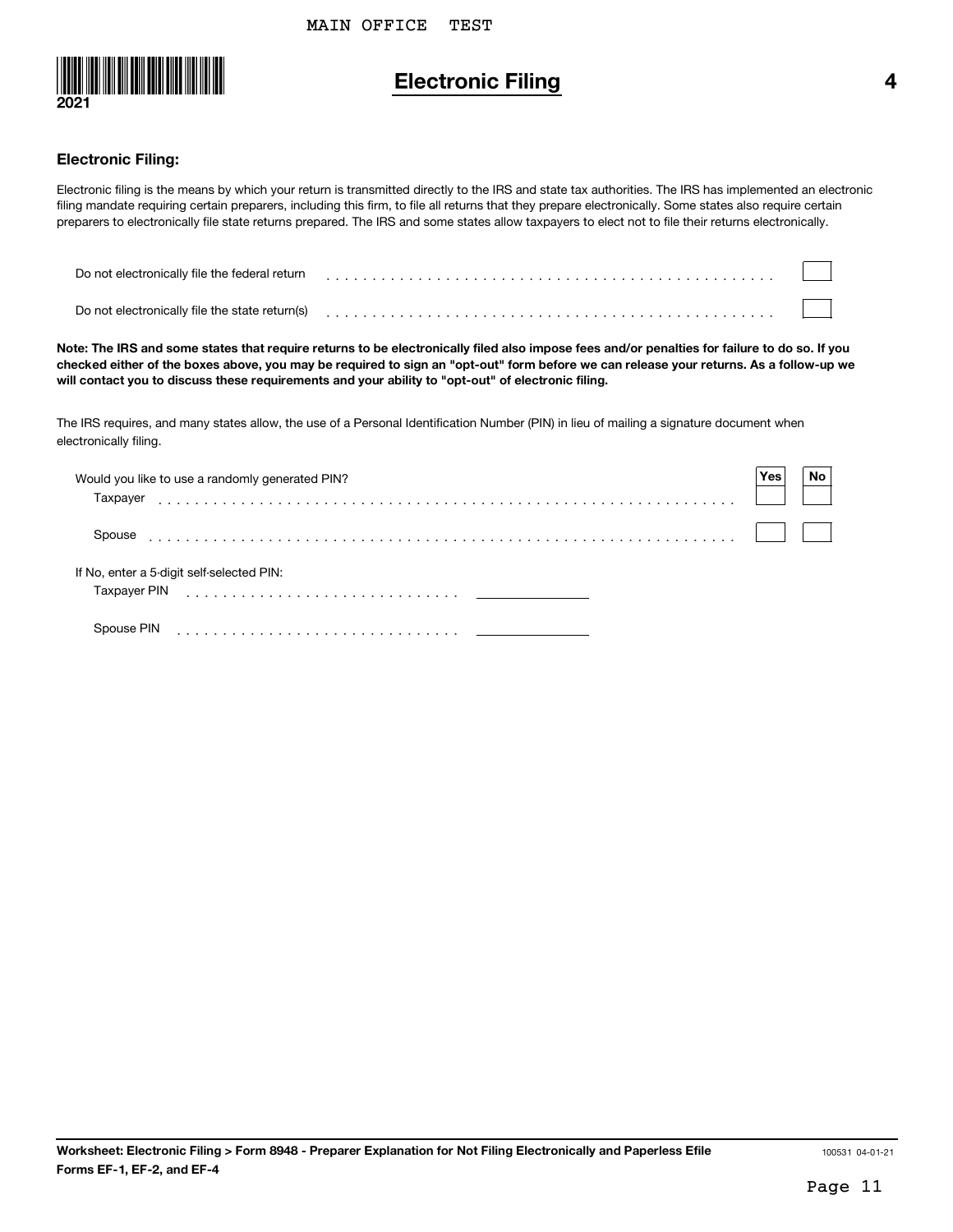

# **Direct Deposit and Withdrawal 4A**

#### **Direct Deposit and Electronic Funds Withdrawal Account Information:**

|                                       | The IRS and certain states allow refunds to be deposited to and balances due to be paid directly from your financial institution. If you would like to<br>receive your refund or pay a balance due electronically, complete the following information. Additional space has been provided for the use of<br>multiple accounts. If you selected direct deposit or electronic withdrawal in 2020, your account information is already included below.              |          |                                                     |                                          |        |
|---------------------------------------|------------------------------------------------------------------------------------------------------------------------------------------------------------------------------------------------------------------------------------------------------------------------------------------------------------------------------------------------------------------------------------------------------------------------------------------------------------------|----------|-----------------------------------------------------|------------------------------------------|--------|
|                                       |                                                                                                                                                                                                                                                                                                                                                                                                                                                                  |          |                                                     |                                          | Yes No |
|                                       | Would you like to pay any amount due on your federal return using electronic withdrawal?<br>                                                                                                                                                                                                                                                                                                                                                                     |          |                                                     |                                          |        |
|                                       | If Yes, what amount would you like withdrawn, if not the entire balance due?                                                                                                                                                                                                                                                                                                                                                                                     |          |                                                     |                                          |        |
|                                       |                                                                                                                                                                                                                                                                                                                                                                                                                                                                  |          |                                                     |                                          |        |
|                                       | If Yes, when should the withdrawal occur, if other than the due date of the return?                                                                                                                                                                                                                                                                                                                                                                              |          |                                                     | (Mo/Da/Yr)                               |        |
|                                       | Would you like to pay any amount due on your state return(s) using electronic withdrawal?<br>                                                                                                                                                                                                                                                                                                                                                                    |          |                                                     |                                          |        |
|                                       | If Yes, what amount would you like withdrawn, if not the entire balance due?                                                                                                                                                                                                                                                                                                                                                                                     |          |                                                     |                                          |        |
|                                       | If Yes, when should the withdrawal occur, if other than the due date of the return?                                                                                                                                                                                                                                                                                                                                                                              |          |                                                     | (Mo/Da/Yr)                               |        |
|                                       | The IRS and some states allow estimated payments to be electronically withdrawn on the due dates of the estimated payments.                                                                                                                                                                                                                                                                                                                                      |          |                                                     |                                          |        |
|                                       | Would you like to pay any estimated payments due for your federal return using electronic withdrawal?<br><br>Would you like to pay any estimated payments due for your state return(s) using electronically withdrawal, if available?                                                                                                                                                                                                                            |          |                                                     |                                          |        |
|                                       | Name of bank or financial institution entitled by the set of the set of the set of the set of the set of the set of the set of the set of the set of the set of the set of the set of the set of the set of the set of the set<br>Routing Transit Number (RTN) (etc.) and a series of the contract of the contract of the contract of the contract of the contract of the contract of the contract of the contract of the contract of the contract of the contra |          |                                                     |                                          |        |
|                                       |                                                                                                                                                                                                                                                                                                                                                                                                                                                                  |          |                                                     |                                          |        |
| Type of account:                      | Checking<br>Archer MSA Savings                                                                                                                                                                                                                                                                                                                                                                                                                                   |          | <b>Traditional Savings</b><br>Coverdell Ed. Savings | <b>IRA Savings</b><br><b>HSA Savings</b> |        |
| Is this a business account?           |                                                                                                                                                                                                                                                                                                                                                                                                                                                                  | Yes      |                                                     | No                                       |        |
| Account owner                         |                                                                                                                                                                                                                                                                                                                                                                                                                                                                  | Taxpayer |                                                     | Spouse                                   | Joint  |
|                                       | I confirm that the bank account information and the direct deposit/electronic withdrawal options selected above are correct.                                                                                                                                                                                                                                                                                                                                     |          |                                                     |                                          | Yes No |
|                                       | Would you like to pay any amount due on your federal return using electronic withdrawal?<br>                                                                                                                                                                                                                                                                                                                                                                     |          |                                                     |                                          |        |
|                                       | If Yes, what amount would you like withdrawn, if not the entire balance due?                                                                                                                                                                                                                                                                                                                                                                                     |          |                                                     |                                          |        |
|                                       | If Yes, when should the withdrawal occur, if other than the due date of the return?                                                                                                                                                                                                                                                                                                                                                                              |          |                                                     | (Mo/Da/Yr)                               |        |
|                                       | Would you like to pay any amount due on your state return(s) using electronic withdrawal?                                                                                                                                                                                                                                                                                                                                                                        |          |                                                     |                                          |        |
|                                       | If Yes, what amount would you like withdrawn, if not the entire balance due?                                                                                                                                                                                                                                                                                                                                                                                     |          |                                                     |                                          |        |
|                                       | If Yes, when should the withdrawal occur, if other than the due date of the return?                                                                                                                                                                                                                                                                                                                                                                              |          |                                                     | (Mo/Da/Yr)                               |        |
|                                       | The IRS and some states allow estimated payments to be electronically withdrawn on the due dates of the estimated payments.                                                                                                                                                                                                                                                                                                                                      |          |                                                     |                                          |        |
|                                       | Would you like to pay any estimated payments due for your federal return using electronic withdrawal?                                                                                                                                                                                                                                                                                                                                                            |          |                                                     |                                          |        |
|                                       | Would you like to pay any estimated payments due for your state return(s) using electronically withdrawal, if available?                                                                                                                                                                                                                                                                                                                                         |          |                                                     |                                          |        |
| Name of bank or financial institution |                                                                                                                                                                                                                                                                                                                                                                                                                                                                  |          |                                                     |                                          |        |
| Type of account:                      | Checking<br>Archer MSA Savings                                                                                                                                                                                                                                                                                                                                                                                                                                   |          | <b>Traditional Savings</b><br>Coverdell Ed. Savings | <b>IRA Savings</b><br><b>HSA Savings</b> |        |
| Is this a business account?           |                                                                                                                                                                                                                                                                                                                                                                                                                                                                  | Yes      |                                                     | No                                       |        |
| Account owner                         |                                                                                                                                                                                                                                                                                                                                                                                                                                                                  | Taxpayer |                                                     | Spouse                                   | Joint  |
|                                       | I confirm that the bank account information and the direct deposit/electronic withdrawal options selected above are correct.                                                                                                                                                                                                                                                                                                                                     |          |                                                     |                                          |        |

100147 06-11-21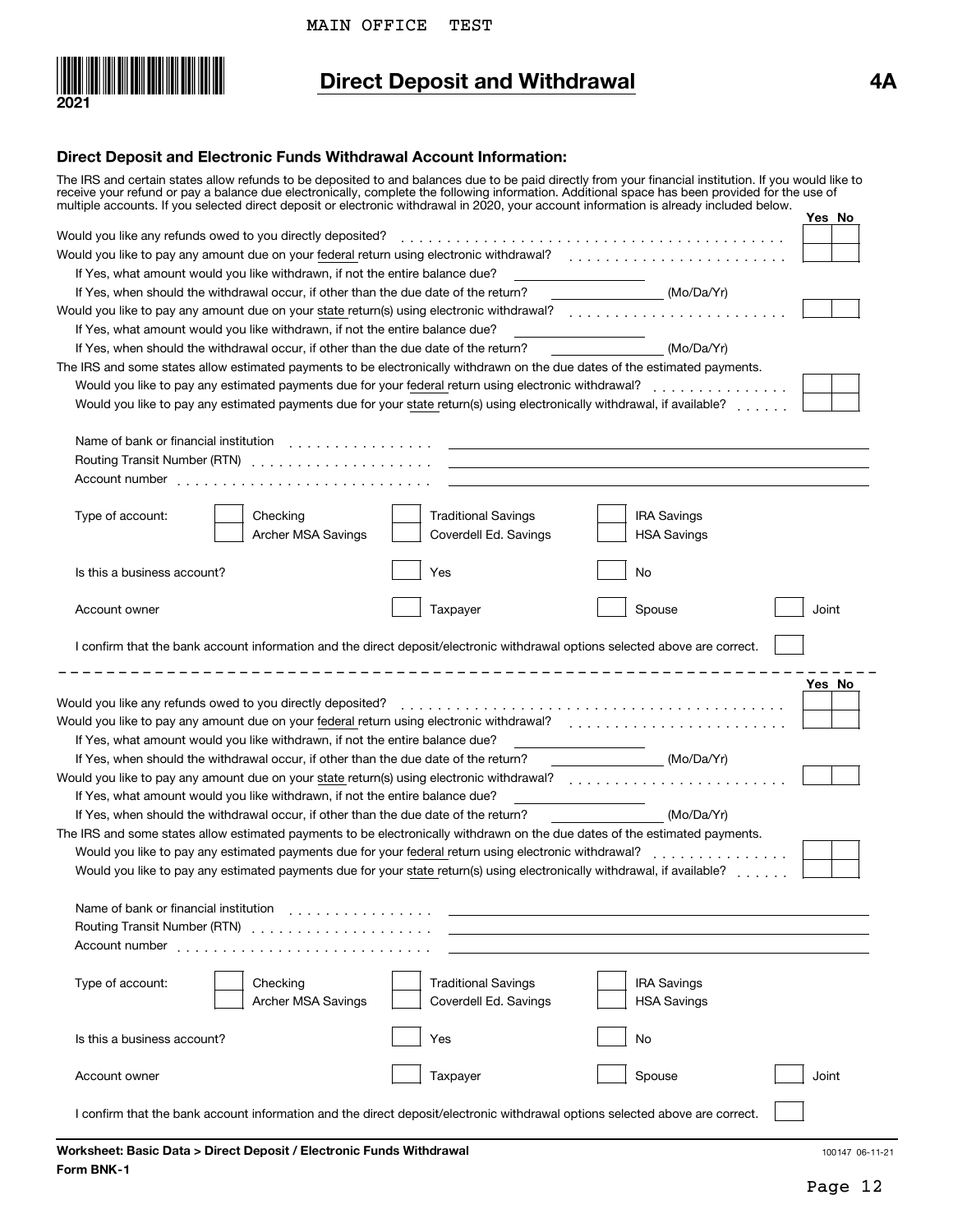

## **U.S. Series I Savings Bonds Purchase 4B**

Up to \$5,000 of your refund may be used to purchase U.S. Series I Savings Bonds for yourself, your spouse, and up to two other individuals, in \$50 increments.

|                                                                                    | ˈYes⊩ | <b>No</b> |  |
|------------------------------------------------------------------------------------|-------|-----------|--|
| Do you want to use any of your refund to purchase any U.S. Series I Savings Bonds? |       |           |  |

If Yes, provide the information requested for each type of bond you want to purchase using your refund.

If the purchase is for someone other than the taxpayer or spouse, or if the bond should have a co-owner or beneficiary, provide the name of the person receiving the bond (if not the taxpayer or spouse), the name of the person being designated as the co-owner of the bond, if applicable, the name of the person designated as the beneficiary of the bond, if applicable, and the amount of the bond to be purchased.

| Joint:<br>Co-owner name                                                                                                                                                                                                                                                                                                                                                  |
|--------------------------------------------------------------------------------------------------------------------------------------------------------------------------------------------------------------------------------------------------------------------------------------------------------------------------------------------------------------------------|
| Beneficiary name                                                                                                                                                                                                                                                                                                                                                         |
| Amount of refund, if not the entire refund, to be used to purchase U.S. Series I Savings Bonds                                                                                                                                                                                                                                                                           |
| Note: If filing a married filing joint return, bonds purchased will be jointly owned by the taxpayer and spouse. In this case, the spouse's<br>name does not need to be entered as a co-owner. If the bonds will not be jointly owned by the taxpayer and spouse, the savings bond<br>information should be entered in the taxpayer, spouse, or other owner areas below. |
| Taxpayer:                                                                                                                                                                                                                                                                                                                                                                |
| Co-owner name                                                                                                                                                                                                                                                                                                                                                            |
| Beneficiary name                                                                                                                                                                                                                                                                                                                                                         |
|                                                                                                                                                                                                                                                                                                                                                                          |
| Amount of refund, if not the entire refund, to be used to purchase U.S. Series I Savings Bonds                                                                                                                                                                                                                                                                           |
| Spouse:                                                                                                                                                                                                                                                                                                                                                                  |
| Co-owner name                                                                                                                                                                                                                                                                                                                                                            |
| Beneficiary name                                                                                                                                                                                                                                                                                                                                                         |
|                                                                                                                                                                                                                                                                                                                                                                          |
| Amount of refund, if not the entire refund, to be used to purchase U.S. Series I Savings Bonds                                                                                                                                                                                                                                                                           |
| Bond purchases for someone other than the taxpayer or spouse:                                                                                                                                                                                                                                                                                                            |
| Taxpayer name                                                                                                                                                                                                                                                                                                                                                            |
| Co-owner name                                                                                                                                                                                                                                                                                                                                                            |
| Beneficiary name                                                                                                                                                                                                                                                                                                                                                         |
|                                                                                                                                                                                                                                                                                                                                                                          |
| Amount of purchase                                                                                                                                                                                                                                                                                                                                                       |
|                                                                                                                                                                                                                                                                                                                                                                          |
| Taxpayer name                                                                                                                                                                                                                                                                                                                                                            |
| Co-owner name                                                                                                                                                                                                                                                                                                                                                            |
| Beneficiary name                                                                                                                                                                                                                                                                                                                                                         |
|                                                                                                                                                                                                                                                                                                                                                                          |
| Amount of purchase                                                                                                                                                                                                                                                                                                                                                       |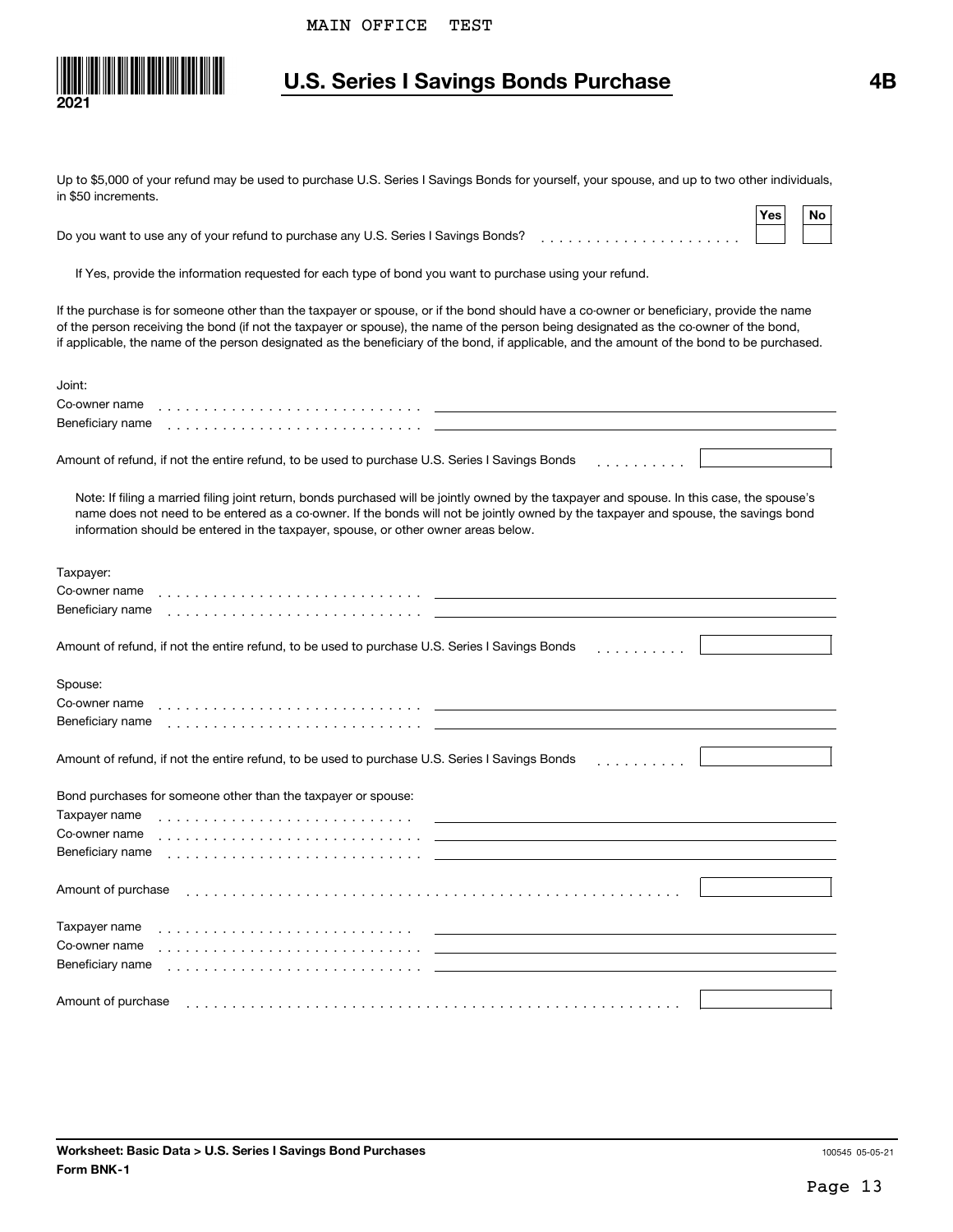

## **Interest Income 5A**

#### **Interest Information:**

**Include copies of all Forms 1099-INT or other documents for interest received**

|                | Tax-Exempt Interest Code: 1 - 1099-INT<br>2 - Private Activity Bond<br>$3 - Both$<br>♥ |                        |                               |      |                        |                         |  |  |
|----------------|----------------------------------------------------------------------------------------|------------------------|-------------------------------|------|------------------------|-------------------------|--|--|
| $ \tau$ sJ $ $ | <b>Name of Payer</b>                                                                   | <b>Interest Income</b> | U.S. Bonds and<br>Obligations | Code | Tax-Exempt<br>Interest | 2020 Interest<br>Amount |  |  |
|                |                                                                                        |                        |                               |      |                        |                         |  |  |
|                |                                                                                        |                        |                               |      |                        |                         |  |  |
|                |                                                                                        |                        |                               |      |                        |                         |  |  |
|                |                                                                                        |                        |                               |      |                        |                         |  |  |
|                |                                                                                        |                        |                               |      |                        |                         |  |  |
|                |                                                                                        |                        |                               |      |                        |                         |  |  |
|                |                                                                                        |                        |                               |      |                        |                         |  |  |
|                |                                                                                        |                        |                               |      |                        |                         |  |  |
|                |                                                                                        |                        |                               |      |                        |                         |  |  |
|                |                                                                                        |                        |                               |      |                        |                         |  |  |
|                |                                                                                        |                        |                               |      |                        |                         |  |  |
|                |                                                                                        |                        |                               |      |                        |                         |  |  |
|                |                                                                                        |                        |                               |      |                        |                         |  |  |
|                |                                                                                        |                        |                               |      |                        |                         |  |  |
|                |                                                                                        |                        |                               |      |                        |                         |  |  |
|                |                                                                                        |                        |                               |      |                        |                         |  |  |
|                |                                                                                        |                        |                               |      |                        |                         |  |  |
|                |                                                                                        |                        |                               |      |                        |                         |  |  |
|                |                                                                                        |                        |                               |      |                        |                         |  |  |
|                |                                                                                        |                        |                               |      |                        |                         |  |  |
|                |                                                                                        |                        |                               |      |                        |                         |  |  |
|                |                                                                                        |                        |                               |      |                        |                         |  |  |
|                |                                                                                        |                        |                               |      |                        |                         |  |  |
|                |                                                                                        |                        |                               |      |                        |                         |  |  |
|                |                                                                                        |                        |                               |      |                        |                         |  |  |
|                | <b>Total</b>                                                                           |                        |                               |      |                        |                         |  |  |

#### **Seller-Financed Mortgage Interest Information:**

| Name of Individual from Whom   | <b>Identification</b> | 2021 Interest | 2020 Interest |
|--------------------------------|-----------------------|---------------|---------------|
| Mortgage Interest Was Received | Number of Individual  | Amount        | Amount        |
|                                |                       |               |               |

**Address of Individual from Whom Mortgage Interest Was Received**

**Enter Any Additional Information:**

**Note: List all items sold during the year on Form 7.**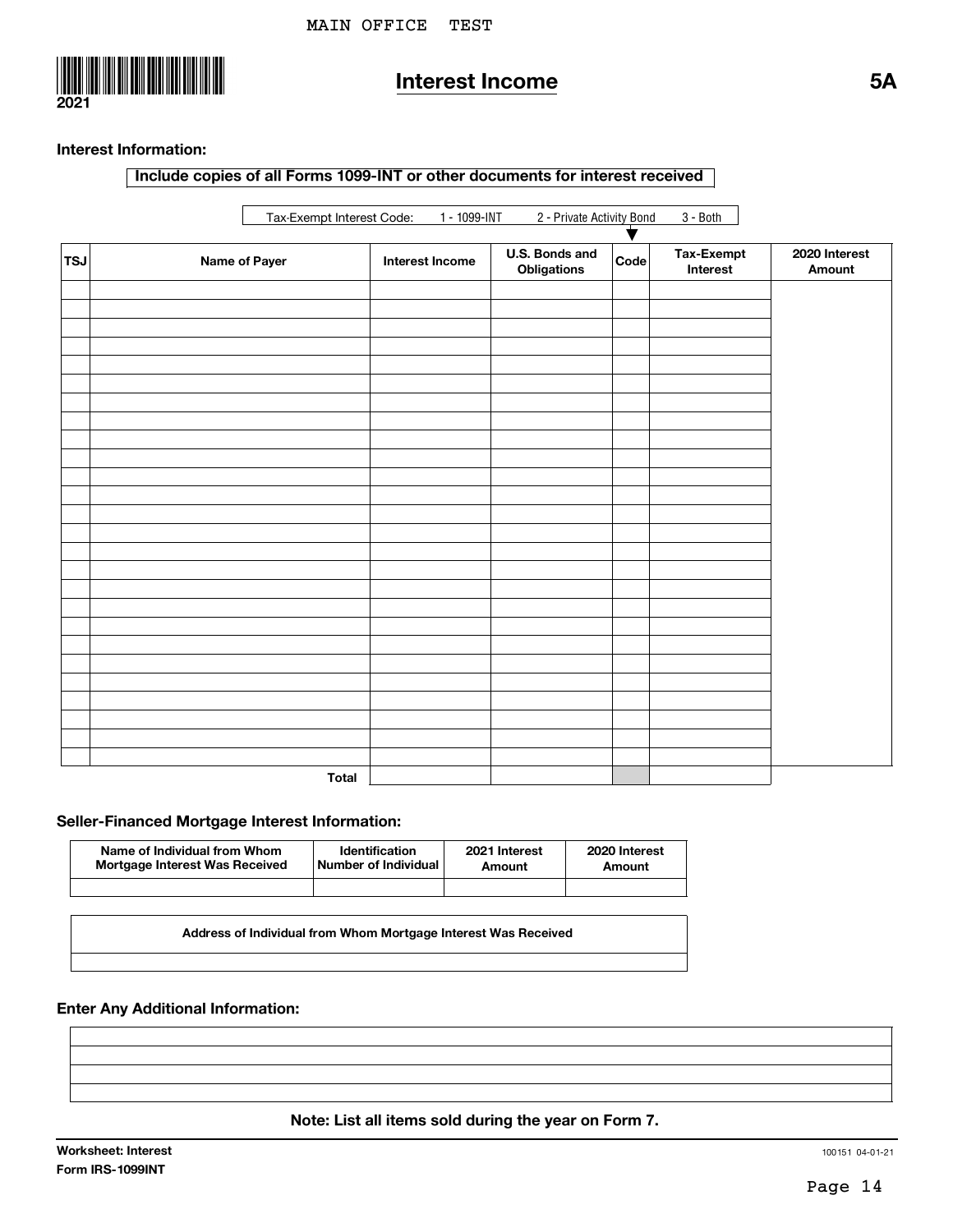

## **Dividend Income 5B**

#### **Dividend Information:**

#### **Include copies of all Forms 1099-DIV or other documents for dividends received**

|   | <b>TSJ</b> | Name of Payer | Box 1a<br><b>Total Ordinary</b><br><b>Dividends</b> | Box 1b<br>Qualified<br><b>Dividends</b> | Box 2a<br><b>Total Capital</b><br>Gain Distribution | U.S. Bond Interest<br>Amount or<br>Percent in Box 1a |
|---|------------|---------------|-----------------------------------------------------|-----------------------------------------|-----------------------------------------------------|------------------------------------------------------|
| А |            |               |                                                     |                                         |                                                     |                                                      |
| B |            |               |                                                     |                                         |                                                     |                                                      |
| C |            |               |                                                     |                                         |                                                     |                                                      |
| D |            |               |                                                     |                                         |                                                     |                                                      |
| Е |            |               |                                                     |                                         |                                                     |                                                      |
| F |            |               |                                                     |                                         |                                                     |                                                      |
| G |            |               |                                                     |                                         |                                                     |                                                      |
| н |            |               |                                                     |                                         |                                                     |                                                      |
| I |            |               |                                                     |                                         |                                                     |                                                      |
| J |            |               |                                                     |                                         |                                                     |                                                      |
| Κ |            |               |                                                     |                                         |                                                     |                                                      |
| L |            |               |                                                     |                                         |                                                     |                                                      |
| M |            |               |                                                     |                                         |                                                     |                                                      |
| Ν |            |               |                                                     |                                         |                                                     |                                                      |
|   |            | <b>Total</b>  |                                                     |                                         |                                                     |                                                      |

Tax-Exempt Interest Code: 1 - 1099-DIV 2 - Private Activity Bonds 3 - Both



#### **Enter Any Additional Information:**

#### **Note: List all items sold during the year on Form 7.**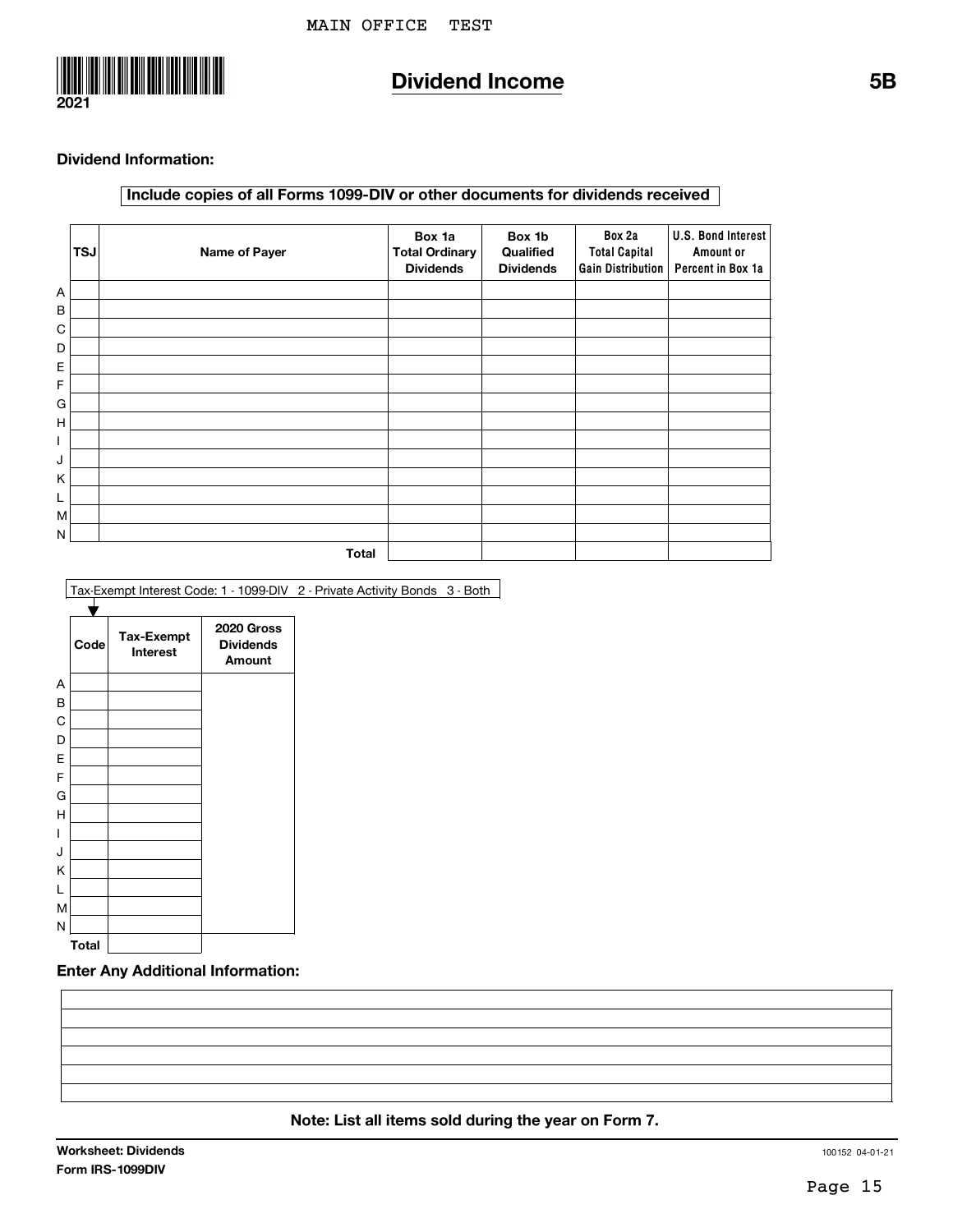

## **Business Income and Cost of Goods Sold 6**

| <b>Name of Business:</b><br>.                                                                                                                                                                                                                                                                                                                                                                                                                                                                                    |                                     |             |
|------------------------------------------------------------------------------------------------------------------------------------------------------------------------------------------------------------------------------------------------------------------------------------------------------------------------------------------------------------------------------------------------------------------------------------------------------------------------------------------------------------------|-------------------------------------|-------------|
| <b>Principal Business or Profession:</b>                                                                                                                                                                                                                                                                                                                                                                                                                                                                         |                                     |             |
| TSJ<br>Street address<br>City, state, ZIP or postal code, and country et al. and manufactured and country and all contents of the state of the state of the state of the state of the state of the state of the state of the state of the state of the<br>Method of inventory entries and the control of the control of the control of the control of the control of the control of the control of the control of the control of the control of the control of the control of the contro<br>Method of accounting |                                     |             |
| <b>Business Questions for 2021:</b>                                                                                                                                                                                                                                                                                                                                                                                                                                                                              |                                     | Yes<br>No   |
| Did you dispose of this business?<br>Was there a change in determining quantities, costs or valuations between opening and closing inventory?<br>Were you involved in the operations of this business on a regular, continuous and substantial basis?<br>Have you prepared or will you prepare all required Forms 1099?                                                                                                                                                                                          | (Mo/Da/Yr)<br>.<br>.<br>2021 Amount | 2020 Amount |
| Health insurance premiums paid for yourself and your dependents<br>.                                                                                                                                                                                                                                                                                                                                                                                                                                             |                                     |             |
| Income:<br>Include all Forms 1099-K                                                                                                                                                                                                                                                                                                                                                                                                                                                                              |                                     |             |
| Payment card and third party transactions:<br><b>Description</b>                                                                                                                                                                                                                                                                                                                                                                                                                                                 | 2021 Amount                         | 2020 Amount |
| Include all Forms 1099-MISC and 1099-NEC<br>Miscellaneous income:                                                                                                                                                                                                                                                                                                                                                                                                                                                |                                     |             |
| Other Income:                                                                                                                                                                                                                                                                                                                                                                                                                                                                                                    |                                     |             |
| Other gross receipts or sales<br>Less returns and allowances                                                                                                                                                                                                                                                                                                                                                                                                                                                     |                                     |             |
| <b>Cost of Goods Sold:</b>                                                                                                                                                                                                                                                                                                                                                                                                                                                                                       | 2021 Amount                         | 2020 Amount |
| Beginning inventory<br>Purchases less cost of items withdrawn for personal use<br>Cost of labor (do not include amounts paid to yourself)<br>Materials and supplies<br>Other costs of goods sold:                                                                                                                                                                                                                                                                                                                |                                     |             |
| <b>Description</b>                                                                                                                                                                                                                                                                                                                                                                                                                                                                                               | 2021 Amount                         | 2020 Amount |
|                                                                                                                                                                                                                                                                                                                                                                                                                                                                                                                  |                                     |             |

 $E$ nding inventory  $\left( \begin{array}{ccc} 1 & 1 & 1 & 1 \\ 1 & 1 & 1 & 1 \\ 1 & 1 & 1 & 1 \\ 1 & 1 & 1 & 1 \\ 1 & 1 & 1 & 1 \\ 1 & 1 & 1 & 1 \\ 1 & 1 & 1 & 1 \\ 1 & 1 & 1 & 1 \\ 1 & 1 & 1 & 1 \\ 1 & 1 & 1 & 1 \\ 1 & 1 & 1 & 1 \\ 1 & 1 & 1 & 1 \\ 1 & 1 & 1 & 1 \\ 1 & 1 & 1 & 1 \\ 1 & 1 & 1 & 1 \\ 1 & 1 & 1 & 1$ 

**Worksheet: Business > General, Income and Cost of Goods Sold; Other Income > Miscellaneous Income, Nonemployee Compensation and Payment Cards and Other Third Party Transactions Forms C-1, C-2, C-3, IRS 1099-K, IRS 1099-MISC, and IRS 1099-NEC**

100161 05-12-21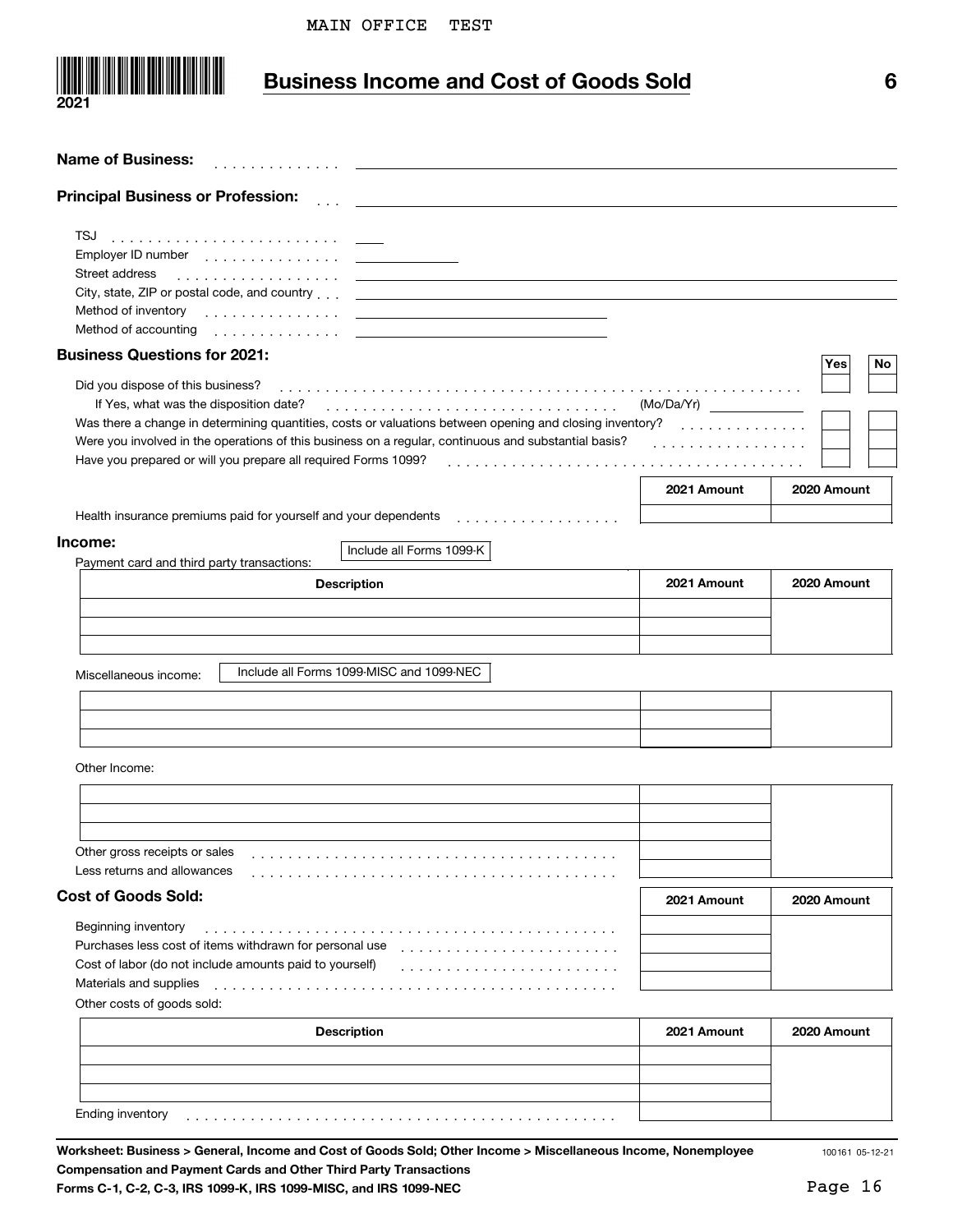

# **Business Expenses and Property & Equipment 6A**

#### **Name of Business:**

#### ]]] **Principal Business or Profession:**

. . . . . . . . . . . . .

| <b>Expenses:</b>                                                                                                                                                                                                               | 2021 Amount | 2020 Amount |
|--------------------------------------------------------------------------------------------------------------------------------------------------------------------------------------------------------------------------------|-------------|-------------|
| Advertising                                                                                                                                                                                                                    |             |             |
| Car and truck expenses expenses and the contract of the contract of the contract of the contract of the contract of the contract of the contract of the contract of the contract of the contract of the contract of the contra |             |             |
| Parking fees and tolls                                                                                                                                                                                                         |             |             |
| Commissions and fees                                                                                                                                                                                                           |             |             |
| Contract labor                                                                                                                                                                                                                 |             |             |
| Employee benefit programs and health insurance (other than pension and profit-sharing plans)                                                                                                                                   |             |             |
|                                                                                                                                                                                                                                |             |             |
|                                                                                                                                                                                                                                |             |             |
| Interest - other                                                                                                                                                                                                               |             |             |
|                                                                                                                                                                                                                                |             |             |
|                                                                                                                                                                                                                                |             |             |
| Pension and profit-sharing plans enterpreteral contracts of the plans of the contracts of the contracts of the                                                                                                                 |             |             |
|                                                                                                                                                                                                                                |             |             |
| Rent or lease - other business property enterstanding resources in the second section of the section of the section of the section of the section of the section of the section of the section of the section of the section o |             |             |
| Repairs and maintenance enterpreteration of the contract of the contract of the contract of the contract of the contract of the contract of the contract of the contract of the contract of the contract of the contract of th |             |             |
| Supplies (not included in Cost of Goods Sold) (and all contained and all contained and all contained and all c                                                                                                                 |             |             |
| Taxes and licenses enterpreteration of the contract of the contract of the contract of the contract of the contract of the contract of the contract of the contract of the contract of the contract of the contract of the con |             |             |
| Travel                                                                                                                                                                                                                         |             |             |
| Meals                                                                                                                                                                                                                          |             |             |
|                                                                                                                                                                                                                                |             |             |
| Utilities                                                                                                                                                                                                                      |             |             |
| Wages                                                                                                                                                                                                                          |             |             |
| Dependent care benefits response to contact the contract of the contract of the contract of the contract of the contract of the contract of the contract of the contract of the contract of the contract of the contract of th |             |             |

#### **Other Expenses:**

| <b>Description</b> | 2021 Amount | 2020 Amount |
|--------------------|-------------|-------------|
|                    |             |             |
|                    |             |             |
|                    |             |             |
|                    |             |             |
|                    |             |             |
|                    |             |             |
|                    |             |             |
|                    |             |             |
|                    |             |             |

**Property and Equipment: Include a list if more space is needed**

| X if<br>not new | <b>Acquisitions - Description</b> | <b>Date Acquired</b><br>(Mo/Da/Yr) | Cost |                         |                      |
|-----------------|-----------------------------------|------------------------------------|------|-------------------------|----------------------|
|                 |                                   |                                    |      |                         |                      |
|                 |                                   |                                    |      |                         |                      |
|                 |                                   |                                    |      |                         |                      |
|                 | <b>Dispositions - Description</b> | Date Acquired<br>(Mo/Da/Yr)        | Cost | Date Sold<br>(Mo/Da/Yr) | <b>Selling Price</b> |
|                 |                                   |                                    |      |                         |                      |
|                 |                                   |                                    |      |                         |                      |
|                 |                                   |                                    |      |                         |                      |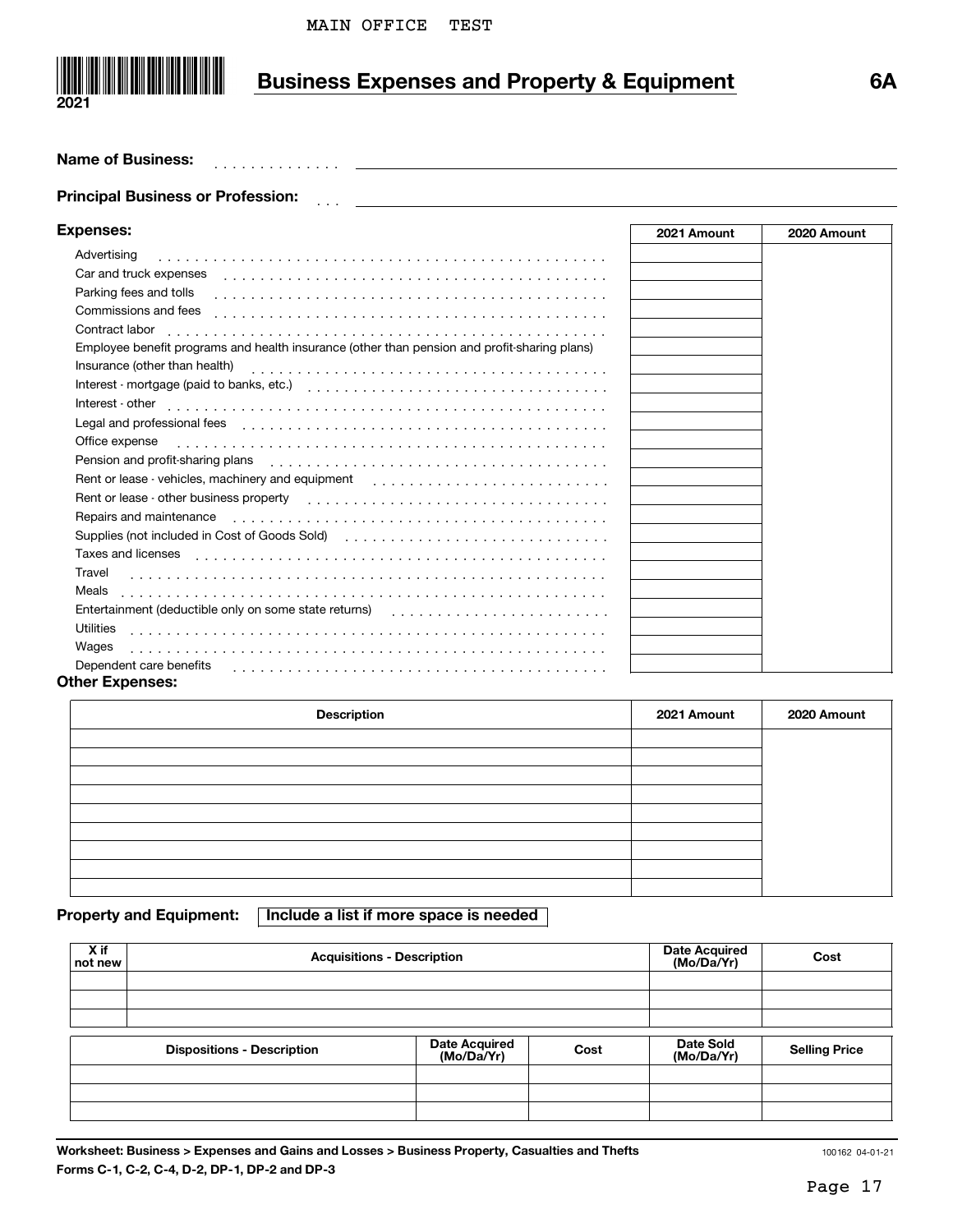

### **Business Expenses - Vehicle and Other Listed Property**

| <b>Name of Business:</b>                                                                                                                                                                                                                                                                                                                                                                                                                                                                                                                 |                        |             |                        |             |     |    |
|------------------------------------------------------------------------------------------------------------------------------------------------------------------------------------------------------------------------------------------------------------------------------------------------------------------------------------------------------------------------------------------------------------------------------------------------------------------------------------------------------------------------------------------|------------------------|-------------|------------------------|-------------|-----|----|
| <b>Principal Business or Profession:</b>                                                                                                                                                                                                                                                                                                                                                                                                                                                                                                 |                        |             |                        |             |     |    |
| <b>Listed Property Questions for 2021:</b>                                                                                                                                                                                                                                                                                                                                                                                                                                                                                               |                        |             |                        |             | Yes | No |
| Do you have evidence to support your deduction?<br>If Yes, is the evidence written?<br>Do you have evidence to support the business use percentage claimed on listed property?<br>If Yes, is the evidence written?                                                                                                                                                                                                                                                                                                                       |                        |             |                        |             |     |    |
| If you are an employer who provides vehicles for use by employees:                                                                                                                                                                                                                                                                                                                                                                                                                                                                       |                        |             |                        |             | Yes | No |
| Do you maintain a written policy statement that prohibits all personal use of vehicles, including commuting, by your employees?                                                                                                                                                                                                                                                                                                                                                                                                          |                        |             |                        |             |     |    |
| Do you maintain a written policy statement that prohibits personal use of vehicles, except commuting, by your employees?                                                                                                                                                                                                                                                                                                                                                                                                                 |                        |             |                        |             |     |    |
| Do you treat all use of vehicles by employees as personal use?                                                                                                                                                                                                                                                                                                                                                                                                                                                                           |                        |             |                        |             |     |    |
| Do you provide more than five vehicles to your employees, obtain information from your employees about the use of the<br>vehicles and retain the information received?<br>Do you meet the requirements for qualified demonstration use by maintaining a written policy statement that prohibits<br>vehicle use by individuals other than full-time vehicle salespersons, use for personal vacation trips, storage of<br>personal possessions in the vehicle and limits the total mileage outside the salesperson's normal working hours? |                        |             |                        |             |     |    |
| <b>Vehicle:</b>                                                                                                                                                                                                                                                                                                                                                                                                                                                                                                                          | Vehicle 1              |             | Vehicle 2              |             |     |    |
| Description of vehicle<br>Date placed in service (Mo/Da/Yr)<br>Do you (or your spouse) have another<br>vehicle available for your personal use?<br>Was your vehicle available for use during<br>off-duty hours?<br>.                                                                                                                                                                                                                                                                                                                     | Yes<br>No<br>Yes<br>No |             | No<br>Yes<br>No<br>Yes |             |     |    |
| Mileage:                                                                                                                                                                                                                                                                                                                                                                                                                                                                                                                                 | 2021 Miles             | 2020 Miles  | 2021 Miles             | 2020 Miles  |     |    |
| Total miles<br>.<br>Total business miles<br>in de la provincia de<br>Total commuting miles for the year [1].                                                                                                                                                                                                                                                                                                                                                                                                                             |                        |             |                        |             |     |    |
| <b>Actual Expenses:</b>                                                                                                                                                                                                                                                                                                                                                                                                                                                                                                                  | 2021 Amount            | 2020 Amount | 2021 Amount            | 2020 Amount |     |    |

| Gasoline, oil, repairs, insurance, etc |  |
|----------------------------------------|--|
| Interest<br>.                          |  |
| Taxes<br>.                             |  |
| Fair market value of leased vehicle    |  |
| Vehicle rentals/leases                 |  |
|                                        |  |

| 2020 Amount | 2021 Amount | 2020 Amount |
|-------------|-------------|-------------|
|             |             |             |
|             |             |             |
|             |             |             |
|             |             |             |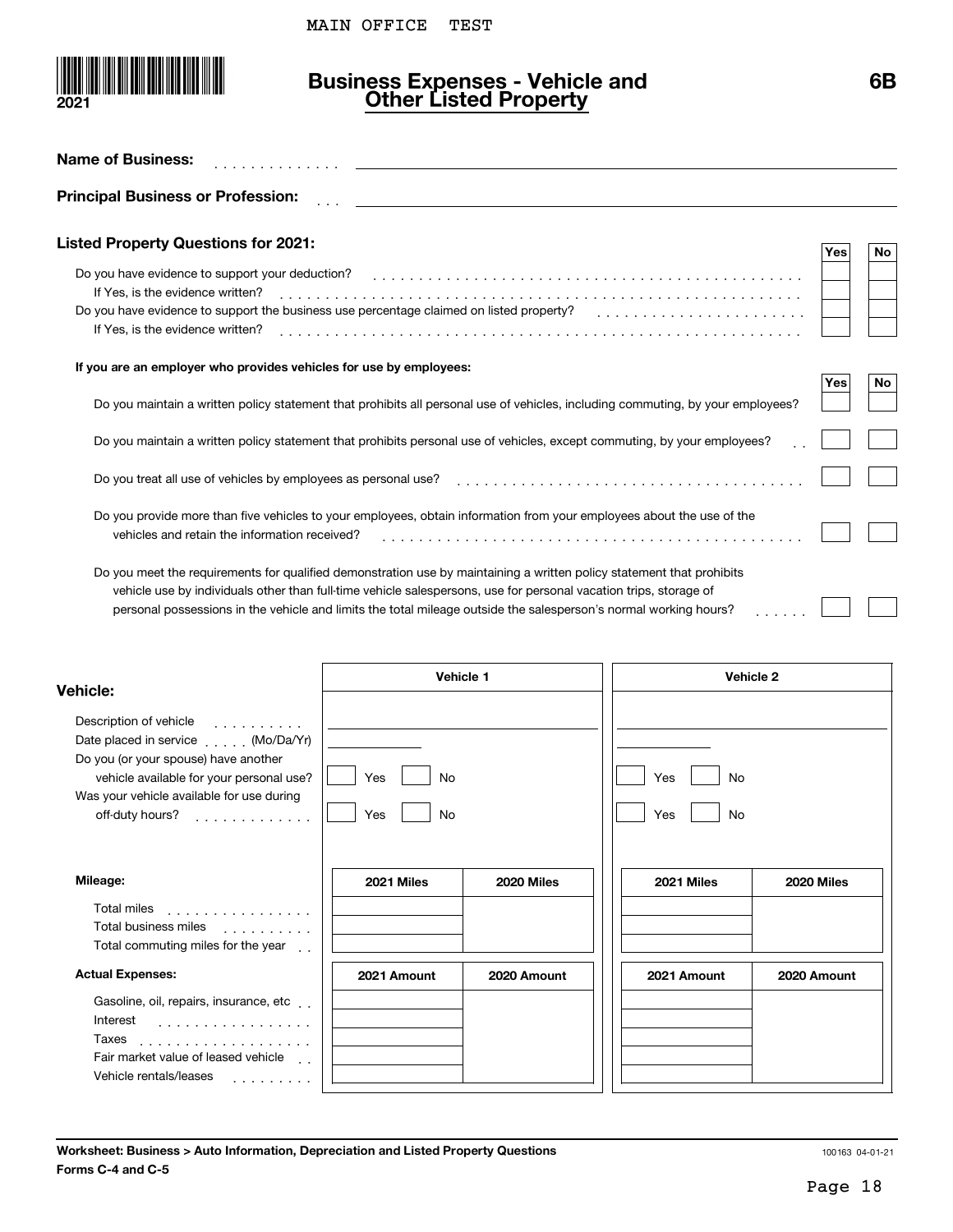

### **Business Use of Home 6D**

| 2021 | 2020             |
|------|------------------|
|      |                  |
|      |                  |
|      |                  |
|      |                  |
|      | <b>No</b><br>Yes |
|      |                  |

#### **Expenses:Enter all expenses at 100 percent**

Direct expenses benefit the business part of your home.

Example: Cost of painting or repairs made to the specific area or room used for business.

Indirect expenses are required for keeping up and running your entire home.

Example: Real estate taxes.

|                                                                          | <b>Direct Expenses</b> |             | <b>Indirect Expenses</b> |             |  |  |  |
|--------------------------------------------------------------------------|------------------------|-------------|--------------------------|-------------|--|--|--|
|                                                                          | 2021 Amount            | 2020 Amount | 2021 Amount              | 2020 Amount |  |  |  |
| Casualty losses<br>.                                                     |                        |             |                          |             |  |  |  |
| Deductible mortgage interest paid to:                                    |                        |             |                          |             |  |  |  |
| Financial institutions<br>.                                              |                        |             |                          |             |  |  |  |
| Individuals<br>.                                                         |                        |             |                          |             |  |  |  |
| Real estate taxes                                                        |                        |             |                          |             |  |  |  |
| Insurance                                                                |                        |             |                          |             |  |  |  |
| Qualified mortgage insurance premiums<br>$\cdot$ $\cdot$ $\cdot$ $\cdot$ |                        |             |                          |             |  |  |  |
| Repairs and maintenance                                                  |                        |             |                          |             |  |  |  |
| <b>Utilities</b>                                                         |                        |             |                          |             |  |  |  |
| Rent                                                                     |                        |             |                          |             |  |  |  |

#### **Other Expenses:**

|                    |             | <b>Direct Expenses</b> | <b>Indirect Expenses</b> |             |  |  |  |
|--------------------|-------------|------------------------|--------------------------|-------------|--|--|--|
| <b>Description</b> | 2021 Amount | 2020 Amount            | 2021 Amount              | 2020 Amount |  |  |  |
|                    |             |                        |                          |             |  |  |  |
|                    |             |                        |                          |             |  |  |  |
|                    |             |                        |                          |             |  |  |  |
|                    |             |                        |                          |             |  |  |  |
|                    |             |                        |                          |             |  |  |  |
|                    |             |                        |                          |             |  |  |  |
|                    |             |                        |                          |             |  |  |  |
|                    |             |                        |                          |             |  |  |  |

#### **Seller-Financed Mortgage Interest Information:**

| Name of Individual to Whom<br>Mortgage Interest Was Paid | <b>Identification</b><br>Number of Individual | Address of Individual to Whom Mortgage Interest Was Paid |
|----------------------------------------------------------|-----------------------------------------------|----------------------------------------------------------|
|                                                          |                                               |                                                          |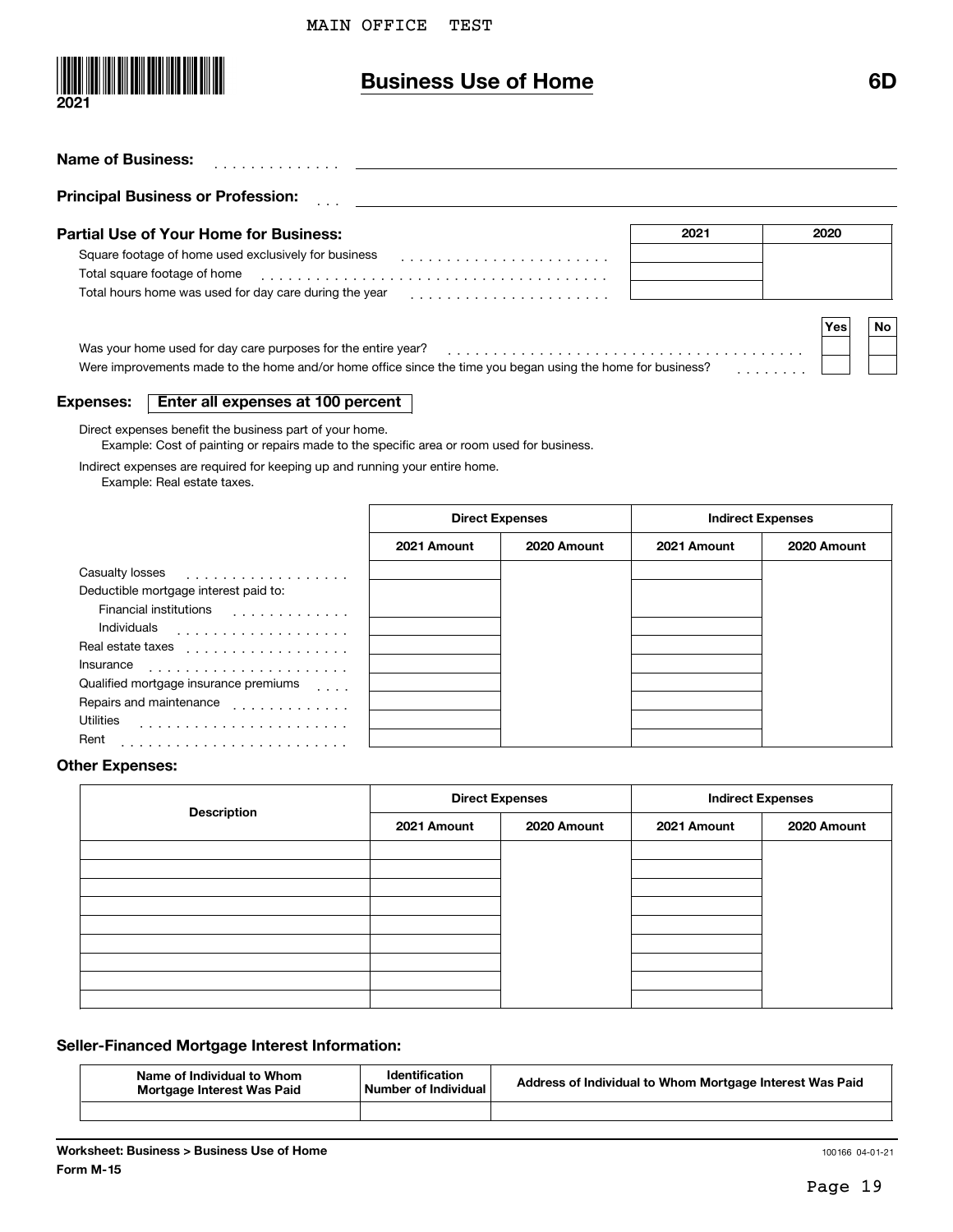



### **Sales of Stocks, Securities, Capital Assets & Installment Sales**

#### **Gains or Losses from Sales of Stocks, Securities and Other Capital Assets:**

#### **Include all Forms 1099-A, 1099-B, 1099-S and copies of mutual fund statements for the year**

Did you have any of the following during the year?

| $\overline{1}$ or $\overline{1}$ and $\overline{2}$ and $\overline{3}$ and $\overline{1}$ and $\overline{1}$ and $\overline{1}$ and $\overline{1}$ and $\overline{1}$ and $\overline{1}$ and $\overline{1}$ and $\overline{1}$ and $\overline{1}$ and $\overline{1}$ and $\overline{1}$ and $\overline{1}$ and $\overline{1}$ and | Yes | <b>No</b> |
|-----------------------------------------------------------------------------------------------------------------------------------------------------------------------------------------------------------------------------------------------------------------------------------------------------------------------------------|-----|-----------|
| Mutual fund transactions                                                                                                                                                                                                                                                                                                          |     |           |
| Exchange of any securities or investments for something other than cash                                                                                                                                                                                                                                                           |     |           |
| Sales of inherited property                                                                                                                                                                                                                                                                                                       |     |           |
| Sales of any stock or stock options at a loss and purchases of the same or substantially similar stock or options 30 days                                                                                                                                                                                                         |     |           |
| before or 30 days after the sale                                                                                                                                                                                                                                                                                                  |     |           |
| Commodity sales, short sales or straddles                                                                                                                                                                                                                                                                                         |     |           |
| Reinvestment of the proceeds of gains in a qualified opportunity fund                                                                                                                                                                                                                                                             |     |           |
| Sale of any investments in qualified opportunity funds                                                                                                                                                                                                                                                                            |     |           |
| Debts that became uncollectible                                                                                                                                                                                                                                                                                                   |     |           |
| Securities that became worthless                                                                                                                                                                                                                                                                                                  |     |           |
| Sale of any property where you will receive payments in future years                                                                                                                                                                                                                                                              |     |           |

|   | <b>TSJ</b> | Kind of Property and Description | Quantity | <b>Date</b><br>Acquired<br>(Mo/Da/Yr) | Date Sold<br>(Mo/Da/Yr) |
|---|------------|----------------------------------|----------|---------------------------------------|-------------------------|
| A |            |                                  |          |                                       |                         |
| B |            |                                  |          |                                       |                         |
| C |            |                                  |          |                                       |                         |
| D |            |                                  |          |                                       |                         |
| Е |            |                                  |          |                                       |                         |
| F |            |                                  |          |                                       |                         |
| G |            |                                  |          |                                       |                         |
| н |            |                                  |          |                                       |                         |

|   | <b>Gross Sales</b><br>Price (Less<br>Commissions) | Cost or<br><b>Other Basis</b> | <b>Federal Tax</b><br>Withheld | <b>State Tax</b><br>Withheld |
|---|---------------------------------------------------|-------------------------------|--------------------------------|------------------------------|
| A |                                                   |                               |                                |                              |
| В |                                                   |                               |                                |                              |
| C |                                                   |                               |                                |                              |
| D |                                                   |                               |                                |                              |
| Ε |                                                   |                               |                                |                              |
| F |                                                   |                               |                                |                              |
| G |                                                   |                               |                                |                              |
| Η |                                                   |                               |                                |                              |

### Installment Sales: **Do not include interest received in principal amount**

| 'TSJ | <b>Property Description</b> | Date Sold<br>(Mo/Da/Yr) | 2021<br>  Principal Received | 2020<br>Principal Received |
|------|-----------------------------|-------------------------|------------------------------|----------------------------|
|      |                             |                         |                              |                            |
|      |                             |                         |                              |                            |
|      |                             |                         |                              |                            |
|      |                             |                         |                              |                            |
|      |                             |                         |                              |                            |
|      |                             |                         |                              |                            |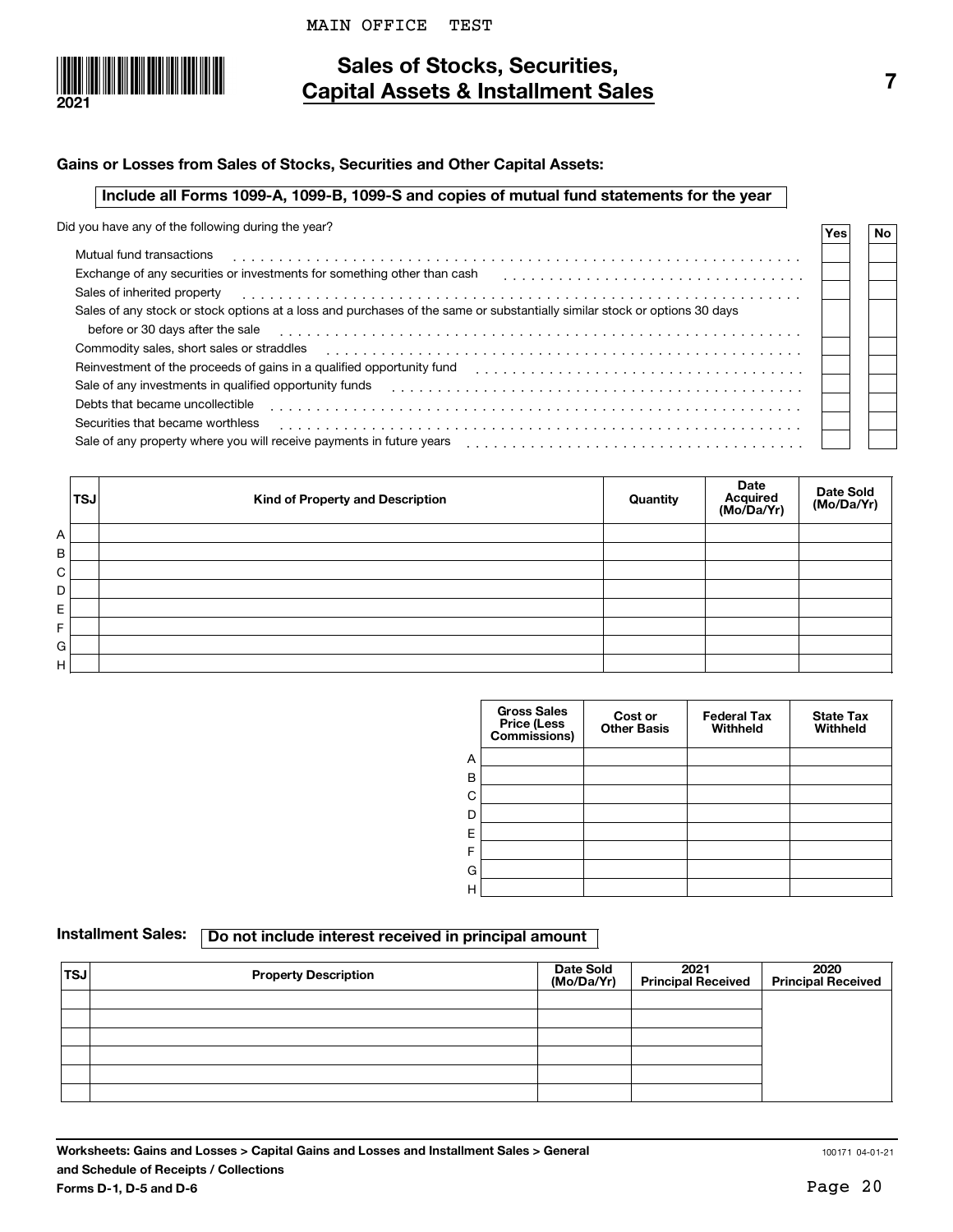

# **Individual Retirement Account (IRA) Information 9**

#### **Individual Retirement Account (IRA): Include all copies of Forms 1099-R and 5498.**

| TS |  |  |  |  |  |  |  |  |  |  |  |  |  |  |  |  |  |
|----|--|--|--|--|--|--|--|--|--|--|--|--|--|--|--|--|--|
|    |  |  |  |  |  |  |  |  |  |  |  |  |  |  |  |  |  |

| IRA Questions for 2021:                                                                                   | 'es | No. |
|-----------------------------------------------------------------------------------------------------------|-----|-----|
| Are you covered by an employer's retirement plan?                                                         |     |     |
| If no, is your spouse covered by an employer's retirement plan?                                           |     |     |
| Do you want to limit your IRA contribution to the maximum amount deductible on your tax return?           |     |     |
| If no, do you want to contribute the maximum allowable amount to your IRA even though you may not qualify |     |     |
| for an IRA deduction?                                                                                     |     |     |
| Did you use any IRA as security for a loan this year?                                                     |     |     |
| Did you have any transactions with any IRA during the year?                                               |     |     |
| If Yes, explain.                                                                                          |     |     |

#### **IRA Values, Rollovers, and Distributions:**

| Total value of all traditional IRAs on December 31, 2021                                        |  |
|-------------------------------------------------------------------------------------------------|--|
|                                                                                                 |  |
| Note: This information or Form 5498 is required if you received a distribution during the year. |  |
| Outstanding rollovers on December 31, 2021                                                      |  |
| Total distributions converted to Roth IRAs                                                      |  |
| Total retirement plans converted to Roth IRAs                                                   |  |
|                                                                                                 |  |

| <b>Contributions:</b> |  |
|-----------------------|--|
|-----------------------|--|

| IRA:                                                      |  |
|-----------------------------------------------------------|--|
| Contributions in 2021 for the 2021 tax return             |  |
| Contributions in 2022 for the 2021 tax return             |  |
| Amount for 2021 you choose to be treated as nondeductible |  |
| Roth IRA:                                                 |  |
| Contributions made for the 2021 tax year                  |  |

#### **Distributions:**

#### **Include all Forms 1099-R and any nontaxable distribution details**

| Name of Payer | 2021 Gross<br><b>Distributions</b> | <b>Taxable</b><br>Amount | <b>Federal Tax</b><br>Withheld | <b>State Tax</b><br>Withheld | $ls$ this a<br>Rollover? | 2020 Gross<br>Distributions |
|---------------|------------------------------------|--------------------------|--------------------------------|------------------------------|--------------------------|-----------------------------|
|               |                                    |                          |                                |                              |                          |                             |
|               |                                    |                          |                                |                              |                          |                             |
|               |                                    |                          |                                |                              |                          |                             |
|               |                                    |                          |                                |                              |                          |                             |
|               |                                    |                          |                                |                              |                          |                             |
|               |                                    |                          |                                |                              |                          |                             |
|               |                                    |                          |                                |                              |                          |                             |
|               |                                    |                          |                                |                              |                          |                             |
|               |                                    |                          |                                |                              |                          |                             |
|               |                                    |                          |                                |                              |                          |                             |
|               |                                    |                          |                                |                              |                          |                             |
|               |                                    |                          |                                |                              |                          |                             |
|               |                                    |                          |                                |                              |                          |                             |
|               |                                    |                          |                                |                              |                          |                             |
|               |                                    |                          |                                |                              |                          |                             |
|               |                                    |                          |                                |                              |                          |                             |
|               |                                    |                          |                                |                              |                          |                             |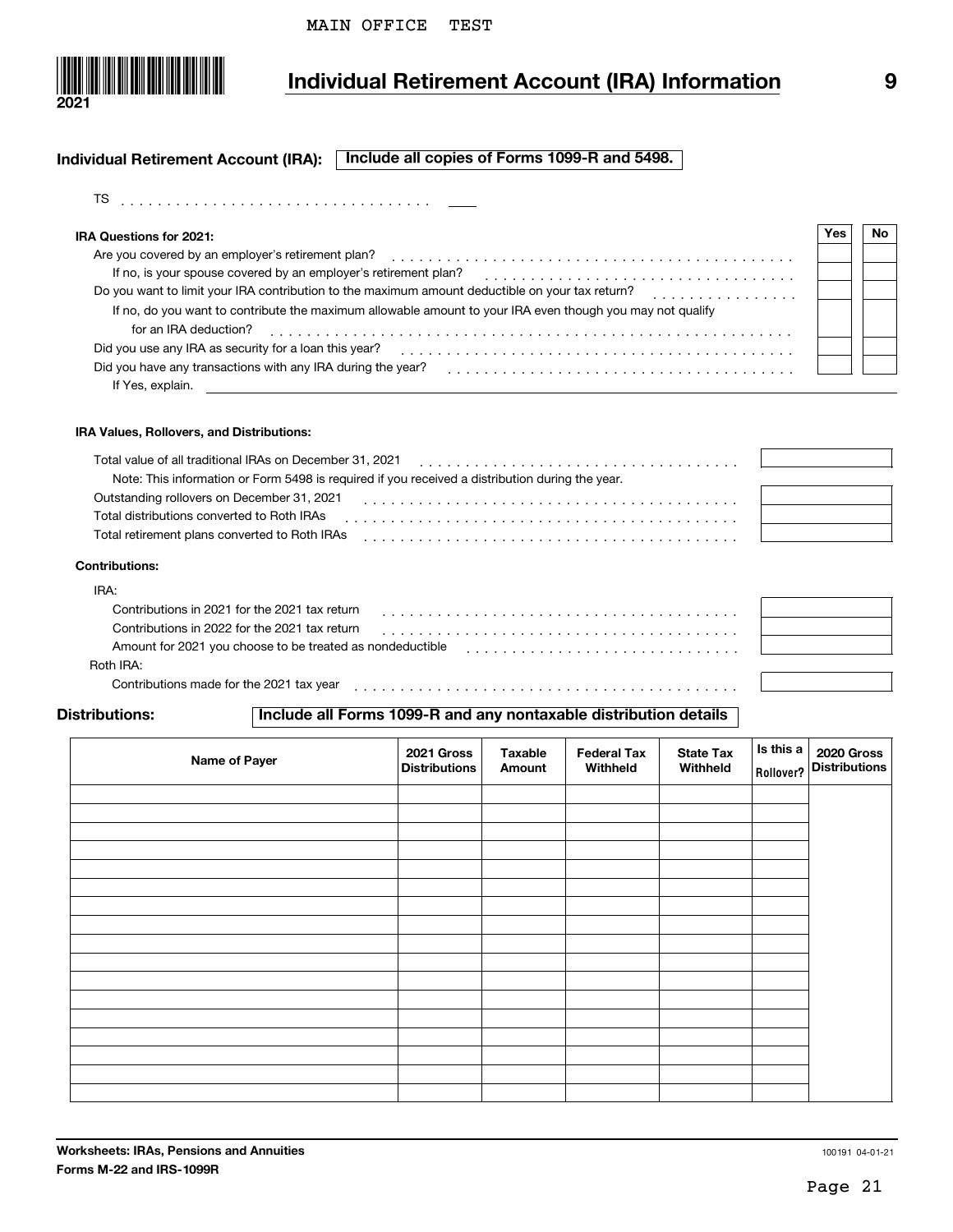

## **Pension, Annuity and Retirement Plan Information 9A**

#### **Pensions and Annuities: Include all Forms 1099-R and any nontaxable distribution details**

| <b>TSJ</b> | Name of Payer | 2021 Gross<br><b>Distributions</b> | Taxable<br>Amount | <b>Federal Tax</b><br>Withheld | <b>State Tax</b><br>Withheld | $\begin{array}{ l } \hline \textsf{ls this a} & \textsf{2020 Gross} \ \hline \textsf{Rollover?} & \textsf{Distributions} \end{array}$ |
|------------|---------------|------------------------------------|-------------------|--------------------------------|------------------------------|---------------------------------------------------------------------------------------------------------------------------------------|
|            |               |                                    |                   |                                |                              |                                                                                                                                       |
|            |               |                                    |                   |                                |                              |                                                                                                                                       |
|            |               |                                    |                   |                                |                              |                                                                                                                                       |
|            |               |                                    |                   |                                |                              |                                                                                                                                       |
|            |               |                                    |                   |                                |                              |                                                                                                                                       |

#### **Self-Employed Retirement Plan: Include copies of all Forms 1099-R**

| Have you established a self-employed retirement or SIMPLE plan with<br>deductible contributions?<br>Do you want to contribute the maximum amount allowed?<br>. | No<br>Yes   | Yes<br>No   |
|----------------------------------------------------------------------------------------------------------------------------------------------------------------|-------------|-------------|
| <b>Contributions to:</b>                                                                                                                                       | 2021 Amount | 2021 Amount |
| Simplified employee pension plan<br>Defined benefit plan<br>Defined contribution plan<br>SIMPLE plan                                                           |             |             |



|  | 2021 Amount |
|--|-------------|
|  |             |
|  |             |
|  |             |
|  |             |

**Spouse**

#### **Worksheets: IRAs, Pensions and Annuities; Keogh, SEP and Simple Plans Forms M-6 and IRS-1099R**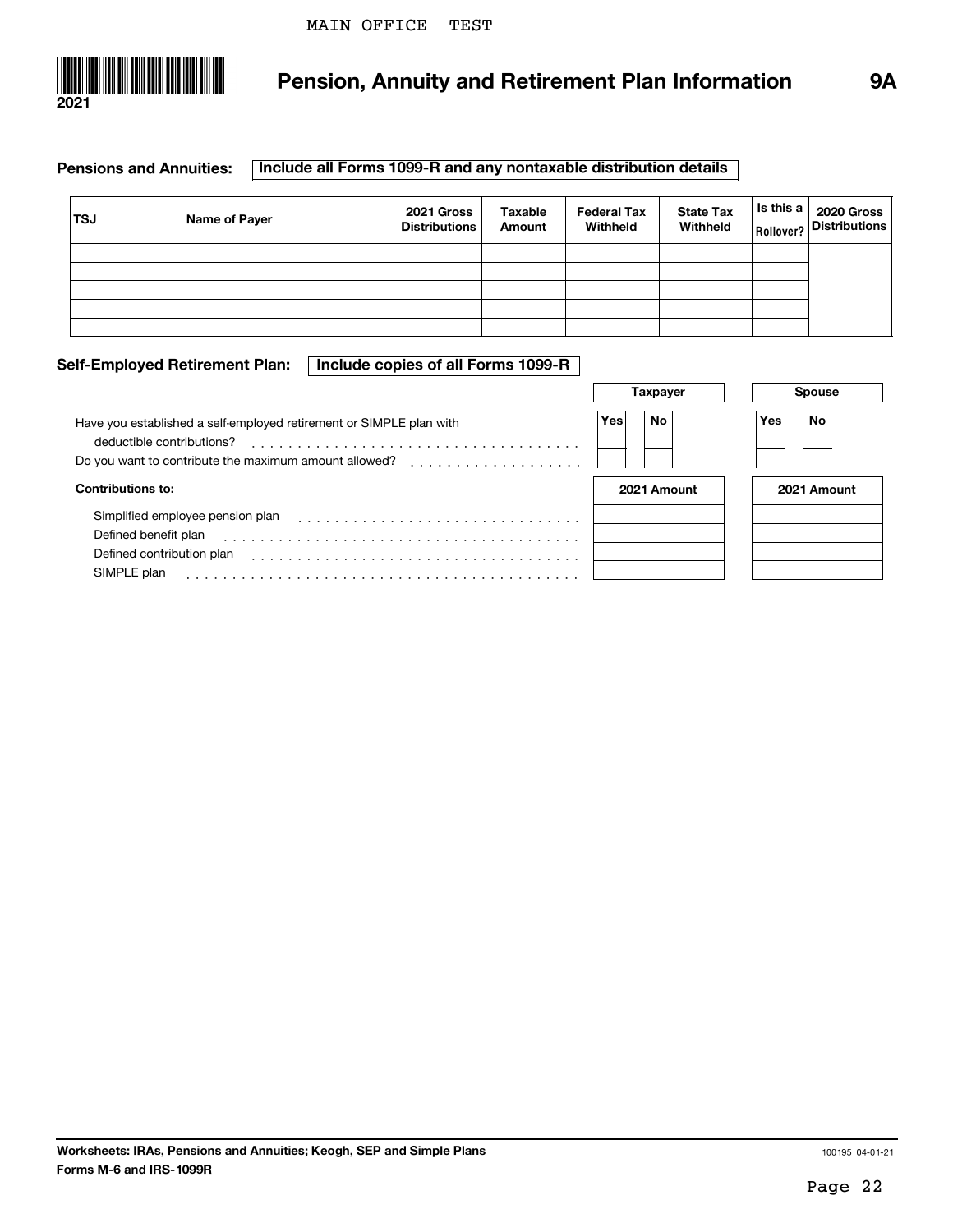

# **Rental and Royalty Income**

| ×<br>٠ |
|--------|
|        |

#### **Location of Property:**

 $\overline{a}$ 

| 15J<br>. <u>.</u>                                                                                                                                                                                                              |             |             |
|--------------------------------------------------------------------------------------------------------------------------------------------------------------------------------------------------------------------------------|-------------|-------------|
| Type of property responsive to the control of the control of the control of the control of the control of the control of the control of the control of the control of the control of the control of the control of the control |             |             |
| Have you prepared or will you prepare all required Forms 1099?                                                                                                                                                                 |             | No<br>Yes   |
|                                                                                                                                                                                                                                | 2021        | 2020        |
|                                                                                                                                                                                                                                | %           |             |
| How many days was this property rented at fair market value?<br>.                                                                                                                                                              |             |             |
| How many days was this property used personally (including use by family members)?<br>.                                                                                                                                        |             |             |
| Income:                                                                                                                                                                                                                        | 2021 Amount | 2020 Amount |
| Rents received                                                                                                                                                                                                                 |             |             |
| Royalties received                                                                                                                                                                                                             |             |             |
|                                                                                                                                                                                                                                |             |             |

Payment card and third party transactions: Include all Forms 1099-K

| <b>Description</b> | 2021 Amount | 2020 Amount |
|--------------------|-------------|-------------|
|                    |             |             |
|                    |             |             |
|                    |             |             |
|                    |             |             |

Miscellaneous income:

Include all Forms 1099-MISC

| <b>Description</b> | 2021 Amount | 2020 Amount |
|--------------------|-------------|-------------|
|                    |             |             |
|                    |             |             |
|                    |             |             |
|                    |             |             |

Other income:

| <b>Description</b> | 2021 Amount | 2020 Amount |
|--------------------|-------------|-------------|
|                    |             |             |
|                    |             |             |
|                    |             |             |
|                    |             |             |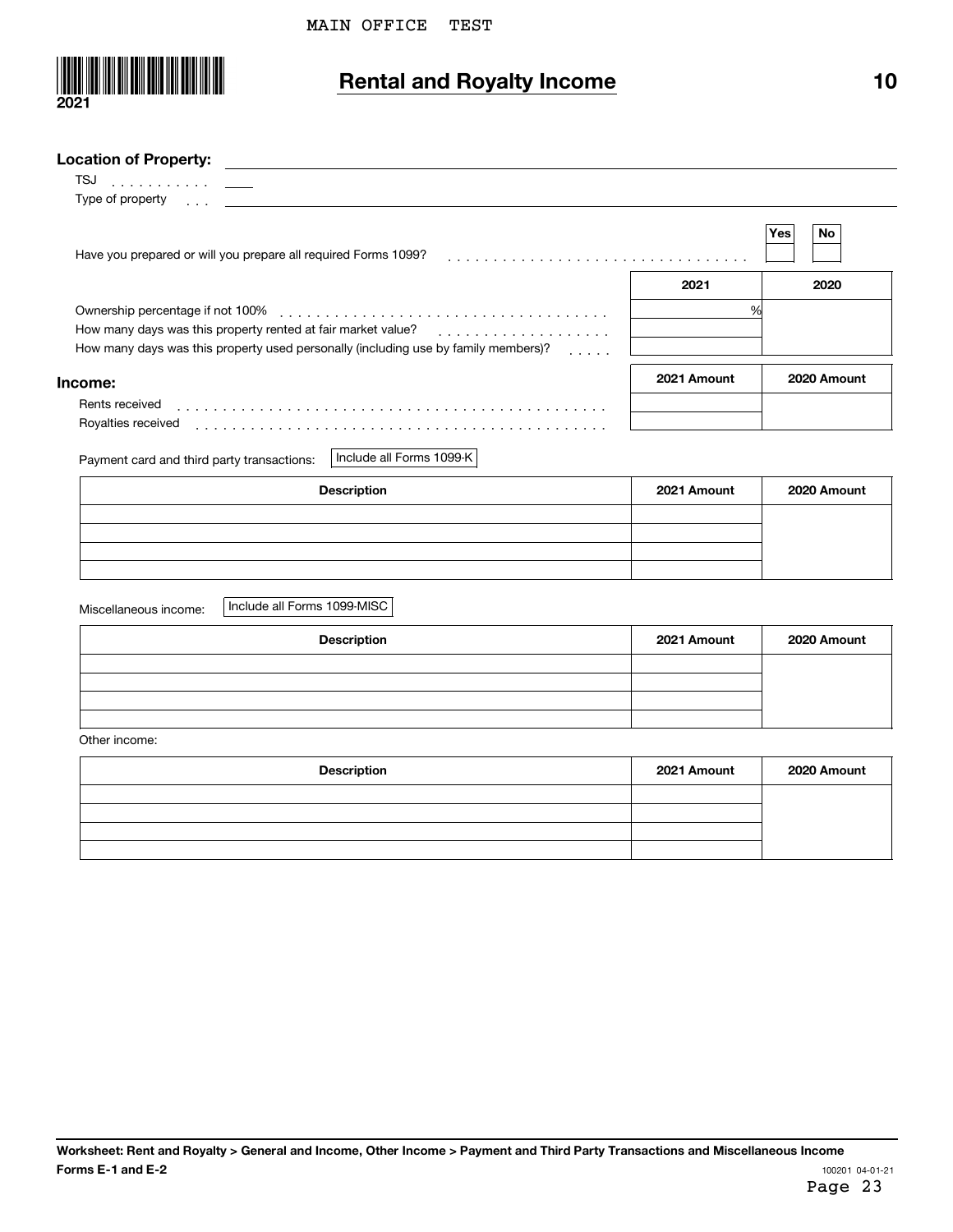

# **Rental and Royalty Expenses 10A**

#### **Location of Property:**

| <b>Expenses:</b>                      | 2021 Amount | 2020 Amount |
|---------------------------------------|-------------|-------------|
| Advertising<br>.                      |             |             |
| Auto and travel                       |             |             |
| Cleaning and maintenance              |             |             |
| Commissions                           |             |             |
| Insurance                             |             |             |
| Legal and other professional fees     |             |             |
| Management fees                       |             |             |
| Mortgage interest paid to banks, etc. |             |             |
| Mortgage interest paid to individuals |             |             |
| Other interest                        |             |             |
| Repairs                               |             |             |
| Supplies                              |             |             |
| Taxes                                 |             |             |
| Utilities                             |             |             |
| Dependent care benefits               |             |             |
| Employee benefits                     |             |             |
| Other Expenses:                       |             |             |

| <b>Description</b> | 2021 Amount | 2020 Amount |
|--------------------|-------------|-------------|
|                    |             |             |
|                    |             |             |
|                    |             |             |
|                    |             |             |
|                    |             |             |
|                    |             |             |
|                    |             |             |
|                    |             |             |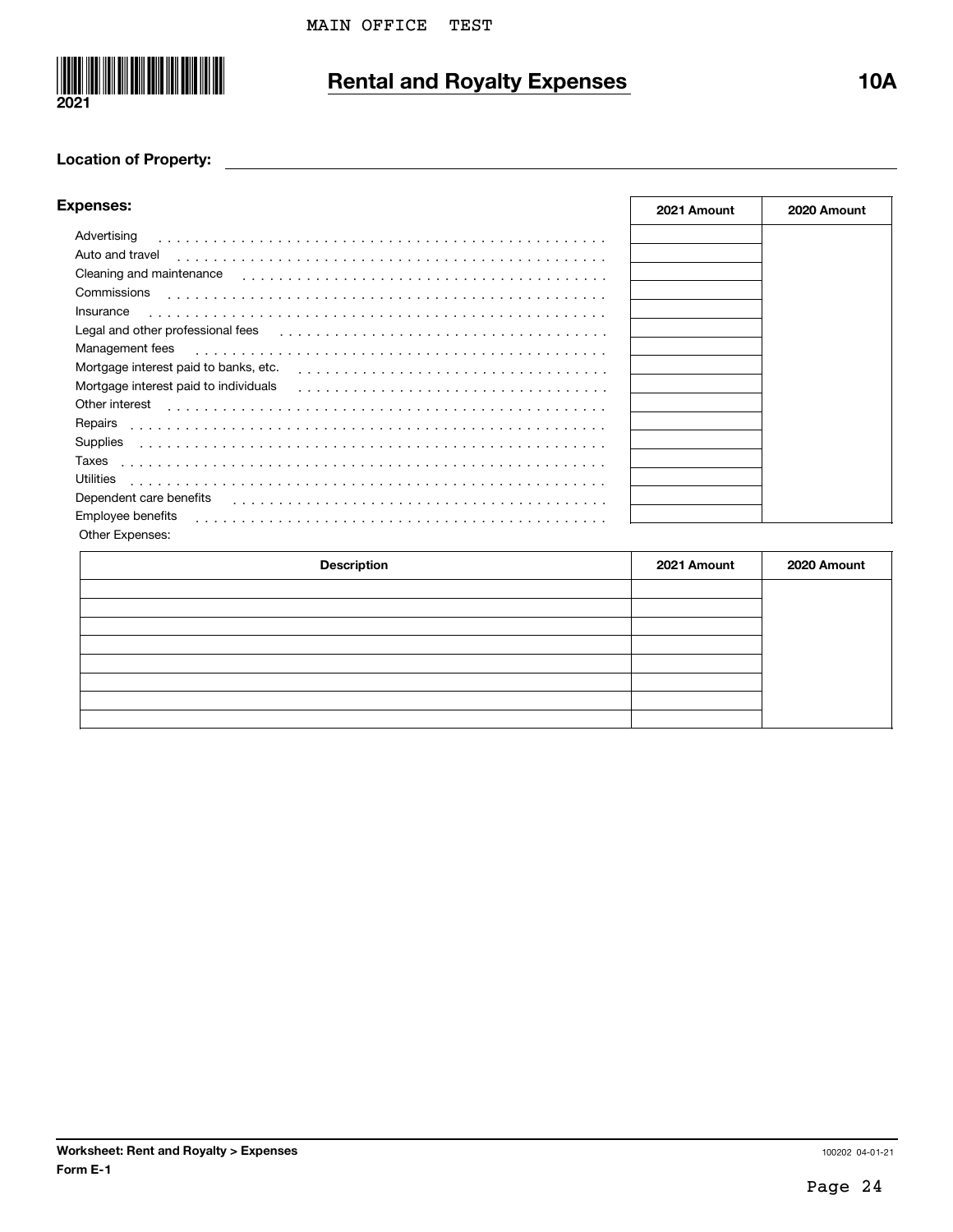

### **Partnership, S Corporation, Estate, Trust and REMIC Income**

**Partnership Income: Include all Schedules K-1**

| TSJ | <b>Entity Name</b> | Employer ID<br>Number | <b>Health Insurance<br/>Paid by Entity</b> |
|-----|--------------------|-----------------------|--------------------------------------------|
|     |                    |                       |                                            |
|     |                    |                       |                                            |
|     |                    |                       |                                            |
|     |                    |                       |                                            |
|     |                    |                       |                                            |
|     |                    |                       |                                            |
|     |                    |                       |                                            |
|     |                    |                       |                                            |
|     |                    |                       |                                            |
|     |                    |                       |                                            |
|     |                    |                       |                                            |
|     |                    |                       |                                            |
|     |                    |                       |                                            |

#### **S Corporation Income: Include all Schedules K-1**

| <b>TSJ</b> | <b>Entity Name</b> | Employer ID<br>Number | <b>Health Insurance<br/>Paid by Entity</b> |
|------------|--------------------|-----------------------|--------------------------------------------|
|            |                    |                       |                                            |
|            |                    |                       |                                            |
|            |                    |                       |                                            |
|            |                    |                       |                                            |
|            |                    |                       |                                            |
|            |                    |                       |                                            |
|            |                    |                       |                                            |
|            |                    |                       |                                            |
|            |                    |                       |                                            |
|            |                    |                       |                                            |
|            |                    |                       |                                            |
|            |                    |                       |                                            |

**Estate and Trust Income: Include all Schedules K-1**

| <b>TSJ</b> | <b>Entity Name</b> | Employer ID<br>Number |
|------------|--------------------|-----------------------|
|            |                    |                       |
|            |                    |                       |
|            |                    |                       |
|            |                    |                       |
|            |                    |                       |
|            |                    |                       |

### **Real Estate Mortgage Investment Conduit (REMIC) Income: Include all Schedules Q**

| ∣TSJ | <b>Entity Name</b> | <b>Employer ID</b><br>Number |
|------|--------------------|------------------------------|
|      |                    |                              |
|      |                    |                              |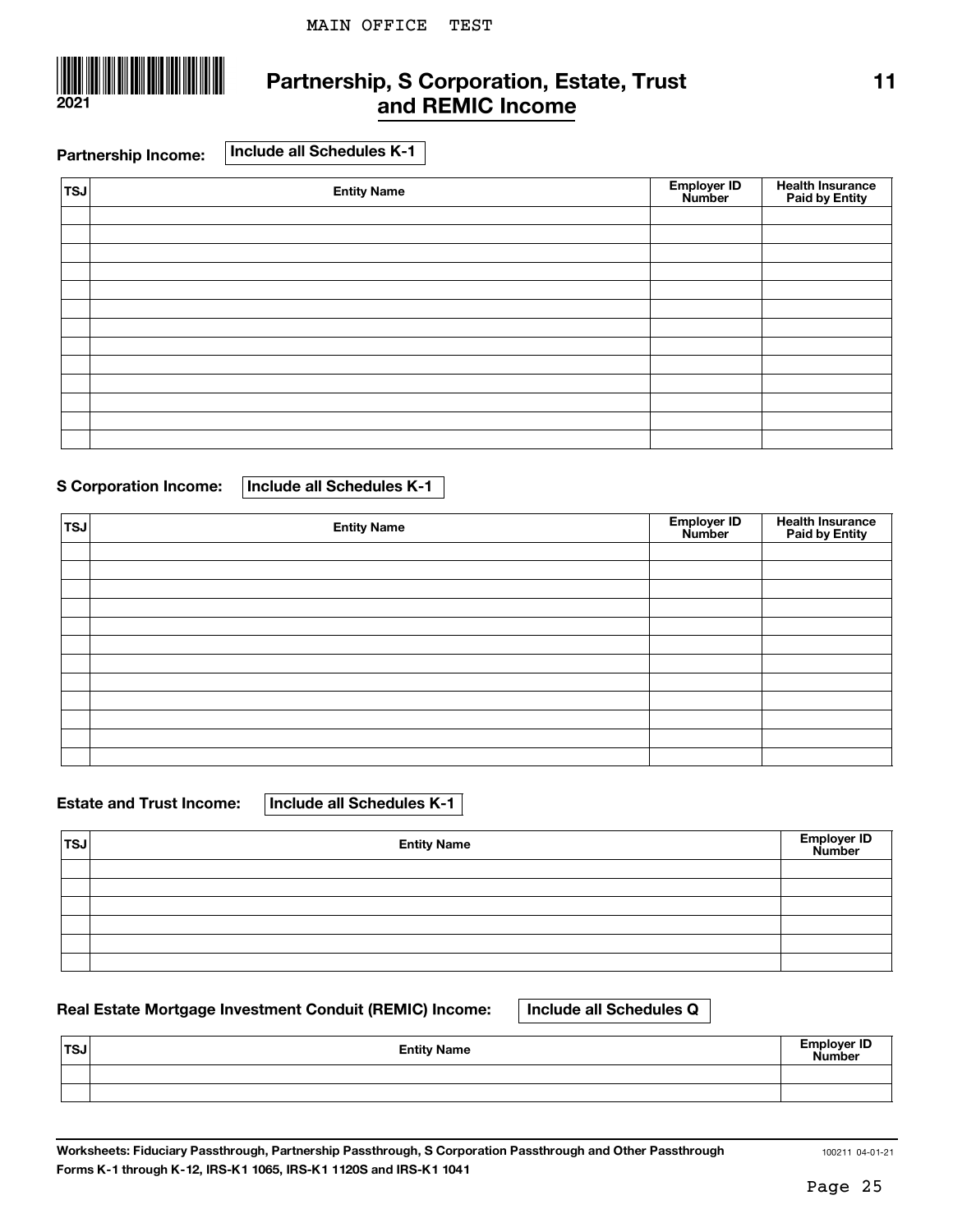

# **Partnership and S Corporation Business Expenses 11A**

| <b>Activity Name:</b>                                            |                                                                                                                                                                                                                                |             |             |
|------------------------------------------------------------------|--------------------------------------------------------------------------------------------------------------------------------------------------------------------------------------------------------------------------------|-------------|-------------|
| <b>Business Expenses:</b>                                        | Enter all expenses at 100 percent                                                                                                                                                                                              |             |             |
|                                                                  | If not 100%, enter the percentage to apply to this business                                                                                                                                                                    |             | ℀           |
|                                                                  |                                                                                                                                                                                                                                |             |             |
|                                                                  |                                                                                                                                                                                                                                | 2021 Amount | 2020 Amount |
| Parking fees and tolls                                           |                                                                                                                                                                                                                                |             |             |
| Local transportation                                             |                                                                                                                                                                                                                                |             |             |
| Travel expenses                                                  |                                                                                                                                                                                                                                |             |             |
| Meals                                                            |                                                                                                                                                                                                                                |             |             |
|                                                                  |                                                                                                                                                                                                                                |             |             |
| <b>Other Business Expenses:</b>                                  |                                                                                                                                                                                                                                |             |             |
|                                                                  | <b>Description</b>                                                                                                                                                                                                             | 2021 Amount | 2020 Amount |
|                                                                  |                                                                                                                                                                                                                                |             |             |
|                                                                  |                                                                                                                                                                                                                                |             |             |
|                                                                  |                                                                                                                                                                                                                                |             |             |
|                                                                  |                                                                                                                                                                                                                                |             |             |
| <b>Reimbursements:</b>                                           | List only reimbursements NOT reported                                                                                                                                                                                          | 2021 Amount | 2020 Amount |
|                                                                  | in Box 1 of your Form W-2                                                                                                                                                                                                      |             |             |
|                                                                  |                                                                                                                                                                                                                                |             |             |
|                                                                  |                                                                                                                                                                                                                                |             |             |
|                                                                  |                                                                                                                                                                                                                                |             |             |
| <b>Vehicle:</b>                                                  |                                                                                                                                                                                                                                |             |             |
|                                                                  | If not 100%, enter the percentage to apply to this business enter the set of the set of the set of the percentage to apply to this business enter the set of the set of the set of the set of the set of the set of the set of | %           |             |
| Description of vehicle                                           |                                                                                                                                                                                                                                |             |             |
|                                                                  | (Mo/Da/Yr)                                                                                                                                                                                                                     |             |             |
|                                                                  |                                                                                                                                                                                                                                |             |             |
|                                                                  | Do you (or your spouse) have another vehicle available for personal purposes?                                                                                                                                                  | Yes<br>No   |             |
|                                                                  | Was your vehicle available for personal use during off-duty hours? [1] [1] was your vehicle available for personal use during off-duty hours? [1] [1] was your vehicle available for personal use during off-duty hours? [1]   | Yes<br>No   |             |
|                                                                  |                                                                                                                                                                                                                                |             |             |
|                                                                  |                                                                                                                                                                                                                                | 2021        | 2020        |
| Total miles                                                      |                                                                                                                                                                                                                                |             |             |
| Total business miles                                             |                                                                                                                                                                                                                                |             |             |
| Average daily commuting miles                                    |                                                                                                                                                                                                                                |             |             |
| Total commuting miles for the year                               |                                                                                                                                                                                                                                |             |             |
| Gasoline and oil                                                 |                                                                                                                                                                                                                                |             |             |
| Repairs                                                          |                                                                                                                                                                                                                                |             |             |
| Insurance                                                        |                                                                                                                                                                                                                                |             |             |
| Interest                                                         |                                                                                                                                                                                                                                |             |             |
| Taxes                                                            |                                                                                                                                                                                                                                |             |             |
| Value of employer provided vehicle                               |                                                                                                                                                                                                                                |             |             |
| Temporary vehicle rentals<br>Fair market value of leased vehicle |                                                                                                                                                                                                                                |             |             |
| Vehicle leases                                                   |                                                                                                                                                                                                                                |             |             |
| Other Vehicle Expenses:                                          |                                                                                                                                                                                                                                |             |             |

| <b>Description</b> | 2021 Amount | 2020 Amount |
|--------------------|-------------|-------------|
|                    |             |             |
|                    |             |             |
|                    |             |             |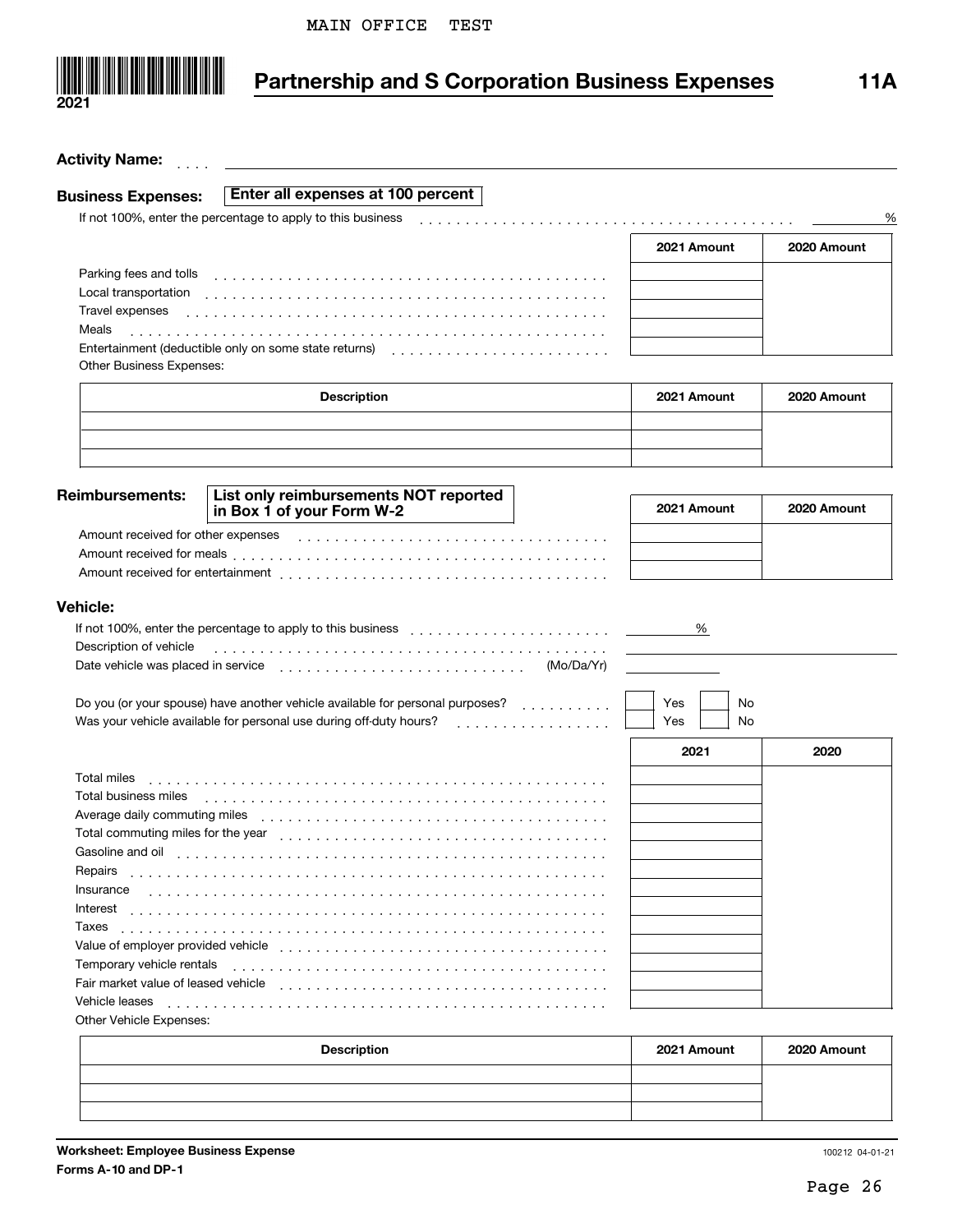

## **Passthrough Business Use of Home 11B**

#### ]]]] **Activity Name:**

| Partial Use of Your Home for Business:                                                                      | 2021         |
|-------------------------------------------------------------------------------------------------------------|--------------|
| Square footage of home used exclusively for business<br>Total square footage of home                        |              |
| Were improvements made to the home and/or home office since the time you began using the home for business? | No.<br>Yes i |

#### **Expenses:Enter all expenses at 100 percent**

Direct expenses benefit the business part of your home.

Example: Cost of painting or repairs made to the specific area or room used for business.

Indirect expenses are required for keeping up and running your entire home.

Example: Real estate taxes.

|                                       | <b>Direct Expenses</b> |             | <b>Indirect Expenses</b> |             |
|---------------------------------------|------------------------|-------------|--------------------------|-------------|
|                                       | 2021 Amount            | 2020 Amount | 2021 Amount              | 2020 Amount |
|                                       |                        |             |                          |             |
| Deductible mortgage interest paid to: |                        |             |                          |             |
| <b>Financial institutions</b><br>.    |                        |             |                          |             |
| Individuals<br>.                      |                        |             |                          |             |
| Real estate taxes<br>.                |                        |             |                          |             |
| Insurance                             |                        |             |                          |             |
| Qualified mortgage insurance premiums |                        |             |                          |             |
| Repairs and maintenance               |                        |             |                          |             |
| <b>Utilities</b>                      |                        |             |                          |             |
| Rent                                  |                        |             |                          |             |

#### **Other Expenses:**

|                    | <b>Direct Expenses</b> |             | <b>Indirect Expenses</b> |             |
|--------------------|------------------------|-------------|--------------------------|-------------|
| <b>Description</b> | 2021 Amount            | 2020 Amount | 2021 Amount              | 2020 Amount |
|                    |                        |             |                          |             |
|                    |                        |             |                          |             |
|                    |                        |             |                          |             |
|                    |                        |             |                          |             |
|                    |                        |             |                          |             |
|                    |                        |             |                          |             |
|                    |                        |             |                          |             |

#### **Seller-Financed Mortgage Interest Information:**

| Name of Individual to Whom<br>Mortgage Interest Was Paid | <b>Identification</b><br>Number of Individual | Address of Individual to Whom Mortgage Interest Was Paid |
|----------------------------------------------------------|-----------------------------------------------|----------------------------------------------------------|
|                                                          |                                               |                                                          |

**Worksheets: Fiduciary Passthrough > Business Use of Home, Partnership Passthrough > Business Use of Home, Large Partnership Passthrough > Business Use of Home and S Corporation Passthrough > Business Use of Home Form M-15**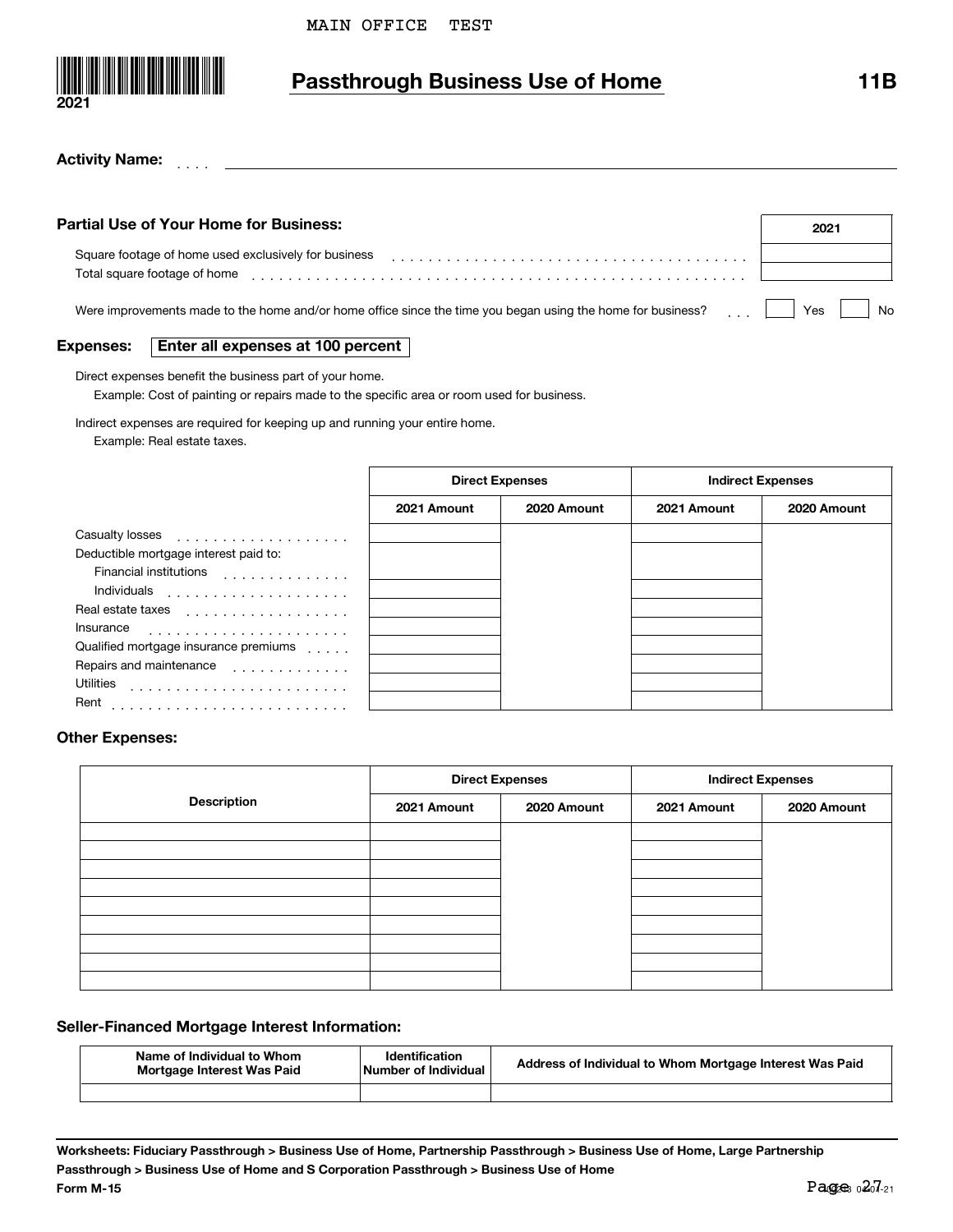

# **Miscellaneous Income, Adjustments and Alimony 13**

#### **Include Forms: W-2G, 1099-MISC, 1099-NEC, 1099-RRB, 1099-SSA, 1099-SA, 1099-LTC, 1099-QA, and 1099-G**

| <b>Miscellaneous Income and Adjustments:</b>                   | TSJ         |             | TSJ         |             |  |
|----------------------------------------------------------------|-------------|-------------|-------------|-------------|--|
|                                                                | 2021 Amount | 2020 Amount | 2021 Amount | 2020 Amount |  |
| Unemployment compensation received [1, 1, 1, 1, 1, 1]          |             |             |             |             |  |
| Unemployment compensation repaid in 2021                       |             |             |             |             |  |
| Social security benefits received                              |             |             |             |             |  |
| Social security benefits repaid in 2021                        |             |             |             |             |  |
| Medicare premiums withheld                                     |             |             |             |             |  |
| Tier 1 railroad retirement benefits received<br>and a straight |             |             |             |             |  |
| Tier 1 railroad retirement benefits repaid in 2021 [11].       |             |             |             |             |  |
| Total lump sum social security received                        |             |             |             |             |  |
| Lump sum taxable social security                               |             |             |             |             |  |
| Other federal withholding<br>.                                 |             |             |             |             |  |
| Other state withholding<br>.                                   |             |             |             |             |  |

#### **State and Local Income Tax Refunds:**

| <b>TSJ</b> State | City | Tax  | <b>Income Tax Refund</b> |       |
|------------------|------|------|--------------------------|-------|
|                  |      | Year | <b>State</b>             | Local |
|                  |      |      |                          |       |
|                  |      |      |                          |       |
|                  |      |      |                          |       |
|                  |      |      |                          |       |
|                  |      |      |                          |       |
|                  |      |      |                          |       |

#### **Other Income:**

| TS. | <b>Nature and Source</b> | 2021 Amount | 2020 Amount |
|-----|--------------------------|-------------|-------------|
|     |                          |             |             |
|     |                          |             |             |
|     |                          |             |             |
|     |                          |             |             |
|     |                          |             |             |
|     |                          |             |             |

#### **Alimony Paid or Received:**

| <b>TSJ</b> | <b>Recipient's Name</b> | Recipient's<br>Social Security<br><b>Number</b> | Date of<br>Original<br>Divorce or<br>Separation<br>(Mo/Da/Yr) | Date Divorce<br>or Separation<br>Agreement<br><b>Modified</b><br>(Mo/Da/Yr) | Alimony<br>Received? | 2021 Amount | 2020 Amount |
|------------|-------------------------|-------------------------------------------------|---------------------------------------------------------------|-----------------------------------------------------------------------------|----------------------|-------------|-------------|
|            |                         |                                                 |                                                               |                                                                             |                      |             |             |
|            |                         |                                                 |                                                               |                                                                             |                      |             |             |
|            |                         |                                                 |                                                               |                                                                             |                      |             |             |
|            |                         |                                                 |                                                               |                                                                             |                      |             |             |
|            |                         |                                                 |                                                               |                                                                             |                      |             |             |
|            |                         |                                                 |                                                               |                                                                             |                      |             |             |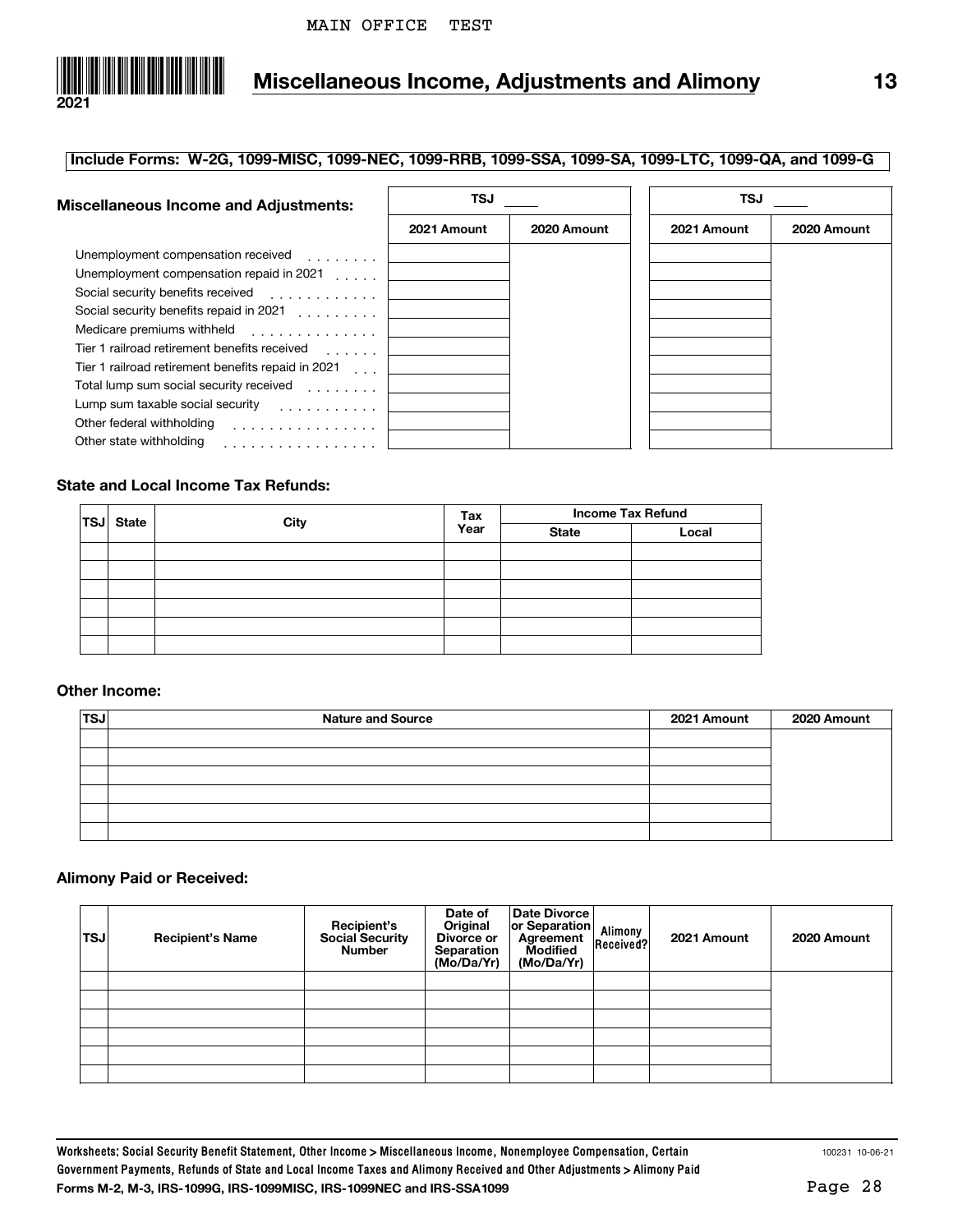

## **Miscellaneous Adjustments 13A**

#### **Educator Expenses: Deduction for amounts paid by educators of kindergarten through Grade 12**

| TS. | 2021 Amount | 2020 Amount |
|-----|-------------|-------------|
|     |             |             |
|     |             |             |

#### **Health Savings Accounts (HSAs)**

| ΤS | Description                                                                               | 2021 Amount | 2020 Amount |    |
|----|-------------------------------------------------------------------------------------------|-------------|-------------|----|
|    | Contributions made for 2021                                                               |             |             |    |
|    | Distributions received from all HSAs in 2021                                              |             |             |    |
|    | What type of coverage applies to your high deductible health plan?<br>Self only<br>Family |             | Yes         | No |
|    | Were any HSA contributions listed above also shown on your Form W-2?                      |             |             |    |
|    | Were all distributions from your HSA for unreimbursed medical expenses?                   |             |             |    |
|    | Did you or your spouse enroll in Medicare?                                                |             |             |    |
|    | If Yes, what month did you enroll?                                                        |             |             |    |
|    | What month did your spouse enroll?                                                        |             |             |    |

]]]]]]]]]]]]]]]]]]]]]]]]]]]]]]]]]]]]]]]]]]]]]]]]]]]

#### **Other Adjustments to Income: Include all Forms 1098-E for Student Loan Interest Paid**

| <b>TSJ</b> | <b>Nature and Source</b> | 2021 Amount | 2020 Amount |
|------------|--------------------------|-------------|-------------|
|            |                          |             |             |
|            |                          |             |             |
|            |                          |             |             |
|            |                          |             |             |
|            |                          |             |             |
|            |                          |             |             |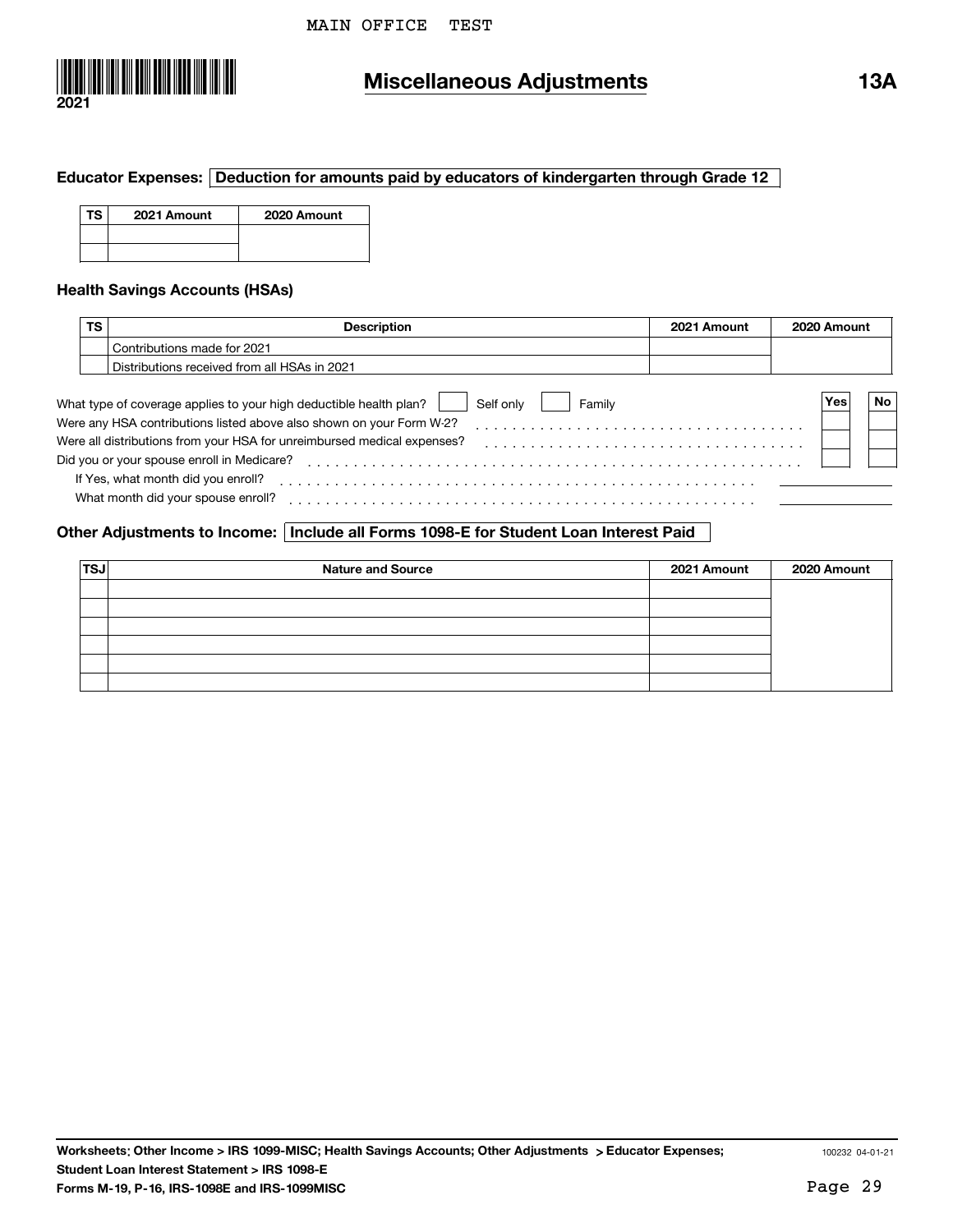

## **Itemized Deductions - Medical and Taxes 14**

| <b>Medical and Dental Expenses:</b>       | <b>TSJ</b> | 2021 Amount     | 2020 Amount      |
|-------------------------------------------|------------|-----------------|------------------|
| Prescription medicines and drugs          |            |                 |                  |
|                                           |            |                 |                  |
| Long-term care expenses                   |            |                 |                  |
| Total insurance reimbursement             |            |                 |                  |
| Number of miles traveled for medical care |            |                 |                  |
| Lodging                                   |            |                 |                  |
| Doctors, dentists, etc.                   |            |                 |                  |
| Hospitals                                 |            |                 |                  |
| Lab fees                                  |            |                 |                  |
| Eyeglasses and contacts                   |            |                 |                  |
|                                           |            |                 |                  |
|                                           |            | $0004$ Americal | $00000$ $0.0001$ |

|                                                 | 2021 Amount | 2020 Amount |
|-------------------------------------------------|-------------|-------------|
| Taxpayer long term care insurance premiums paid |             |             |
| Spouse long-term care insurance premiums paid   |             |             |

\* Do not include Medicare premiums or premiums deducted in computing taxable wages reported on a W-2.

#### **Other Medical Expenses:**

| $\mathsf{TSJ}$ | <b>Description</b> | 2021 Amount | 2020 Amount |
|----------------|--------------------|-------------|-------------|
|                |                    |             |             |
|                |                    |             |             |
|                |                    |             |             |

#### **Taxes Paid: Include copies of your tax bills**

|                                                      | TSJ | 2021 Amount | 2020 Amount |
|------------------------------------------------------|-----|-------------|-------------|
| Personal property taxes paid (include vehicle taxes) |     |             |             |
| General sales taxes paid on specified items          |     |             |             |

Itemize real estate taxes by state.

| 'TSJ | <b>Real Estate Taxes</b> | 2021 Amount | 2020 Amount |
|------|--------------------------|-------------|-------------|
|      |                          |             |             |
|      |                          |             |             |
|      |                          |             |             |

#### **Other Taxes Paid:**

| 'TSJ | <b>Description</b> | 2021 Amount | 2020 Amount |
|------|--------------------|-------------|-------------|
|      |                    |             |             |
|      |                    |             |             |
|      |                    |             |             |

If you purchased or sold your home in 2021, did you include any taxes from your closing statement in the amounts above?  $\begin{vmatrix} \cdot & \cdot & \cdot \\ \cdot & \cdot & \cdot \\ \cdot & \cdot & \cdot \end{vmatrix}$  Yes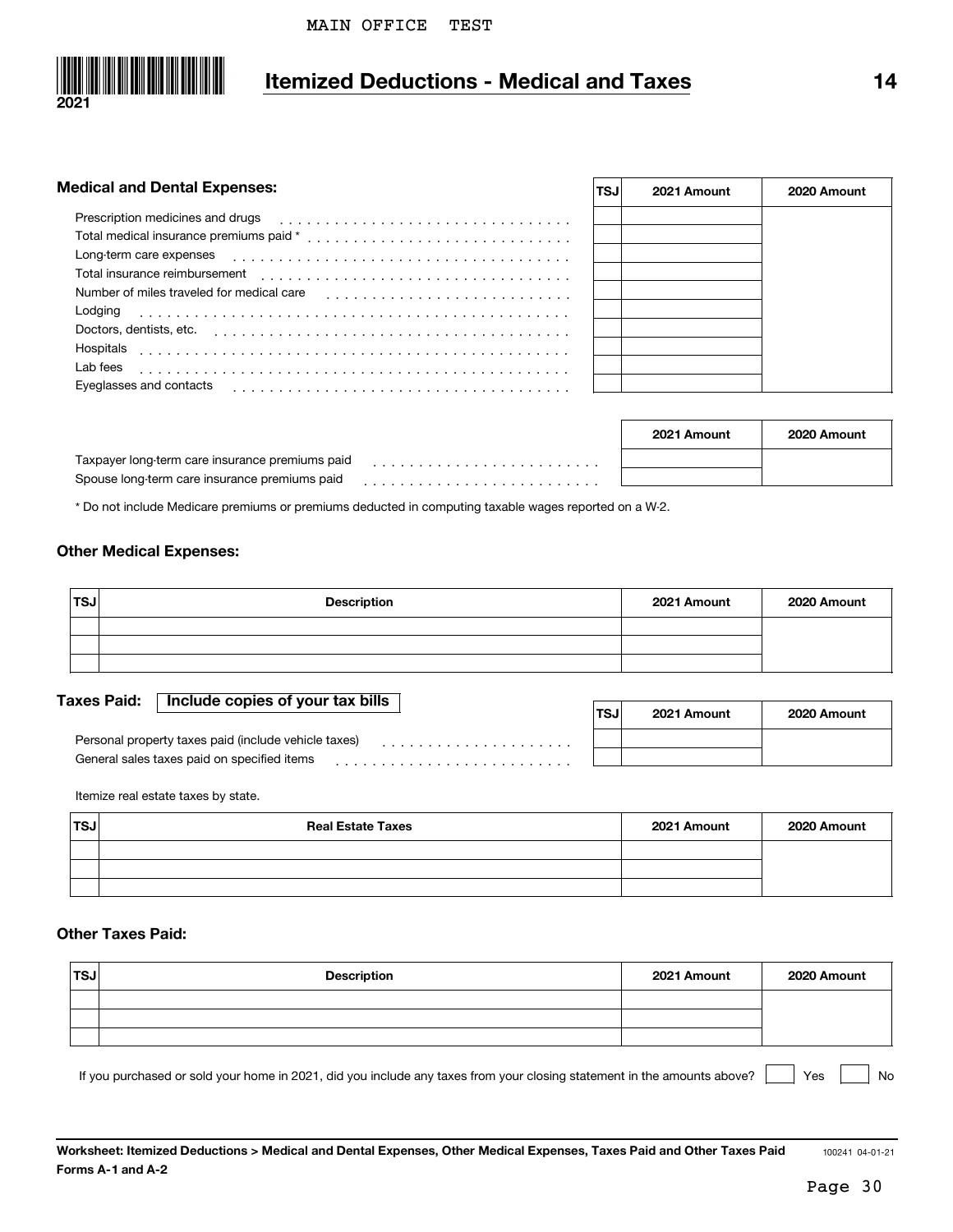

## **Itemized Deductions - Mortgage Interest and Points 14A**

#### **Mortgage Questions for 2021:**

|                                                                                                                            | Yes | No. |  |
|----------------------------------------------------------------------------------------------------------------------------|-----|-----|--|
| If you purchased or sold your home, did you include any mortgage interest from your closing statement in the amount below? |     |     |  |
| Did you refinance your home? (If Yes, enclose the closing statement.)                                                      |     |     |  |
| If Yes, how many years is your new mortgage loan?                                                                          |     |     |  |
| Did you purchase a new home or sell your former home during the year?                                                      |     |     |  |
| If Yes, enclose the closing statements from the purchase and sale of your new and former homes.                            |     |     |  |
| If Yes, also, did you (or your spouse, if married) have an ownership interest in a principal residence in the US           |     |     |  |
| during the 3 year period prior to the purchase of this home?                                                               |     |     |  |
| If Yes, did you (and your spouse, if married at the time of purchase) own and use the same home as a principal residence   |     |     |  |
| in the U.S. for any 5 consecutive year period during the 8 year period ending on the purchase date of the new home?        |     |     |  |
|                                                                                                                            |     |     |  |

#### **Home Mortgage Interest Paid To Financial Institutions:**

| 'TSJ | Paid To | <b>Did You Receive</b><br>Form 1098? |           | 2021 Amount | 2020 Amount |
|------|---------|--------------------------------------|-----------|-------------|-------------|
|      |         | Yes                                  | <b>No</b> |             |             |
|      |         |                                      |           |             |             |
|      |         |                                      |           |             |             |
|      |         |                                      |           |             |             |

#### **Other Home Mortgage Interest Paid:**

|      |      | Paid To        | <b>ID Number</b> | 2021 Amount | 2020 Amount |
|------|------|----------------|------------------|-------------|-------------|
| 'TSJ | Name | <b>Address</b> |                  |             |             |
|      |      |                |                  |             |             |
|      |      |                |                  |             |             |
|      |      |                |                  |             |             |

#### **Deductible Points:**

| ∣TSJ | Paid To |     | <b>Did You Receive</b><br>Form 1098? | 2021 Amount | 2020 Amount |
|------|---------|-----|--------------------------------------|-------------|-------------|
|      |         | Yes | <b>No</b>                            |             |             |
|      |         |     |                                      |             |             |
|      |         |     |                                      |             |             |
|      |         |     |                                      |             |             |

#### **Mortgage Insurance Premiums:**

Premiums paid or accrued for qualified mortgage insurance.

| <b>TSJ</b> | 2021 Amount | 2020 Amount |
|------------|-------------|-------------|
|            |             |             |
|            |             |             |
|            |             |             |

#### **Investment Interest Expense:**

Interest paid on money you borrowed that is allocable to property held for investment.

| 'TSJ | Paid To | 2021 Amount | 2020 Amount |
|------|---------|-------------|-------------|
|      |         |             |             |
|      |         |             |             |
|      |         |             |             |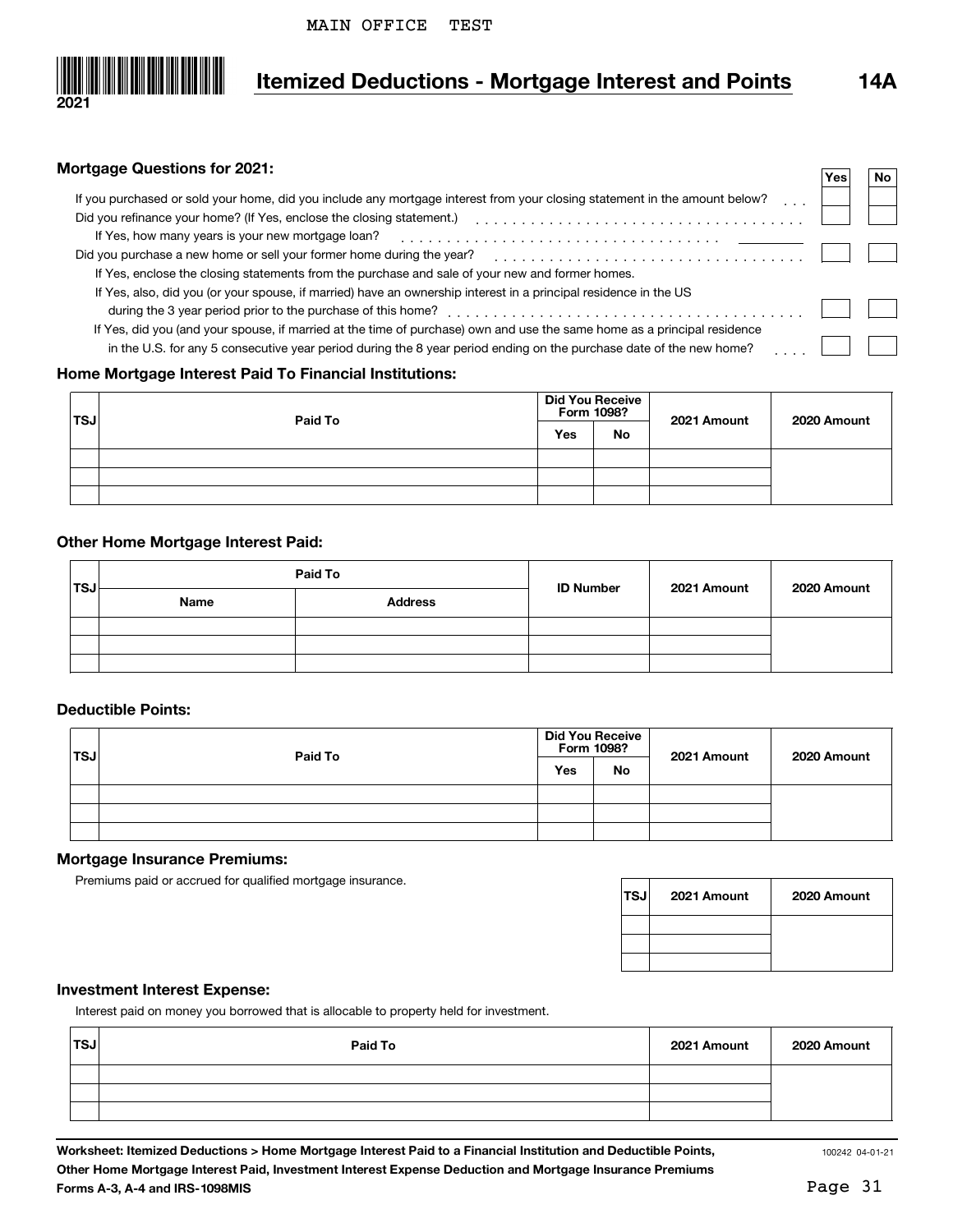

### **Itemized Deductions - Contributions 15**

#### Cash Contributions: | Include all Forms 1098-C or other documentation.

You cannot deduct a cash contribution, regardless of the amount, unless you keep as a record of the contribution a bank record (such as a canceled check, a bank copy of a canceled check, or a bank statement containing the name of the charity, the date, and the amount) or a written communication from the charity. The written communication must include the name of the charity, date of the contribution, and amount of the<br>contribution. Clothes and household items donated must be in good, used condition worth more than \$500 and you have the item's value appraised. Attach a copy of the appraisal. Include any vehicles donated to charity.

| <b>TSJ</b> | Organization or Description of Contribution                                               | 2021 Amount | 2020 Amount |
|------------|-------------------------------------------------------------------------------------------|-------------|-------------|
|            |                                                                                           |             |             |
|            |                                                                                           |             |             |
|            |                                                                                           |             |             |
|            |                                                                                           |             |             |
|            |                                                                                           |             |             |
|            |                                                                                           |             |             |
|            |                                                                                           |             |             |
|            |                                                                                           |             |             |
|            |                                                                                           |             |             |
| <b>TSJ</b> | <b>Conservation Real Property</b>                                                         | 2021 Amount | 2020 Amount |
|            | 100% limit                                                                                |             |             |
|            | 50% limit                                                                                 |             |             |
| <b>TSJ</b> | <b>Description</b>                                                                        | 2021 Miles  | 2020 Miles  |
|            | Number of miles traveled performing volunteer work for qualified charitable organizations |             |             |

#### | Include all documentation. **Noncash Contributions Totaling \$500 or Less:**

| <b>TSJ</b> | <b>Description of Donated Property</b> | 2021 Amount | 2020 Amount |
|------------|----------------------------------------|-------------|-------------|
|            |                                        |             |             |
|            |                                        |             |             |

#### **Noncash Contributions Totaling More Than \$500:** Include all Forms 1098-C or other documentation.

|   | <b>TSJ</b> | <b>Property Description</b> | <b>Date</b><br><b>Acquired</b> | Date of<br><b>Donation</b> | <b>Cost or Basis</b> |
|---|------------|-----------------------------|--------------------------------|----------------------------|----------------------|
| A |            |                             |                                |                            |                      |
| B |            |                             |                                |                            |                      |
| C |            |                             |                                |                            |                      |

|   | <b>Fair Market</b><br>Value (FMV) | Method Used to<br><b>Determine FMV</b> | <b>Other Method Description</b>                                                                |                                                             | Method of<br>Acquisition |
|---|-----------------------------------|----------------------------------------|------------------------------------------------------------------------------------------------|-------------------------------------------------------------|--------------------------|
| А |                                   |                                        |                                                                                                |                                                             |                          |
| B |                                   |                                        |                                                                                                |                                                             |                          |
| C |                                   |                                        |                                                                                                |                                                             |                          |
|   |                                   |                                        | 1 - Appraisal 3 - Comparable Sale 5 - Thrift Shop Value<br>4 - Other (Describe)<br>2 - Catalog | 3 - Exchange<br>1 - Gift<br>$ 2 -$ Inheritance 4 - Purchase |                          |

|             | <b>Donee Organization Name</b> | <b>Donee Organization Address</b> |
|-------------|--------------------------------|-----------------------------------|
| A           |                                |                                   |
| В           |                                |                                   |
| $\sim$<br>U |                                |                                   |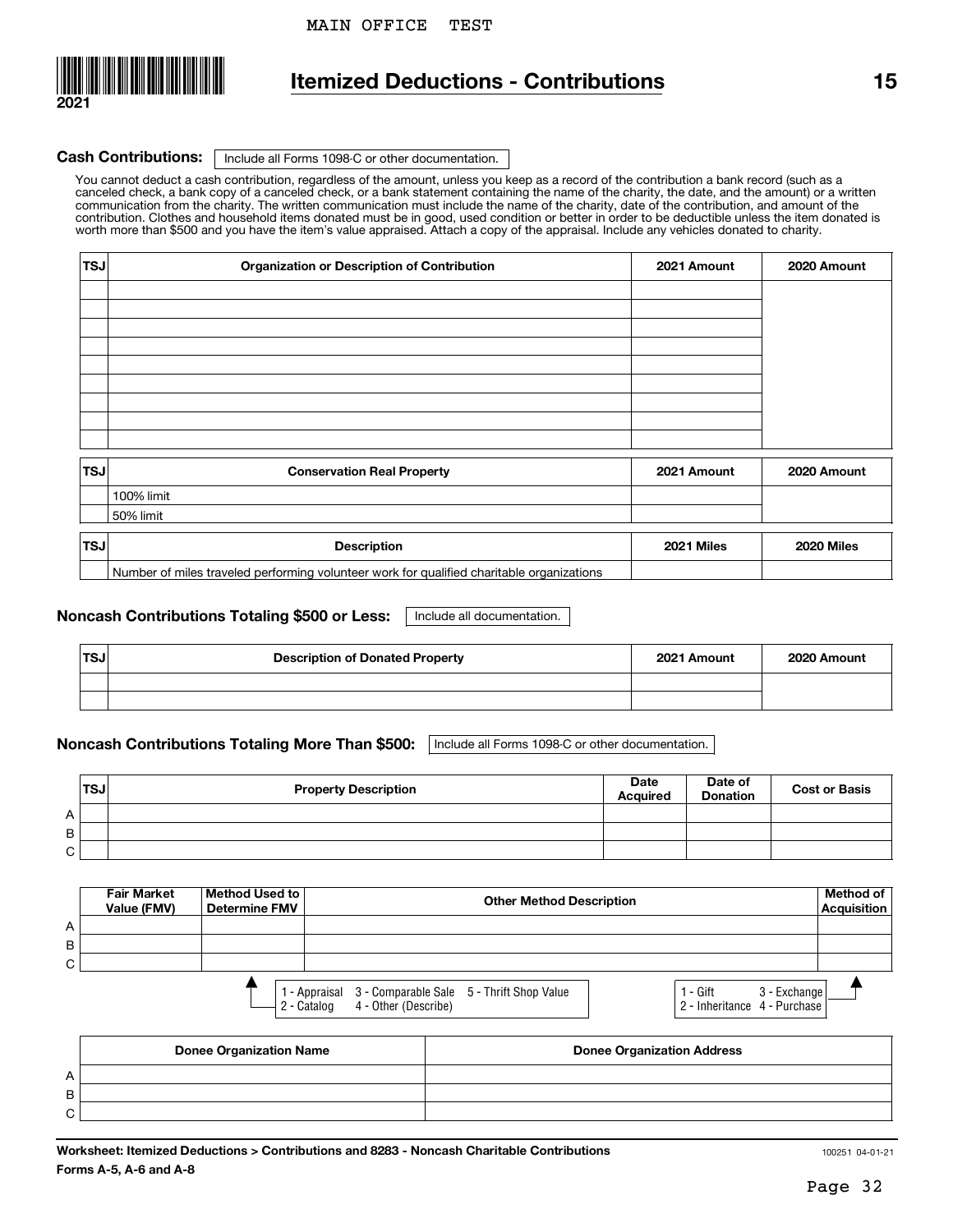

## **Itemized Deductions - Miscellaneous 16**

\* These expenses are not deductible on the federal return but may be deductible on some state returns.

 $\boxed{\phantom{a}}$ 

#### **Miscellaneous Itemized Deductions:**

| liscellaneous Itemized Deductions: | TSJ | 2021 Amount | 2020 Amount |
|------------------------------------|-----|-------------|-------------|
|                                    |     |             |             |
|                                    |     |             |             |
|                                    |     |             |             |
|                                    |     |             |             |
| Safe deposit box *                 |     |             |             |
|                                    |     |             |             |
| Work tools *                       |     |             |             |
| Gambling losses                    |     |             |             |
| Estate taxes                       |     |             |             |

#### **Other Itemized Deductions:**

#### **Examples:**

- Certain legal and accounting fees \*
- Employment agency fees \*
- ¥ Impairment-related work expense of a disabled person
- Repayment of amounts under a claim of right
- ¥ Investment expenses \* ● Custodial fees \*
- ¥ Certain educational expenses \* • Amortizable bond premium
- **TSJDescription 2021 Amount 2020 Amount**

#### **Casualty or Theft Loss:**

| TSJ<br>Property description                                                                                                                                                  |
|------------------------------------------------------------------------------------------------------------------------------------------------------------------------------|
| Which of the following describes the type of property that sustained the casualty or theft loss?                                                                             |
| Personal use attributable to<br>Personal use<br>Income producing<br>Employee Use<br><b>Business use</b><br>insolvent or bankrupt financial<br>institution losses on deposits |
| Was the loss due to a federally declared disaster?<br>Yes<br>No                                                                                                              |
| (Mo/Da/Yr)<br>Date acquired<br>(Mo/Da/Yr)<br>Date damaged or lost                                                                                                            |
| Original cost or other basis                                                                                                                                                 |
| Fair market value before casualty<br>.                                                                                                                                       |
| Fair market value after casualty<br>.                                                                                                                                        |
| Cost of replacement                                                                                                                                                          |
| Insurance reimbursement                                                                                                                                                      |

Worksheets: Itemized Deductions > Miscellaneous Deductions and Gains and Losses >Business Property, Casualties and Thefts  <sub>100261</sub> o4-01-21 **Forms A-4 and D-2**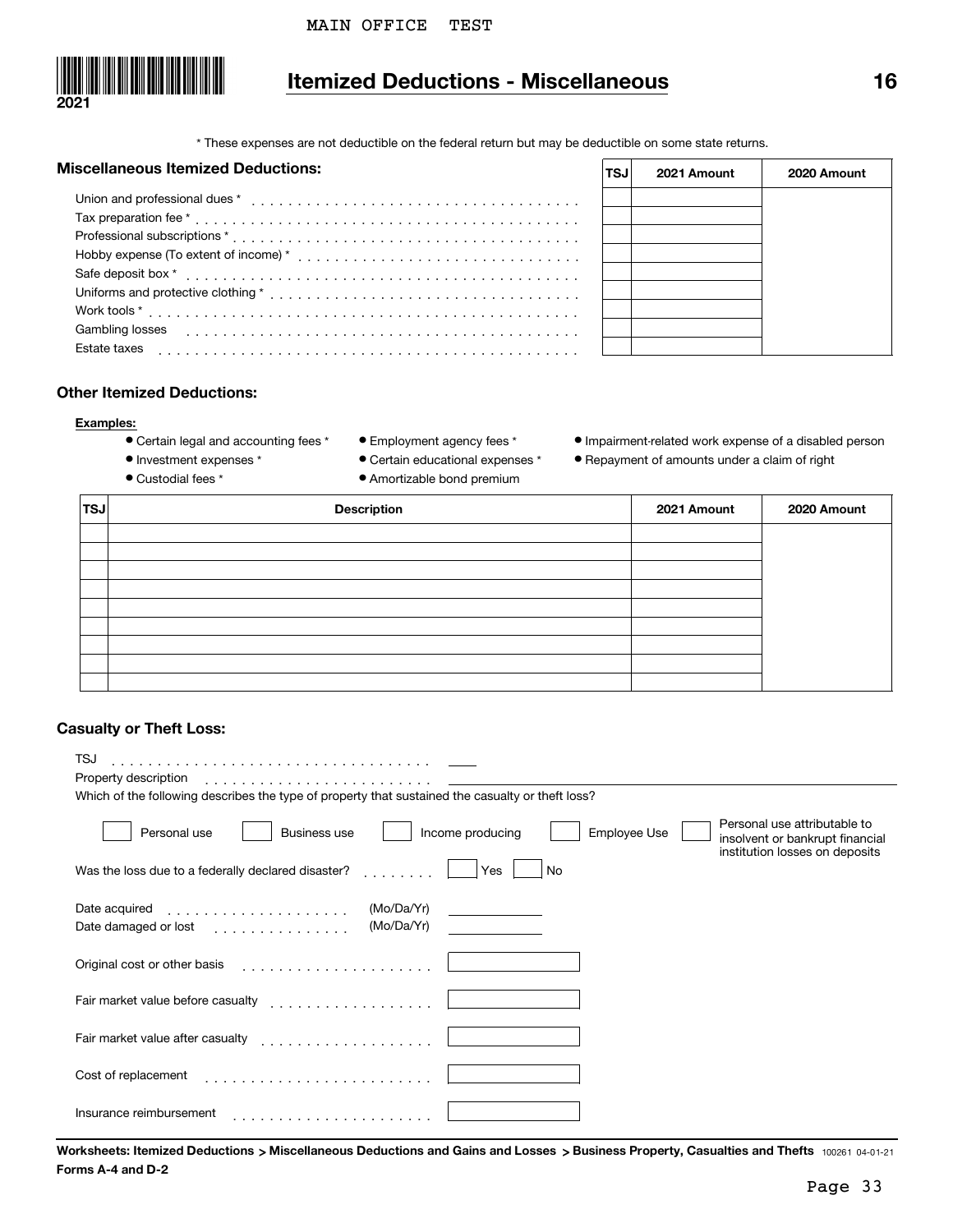

# **Itemized Deductions - Business Use of Home 16A**

**These expenses are not deductible on the Federal return but may be deductible on some state returns.**

| <b>Partial Use of Your Home for Business:</b>                                                                                                                                | 2021 | 2020 |    |
|------------------------------------------------------------------------------------------------------------------------------------------------------------------------------|------|------|----|
| Square footage of home used exclusively for business<br>Total square footage of home<br>Total hours home was used for day care during the year                               |      |      |    |
|                                                                                                                                                                              |      | Yes  | No |
| Was your home used for day care purposes for the entire year?<br>Were improvements made to the home and/or home office since the time you began using the home for business? |      |      |    |

#### **Expenses:Enter all expenses at 100 percent**

Direct expenses benefit the business part of your home.

Example: Cost of painting or repairs made to the specific area or room used for business.

Indirect expenses are required for keeping up and running your entire home.

Example: Real estate taxes.

|                                                                 | <b>Direct Expenses</b> |             | <b>Indirect Expenses</b> |             |
|-----------------------------------------------------------------|------------------------|-------------|--------------------------|-------------|
|                                                                 | 2021 Amount            | 2020 Amount | 2021 Amount              | 2020 Amount |
| Casualty losses<br>.                                            |                        |             |                          |             |
| Deductible mortgage interest paid to:                           |                        |             |                          |             |
| <b>Financial institutions</b><br>and a contract of the contract |                        |             |                          |             |
| Individuals<br>.                                                |                        |             |                          |             |
| Real estate taxes<br>.                                          |                        |             |                          |             |
| Insurance                                                       |                        |             |                          |             |
| Qualified mortgage insurance premiums                           |                        |             |                          |             |
| Repairs and maintenance<br>.                                    |                        |             |                          |             |
| <b>Utilities</b>                                                |                        |             |                          |             |
| Rent                                                            |                        |             |                          |             |

#### **Other Expenses:**

| <b>Description</b> |             | <b>Direct Expenses</b><br><b>Indirect Expenses</b> |             |             |
|--------------------|-------------|----------------------------------------------------|-------------|-------------|
|                    | 2021 Amount | 2020 Amount                                        | 2021 Amount | 2020 Amount |
|                    |             |                                                    |             |             |
|                    |             |                                                    |             |             |
|                    |             |                                                    |             |             |
|                    |             |                                                    |             |             |
|                    |             |                                                    |             |             |
|                    |             |                                                    |             |             |
|                    |             |                                                    |             |             |
|                    |             |                                                    |             |             |

#### **Seller-Financed Mortgage Interest Information:**

| Name of Individual to Whom<br>Mortgage Interest Was Paid | <b>Identification</b><br>Number of Individual | Address of Individual to Whom Mortgage Interest Was Paid |
|----------------------------------------------------------|-----------------------------------------------|----------------------------------------------------------|
|                                                          |                                               |                                                          |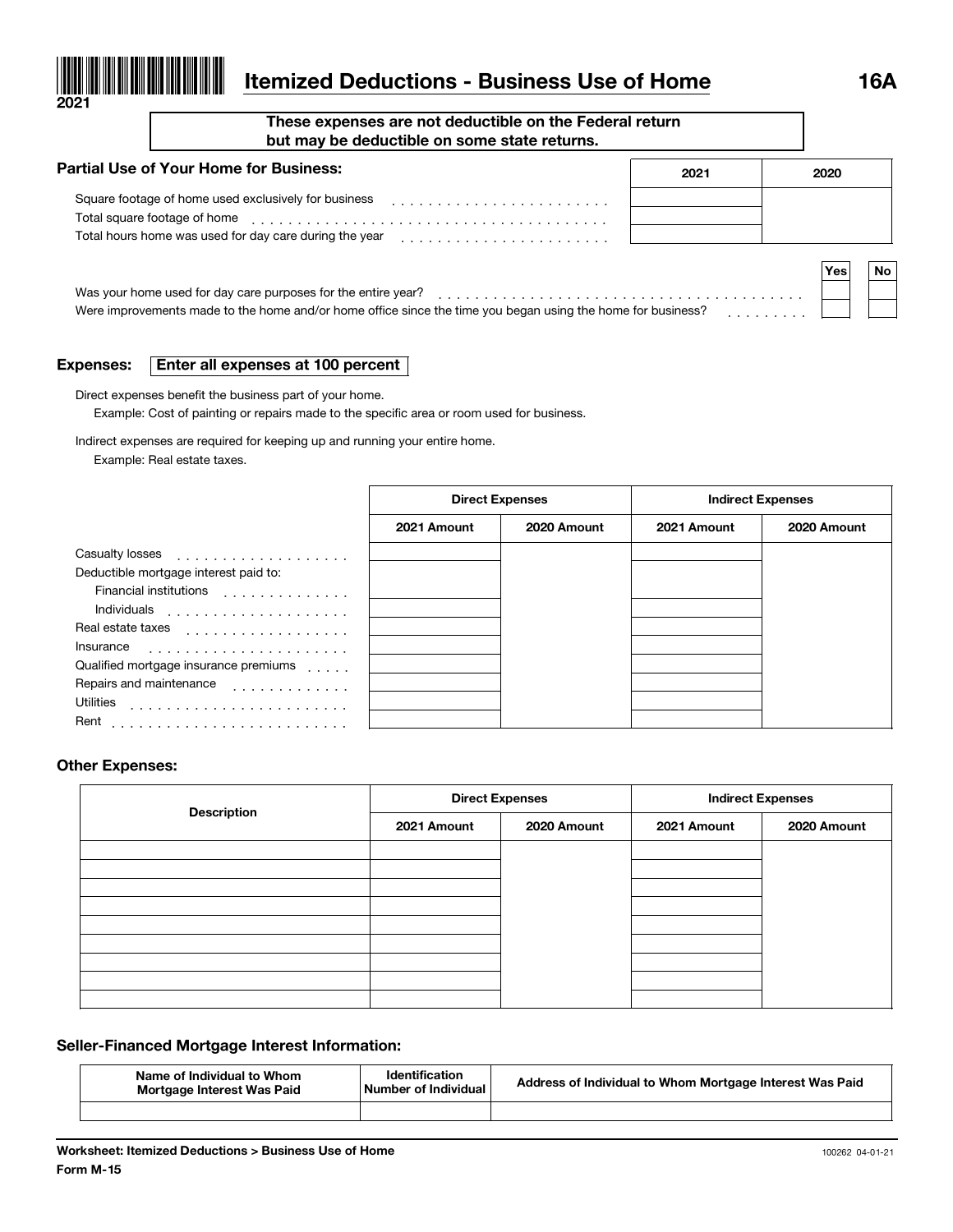

### **Child/Dependent Care Expenses & Education Expenses**

#### **Child/Dependent Care Expenses:**

#### **General Information:**

| TS.                                                                   |     |     |
|-----------------------------------------------------------------------|-----|-----|
| Were you or your spouse a full time student or disabled?              | Yes | No. |
| Did you pay an individual for services performed in your home?        | Yes | No. |
| Expenses incurred in 2020 but paid in 2021                            |     |     |
| Employer-provided dependent care benefits that were forfeited in 2021 |     |     |
| 2020 carryover used in grace period                                   |     |     |
|                                                                       |     |     |

#### **Child/Dependent Care Providers:**

| Provider 1:                                                                                                                                                                                                                    |             |             |  |
|--------------------------------------------------------------------------------------------------------------------------------------------------------------------------------------------------------------------------------|-------------|-------------|--|
| Name                                                                                                                                                                                                                           |             |             |  |
| Street address                                                                                                                                                                                                                 |             |             |  |
| City, state, ZIP or postal code, and country entering and country and the control of the control of the control of the control of the control of the control of the control of the control of the control of the control of th |             |             |  |
|                                                                                                                                                                                                                                |             |             |  |
| Employer identification number<br><u> 1999 - Johann Stone, mars and de Brandenburg (b. 1918)</u>                                                                                                                               |             |             |  |
|                                                                                                                                                                                                                                |             |             |  |
|                                                                                                                                                                                                                                |             |             |  |
|                                                                                                                                                                                                                                | 2021 Amount | 2020 Amount |  |
| Expenses incurred and paid in 2021                                                                                                                                                                                             |             |             |  |
| Expenses incurred and not paid in 2021<br>.                                                                                                                                                                                    |             |             |  |
|                                                                                                                                                                                                                                |             |             |  |
| Provider 2:                                                                                                                                                                                                                    |             |             |  |
| Name                                                                                                                                                                                                                           |             |             |  |
| Street address                                                                                                                                                                                                                 |             |             |  |
| City state ZIP or postal code and country                                                                                                                                                                                      |             |             |  |

| City, state, ZIP or postal code, and country _______ |             |             |
|------------------------------------------------------|-------------|-------------|
| Social security number OR<br>. <u>.</u>              |             |             |
| Employer identification number                       |             |             |
| Telephone number (California only)                   |             |             |
|                                                      | 2021 Amount | 2020 Amount |
| Expenses incurred and paid in 2021<br>.              |             |             |
| Expenses incurred and not paid in 2021               |             |             |

#### **Qualifying Persons for Child/Dependent Care Expenses:**

| <b>First Name and Initial</b> | <b>Last Name</b> | <b>Social Security</b><br><b>Number</b> | 2021<br><b>Expenses Incurred</b> | 2020<br><b>Expenses Incurred</b> |
|-------------------------------|------------------|-----------------------------------------|----------------------------------|----------------------------------|
|                               |                  |                                         |                                  |                                  |
|                               |                  |                                         |                                  |                                  |
|                               |                  |                                         |                                  |                                  |

### **Higher Education Expenses for Education Credits and/or Tuition Fees Deduction:**

Qualified expenses are for post-secondary education tuition and related expenses; they do not include room or board. Include a detailed listing of the expenses.

### **Include copies of all Forms 1098-T**

| <b>First Name and Initial</b> | <b>Last Name</b> | <b>Social Security</b><br><b>Number</b> | 2021<br><b>Qualified Expenses</b> |
|-------------------------------|------------------|-----------------------------------------|-----------------------------------|
|                               |                  |                                         |                                   |
|                               |                  |                                         |                                   |
|                               |                  |                                         |                                   |

**18**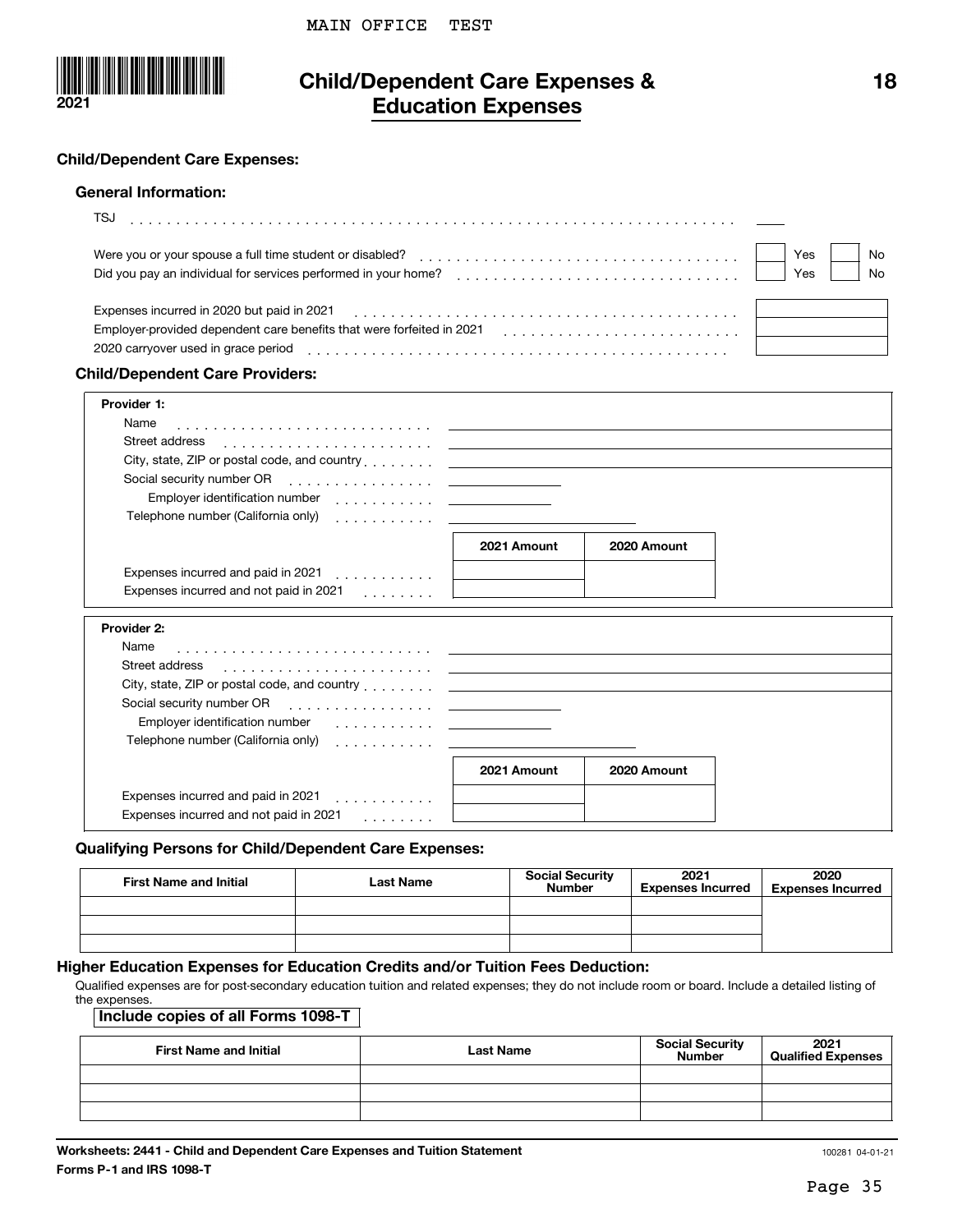

# **Household Employment Taxes 19**

| <b>General Information:</b>                                                                   |           |
|-----------------------------------------------------------------------------------------------|-----------|
| TSJ                                                                                           |           |
| Employer identification number                                                                |           |
| Did you pay any one household employee cash wages of \$2,300 or more in 2021?                 | No<br>Yes |
| Did you withhold any federal income tax from wages paid to any household employee?            |           |
| Did you pay total cash wages of \$1,000 or more in any calendar guarter of 2020 or 2021?<br>. |           |

| <b>Social Security, Medicare and Income Taxes:</b>                                                                       | 2021 Amount | 2020 Amount |
|--------------------------------------------------------------------------------------------------------------------------|-------------|-------------|
| Cash wages subject to social security taxes                                                                              |             |             |
| Cash wages subject to Medicare taxes (if different than cash wages subject to social security)                           |             |             |
| Cash wages subject to additional Medicare tax withholding                                                                |             |             |
| Federal income tax withheld                                                                                              |             |             |
| State disability plan payments subject to social security taxes                                                          |             |             |
| State disability plan payments subject to Medicare taxes (if different than plan<br>payments subject to social security) |             |             |

### **Federal Unemployment (FUTA) Tax:**

|                                                                                                                                       | Yes. | No |  |
|---------------------------------------------------------------------------------------------------------------------------------------|------|----|--|
| Were all of the wages subject to FUTA tax subject to the state's unemployment tax? $\ldots \ldots \ldots \ldots \ldots \ldots \ldots$ |      |    |  |

| <b>State</b> | <b>Total Cash Wages</b><br>Subject to FUTA | 2020 Amount |
|--------------|--------------------------------------------|-------------|
|              |                                            |             |
|              |                                            |             |
|              |                                            |             |

Complete the following for all state unemployment contributions made:

#### **X if payment to be made after April 18, 2022**

| <b>Name of State</b> | <b>Total Taxable Wages</b> | Contribution Paid to<br>Unemployment Fund | X | 2020 Amount |
|----------------------|----------------------------|-------------------------------------------|---|-------------|
|                      |                            |                                           |   |             |
|                      |                            |                                           |   |             |
|                      |                            |                                           |   |             |
|                      |                            |                                           |   |             |
|                      |                            |                                           |   |             |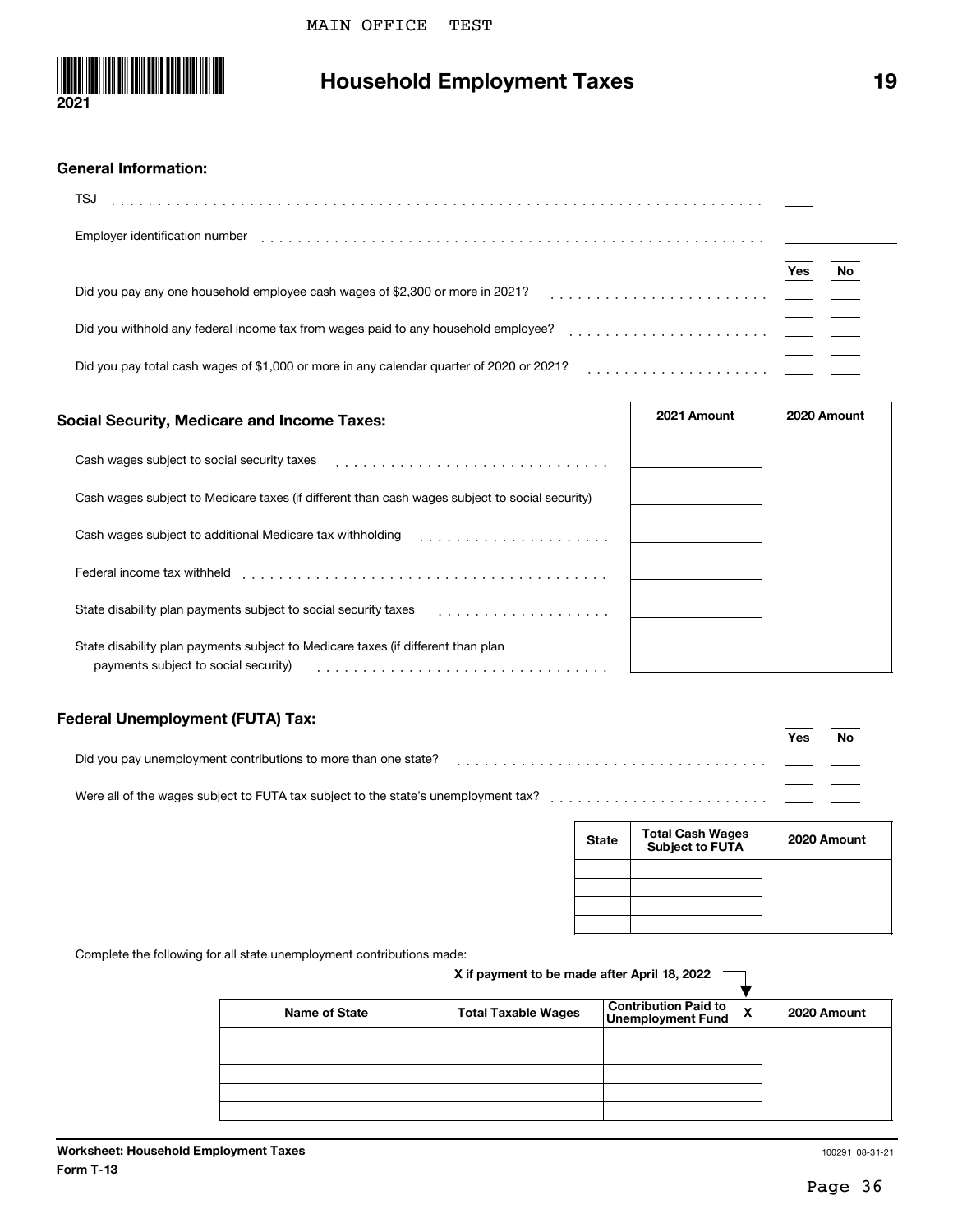

# **Federal Tax Payments 20**

#### **Refund Application:**

| If you have an overpayment of 2021 taxes, do you want the excess: |                   |                                                   |                    |
|-------------------------------------------------------------------|-------------------|---------------------------------------------------|--------------------|
| <b>Yes</b><br>Refunded<br>No<br>.                                 |                   |                                                   |                    |
| Applied to your 2022 estimated tax liability<br>Yes<br>No         |                   |                                                   |                    |
| <b>Federal Estimated Tax Payments:</b>                            | <b>Amount Due</b> | <b>Date Paid</b><br>if Not Date Due<br>(Mo/Da/Yr) | <b>Amount Paid</b> |
| 2021 1st Quarter Estimate<br>(Due 04-15-2021)<br>.                |                   |                                                   |                    |
| 2021 2nd Quarter Estimate<br>(Due 06-15-2021)<br>.                |                   |                                                   |                    |
| 2021 3rd Quarter Estimate<br>(Due 09-15-2021)<br>.                |                   |                                                   |                    |
| 2021 4th Quarter Estimate<br>(Due 01-18-2022)<br>.                |                   |                                                   |                    |
| 2020 overpayment applied to 2021 estimate                         |                   |                                                   |                    |

#### **Tax Planning Information for Tax Year 2022:**

| Do you expect any of the following to occur in 2022? | Yes. | No |  |
|------------------------------------------------------|------|----|--|
| A change in your marital status                      |      |    |  |
| A change in the number of your dependents            |      |    |  |
| A substantial change in your income                  |      |    |  |
| A substantial change in your withholding             |      |    |  |
| A substantial change in deductions                   |      |    |  |

#### **If you answered Yes to any of the above questions, provide details.**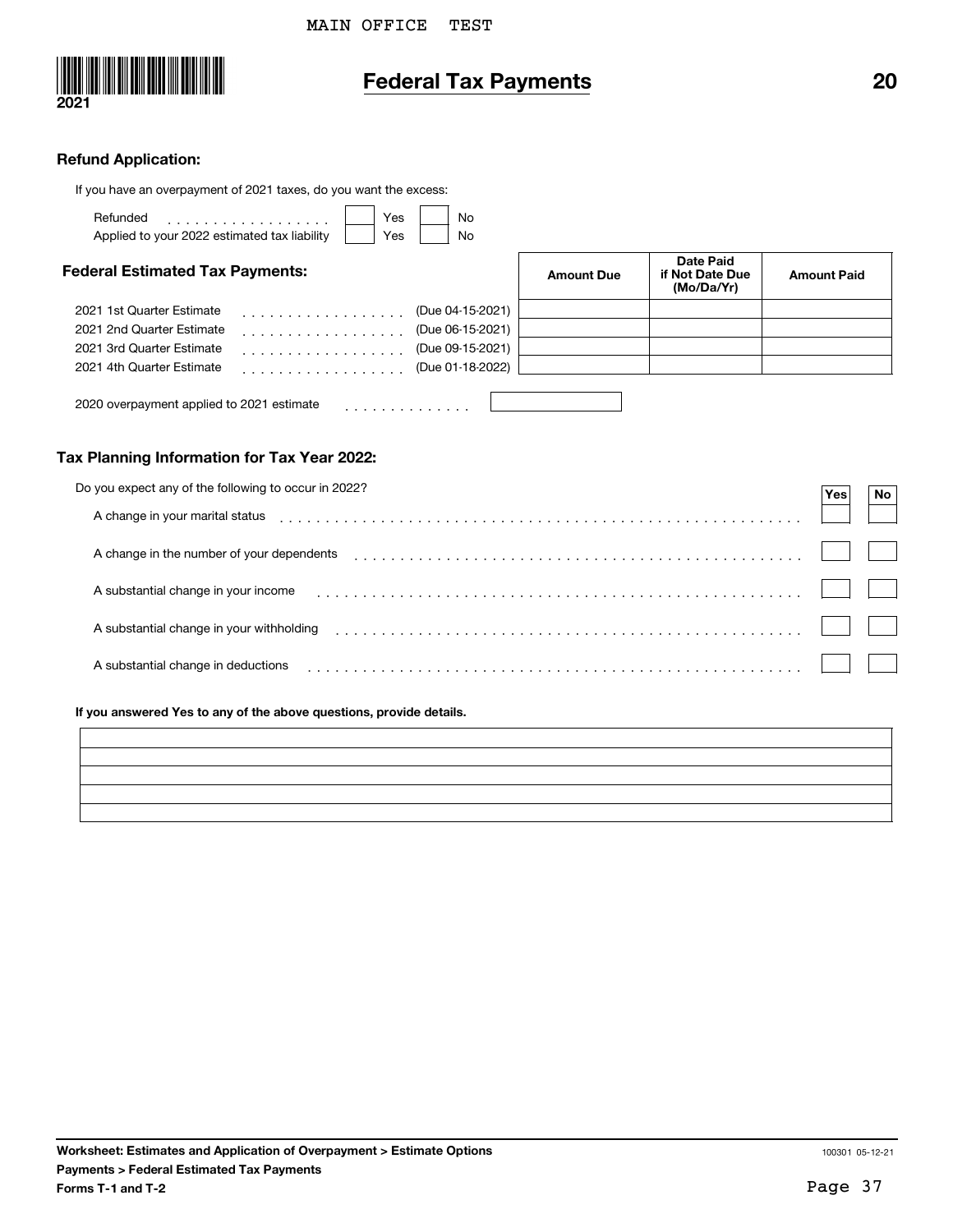

# **State and City Tax Payments 20A**

 $\sqrt{TSJ}$ 

#### **State and City Estimated Tax Payments:**

|                                                                                                                 | <b>State/City</b> |                                            |                    |
|-----------------------------------------------------------------------------------------------------------------|-------------------|--------------------------------------------|--------------------|
|                                                                                                                 | <b>Amount Due</b> | Date Paid<br>if Not Date Due<br>(Mo/Da/Yr) | <b>Amount Paid</b> |
| 2021 1st Quarter Estimate                                                                                       |                   |                                            |                    |
| 2021 2nd Quarter Estimate                                                                                       |                   |                                            |                    |
| 2021 3rd Quarter Estimate                                                                                       |                   |                                            |                    |
| 2021 4th Quarter Estimate                                                                                       |                   |                                            |                    |
| If you have an overpayment of 2021 taxes, do you                                                                |                   |                                            |                    |
| want the excess applied to your 2022 estimated tax liability?                                                   |                   |                                            | Yes<br>No          |
| 2020 overpayment applied to 2021 estimate                                                                       |                   |                                            |                    |
| Balance of prior year(s)' tax paid in 2021 plus                                                                 |                   |                                            |                    |
| amount paid with 2020 extensions extensions and the contract of the contract of the contract of the contract of |                   |                                            |                    |
| Estimated tax payments for 2020 paid in 2021                                                                    |                   |                                            |                    |

#### **State and City Estimated Tax Payments:**

| <b>State and City Estimated Tax Payments:</b>                                                                                                                                                                                 | TSJ<br><b>State/City</b> |                                            |                    |  |  |
|-------------------------------------------------------------------------------------------------------------------------------------------------------------------------------------------------------------------------------|--------------------------|--------------------------------------------|--------------------|--|--|
|                                                                                                                                                                                                                               | <b>Amount Due</b>        | Date Paid<br>if Not Date Due<br>(Mo/Da/Yr) | <b>Amount Paid</b> |  |  |
| 2021 1st Quarter Estimate                                                                                                                                                                                                     |                          |                                            |                    |  |  |
| 2021 2nd Quarter Estimate                                                                                                                                                                                                     |                          |                                            |                    |  |  |
| 2021 3rd Quarter Estimate                                                                                                                                                                                                     |                          |                                            |                    |  |  |
| 2021 4th Quarter Estimate                                                                                                                                                                                                     |                          |                                            |                    |  |  |
| If you have an overpayment of 2021 taxes, do you                                                                                                                                                                              |                          |                                            |                    |  |  |
| want the excess applied to your 2022 estimated tax liability?                                                                                                                                                                 |                          |                                            | Yes<br>No          |  |  |
| 2020 overpayment applied to 2021 estimate experience of the state of the state of the state of the state of the state of the state of the state of the state of the state of the state of the state of the state of the state |                          |                                            |                    |  |  |
| Balance of prior year(s)' tax paid in 2021 plus                                                                                                                                                                               |                          |                                            |                    |  |  |
| amount paid with 2020 extensions extensions and the state of the state of the state of the state of the state o                                                                                                               |                          |                                            |                    |  |  |
| Estimated tax payments for 2020 paid in 2021                                                                                                                                                                                  |                          |                                            |                    |  |  |

| <b>State and City Estimated Tax Payments:</b>                                                                   | TSJ<br><b>State/City</b> |                                                   |                    |  |  |
|-----------------------------------------------------------------------------------------------------------------|--------------------------|---------------------------------------------------|--------------------|--|--|
|                                                                                                                 | <b>Amount Due</b>        | <b>Date Paid</b><br>if Not Date Due<br>(Mo/Da/Yr) | <b>Amount Paid</b> |  |  |
| 2021 1st Quarter Estimate                                                                                       |                          |                                                   |                    |  |  |
| 2021 2nd Quarter Estimate                                                                                       |                          |                                                   |                    |  |  |
| 2021 3rd Quarter Estimate                                                                                       |                          |                                                   |                    |  |  |
| 2021 4th Quarter Estimate                                                                                       |                          |                                                   |                    |  |  |
| If you have an overpayment of 2021 taxes, do you                                                                |                          |                                                   |                    |  |  |
| want the excess applied to your 2022 estimated tax liability?                                                   |                          |                                                   | Yes<br>No          |  |  |
| 2020 overpayment applied to 2021 estimate                                                                       |                          |                                                   |                    |  |  |
| Balance of prior year(s)' tax paid in 2021 plus                                                                 |                          |                                                   |                    |  |  |
| amount paid with 2020 extensions extensions and the contract of the contract of the contract of the contract of |                          |                                                   |                    |  |  |
| Estimated tax payments for 2020 paid in 2021                                                                    |                          |                                                   |                    |  |  |
|                                                                                                                 |                          |                                                   |                    |  |  |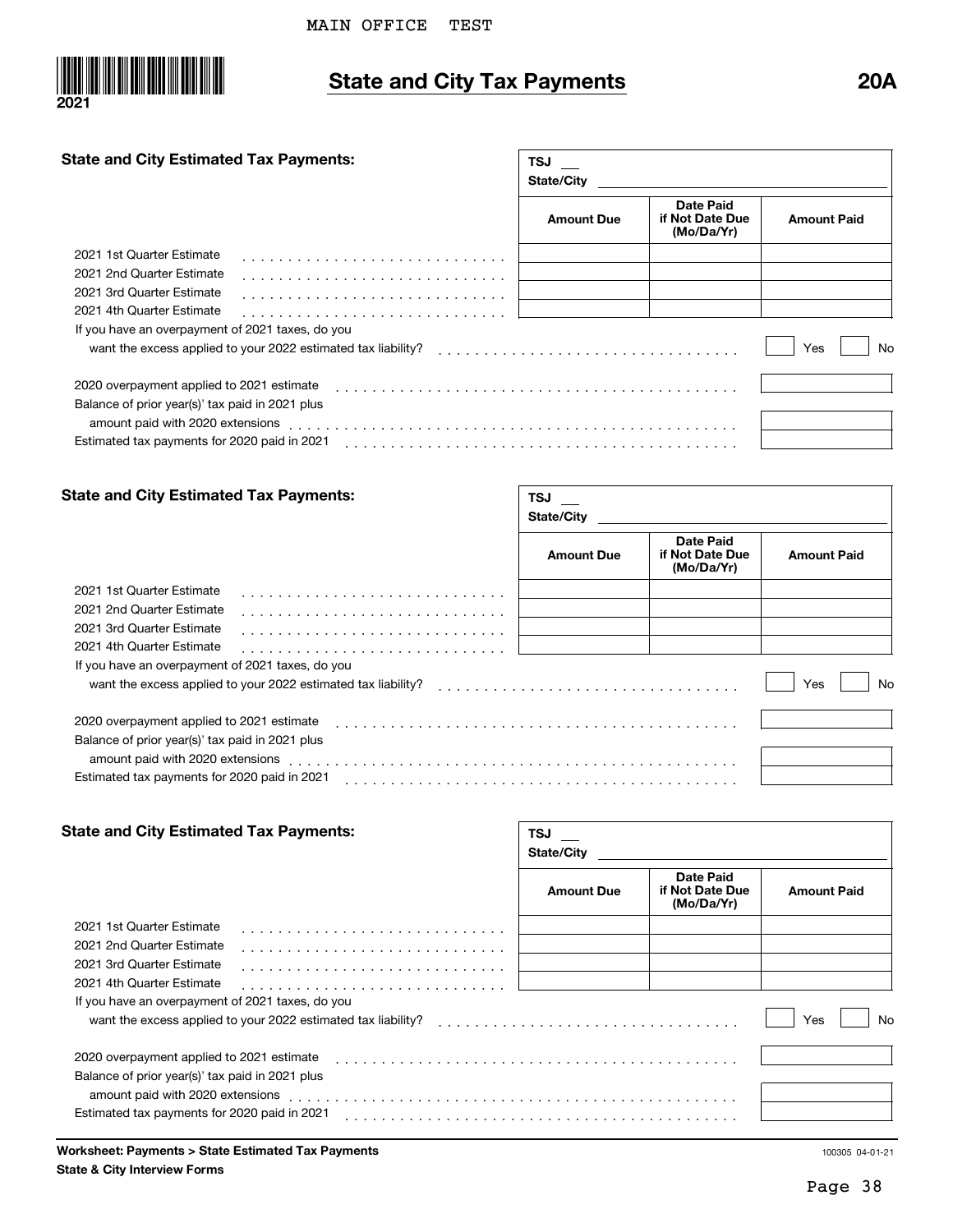

# **Gambling Winnings 21**

### **Include all of your current year Forms W-2G**

| <b>TS</b> | Name of Payer | <b>Gross Winnings</b> | <b>Tax Withheld</b> |              |  |
|-----------|---------------|-----------------------|---------------------|--------------|--|
|           |               |                       | Federal             | <b>State</b> |  |
|           |               |                       |                     |              |  |
|           |               |                       |                     |              |  |
|           |               |                       |                     |              |  |
|           |               |                       |                     |              |  |
|           |               |                       |                     |              |  |
|           |               |                       |                     |              |  |
|           |               |                       |                     |              |  |
|           |               |                       |                     |              |  |
|           |               |                       |                     |              |  |
|           |               |                       |                     |              |  |
|           |               |                       |                     |              |  |
|           |               |                       |                     |              |  |
|           |               |                       |                     |              |  |
|           |               |                       |                     |              |  |
|           |               |                       |                     |              |  |
|           |               |                       |                     |              |  |
|           |               |                       |                     |              |  |
|           |               |                       |                     |              |  |
|           |               |                       |                     |              |  |
|           |               |                       |                     |              |  |